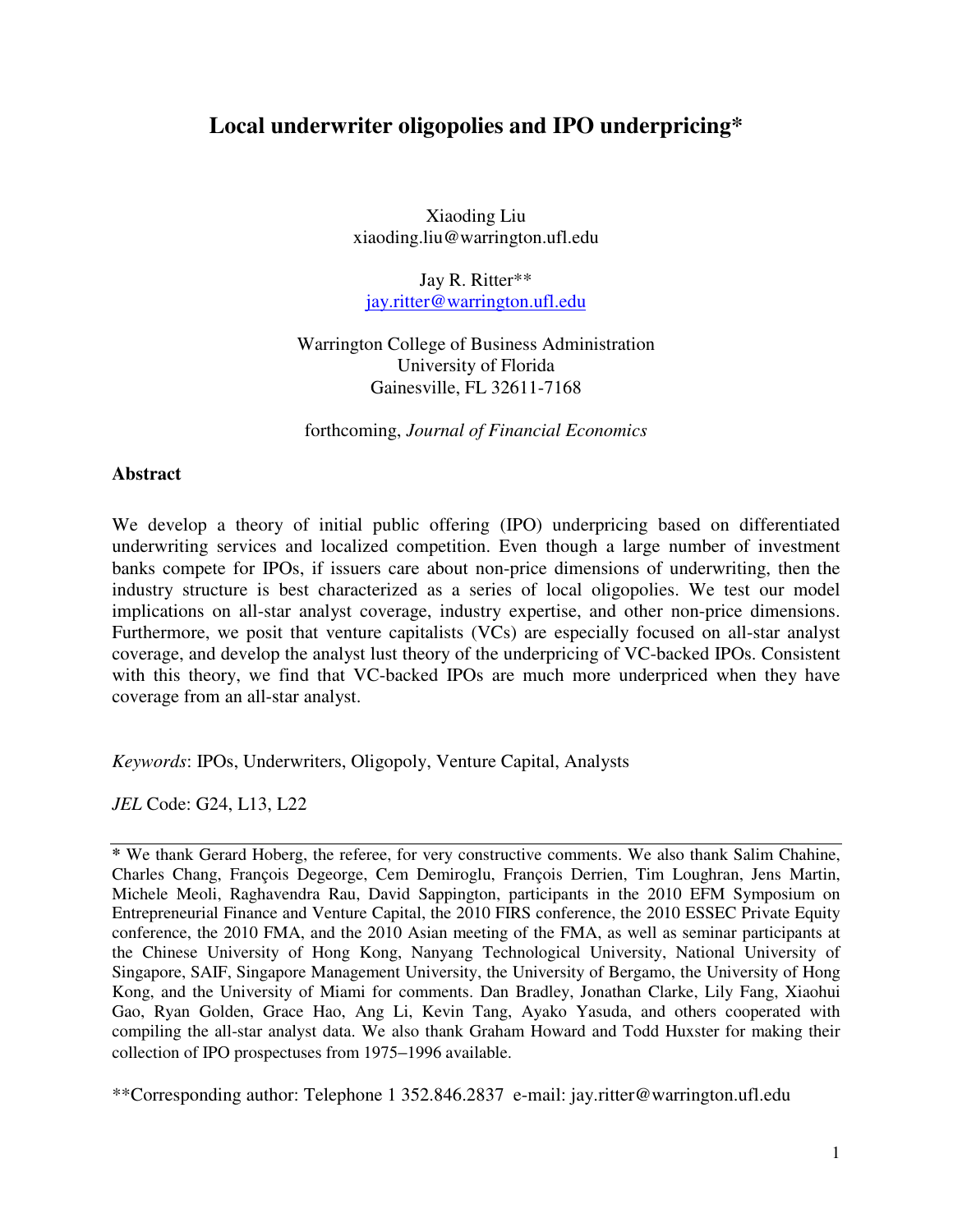## **Local underwriter oligopolies and IPO underpricing**

#### **1. Introduction**

l

The average initial public offering (IPO) in the U.S. during 1993–2008 had a first-day return of 24%, despite the large number of underwriters competing for deals. The coexistence of many underwriters and high underpricing raises many questions. For instance, from the supply side, when underwriters have many peers to compete with, can they still win business while leaving large amounts of money on the table?<sup>1</sup> From the demand side, since issuers have many underwriters to choose from, why do they hire underwriters that result in such large foregone proceeds?

 The IPO underwriting market is characterized by many competing underwriters and no obvious large barriers to entry, typifying a perfectly competitive market. However, perfect competition is inconsistent with the high underpricing observed, which suggests that this structure does not correctly describe the IPO underwriting market.

In this paper, we develop a theory of IPO underpricing that resolves this inconsistency. We posit that issuers care not only about IPO proceeds, but also about non-price dimensions of IPO underwriting such as underwriter quality, industry expertise, and analyst coverage from influential analysts. Alternatively stated, underwriters are selling differentiated products. Since a limited number of underwriters can provide these services for a given company, the IPO underwriting market is best characterized as a series of local oligopolies.

We model the supply side of the IPO underwriting market as composed of a large number of competitive underwriters and, on any given deal, a small number of underwriters with market power. This market power arises from the desire of issuing firms for research coverage by influential analysts, with this analyst coverage bundled with underwriting. The equilibrium of the noncooperative repeated game generates several testable implications. The model predicts that the existence of oligopolistic underwriters exercising their market power results in greater underpricing for the issuers that are less focused on maximizing IPO proceeds. Furthermore, the model predicts that the underpricing attributable to the non-price dimensions varies with the

 $1$  Money on the table is defined as the number of shares issued multiplied by the difference between the first closing market price and the offer price. It is the dollar value of underpricing.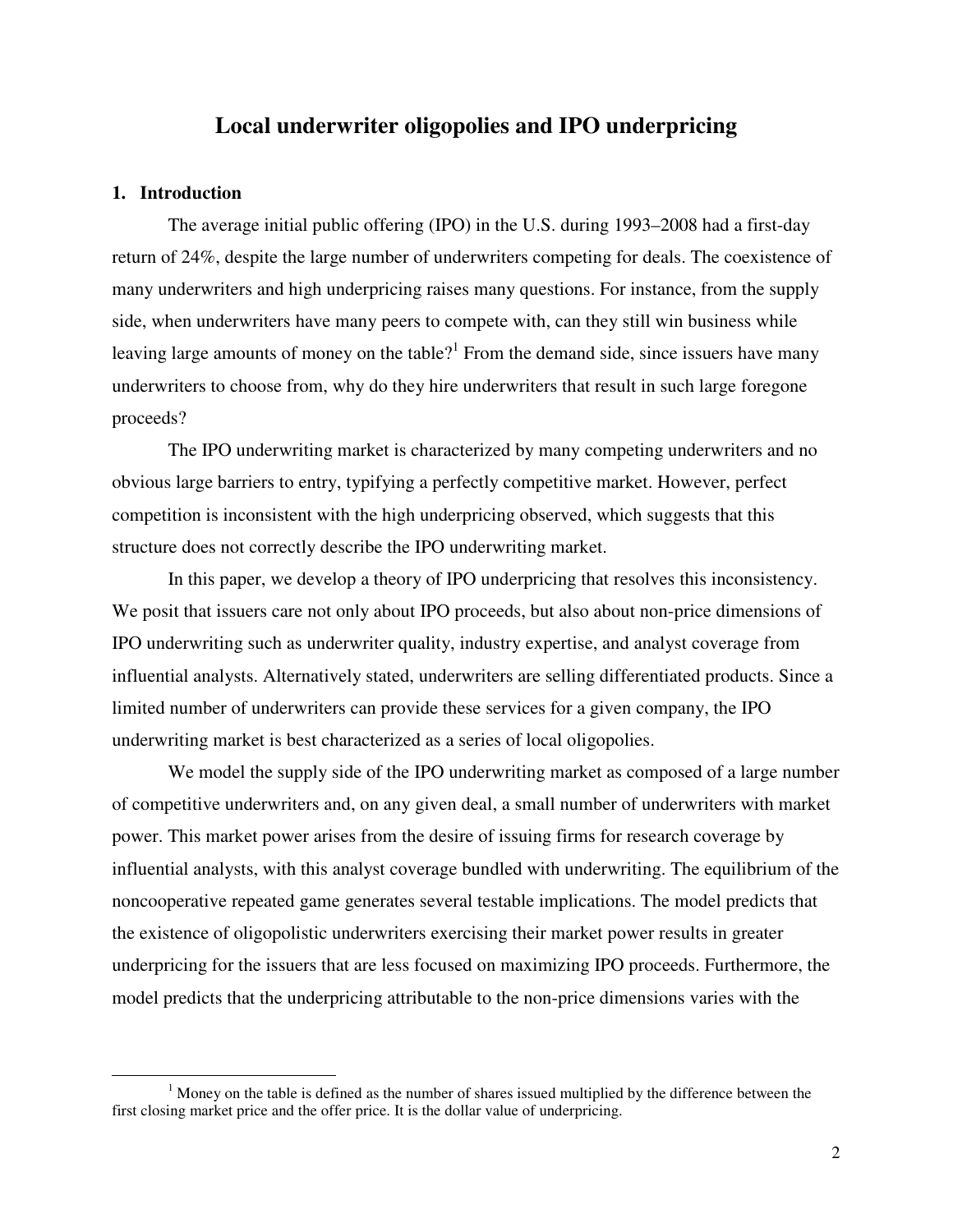value and the cost of providing these services, the deal frequency, and the issuer's willingness to pay for the non-price dimensions.

The model also generates a new theory of the underpricing of venture capital-backed IPOs: the analyst lust theory. We posit that venture capitalists (VCs) are rationally focused on the market price on the day when shares in the company are distributed to limited partners, which is typically six months to one year after the IPO. We assume that this market price is boosted by coverage from influential analysts, which we measure by using the "all-star" designation in the October issue of *Institutional Investor* magazine. Because of their concern with this price, VCs have a greater lust for all-star analyst coverage that is bundled with IPO underwriting, resulting in greater underpricing for VC-backed IPOs with all-star analyst coverage.

Empirically, we find that issuers using a bookrunner that bundles underwriting with influential analyst coverage are subject to 9% more underpricing during 1993–2008.<sup>2</sup> We also find that the incremental underpricing associated with all-star analyst coverage is higher for issuers that perceive all-star analyst coverage as more valuable and during periods when all-star analyst coverage is more important. Moreover, we find that the effect of all-star analyst coverage on underpricing is lower in periods when the IPO volume in an industry is low.

Using venture capital-backing as a proxy for a greater willingness to pay for coverage from an influential analyst, we find that VC-backed issuers have 20% more underpricing (e.g., 38% rather than 18%) when they have all-star coverage than when they do not, holding other things constant. Moreover, when the relation between VC-backing and all-star analyst coverage is controlled for, the effect of VC-backing itself on underpricing is reduced by more than 50%, suggesting that most of the effect of VC-backing on underpricing is due to the greater focus by venture capitalists on all-star analyst coverage. Surprisingly, there is no reliable relation between all-star analyst coverage and underpricing for non-VC-backed IPOs.

Our model also generates predictions regarding other non-price dimensions. For example, our model predicts that underwriters possessing an attribute valued by issuers, such as industry expertise, will be able to underprice more. When we test this prediction using IPOs from 1980– 2008, we find that issuers that hire an underwriter with more industry experience are underpriced

l

<sup>&</sup>lt;sup>2</sup>All bookrunners are lead underwriters, but not all lead underwriters are bookrunners. The bookrunner (or bookrunners) is in charge of allocating shares, especially to institutional investors, although some of this activity may be delegated to the other underwriters in a syndicate. We use the terms (lead) underwriter and bookrunner interchangeably in much of the paper.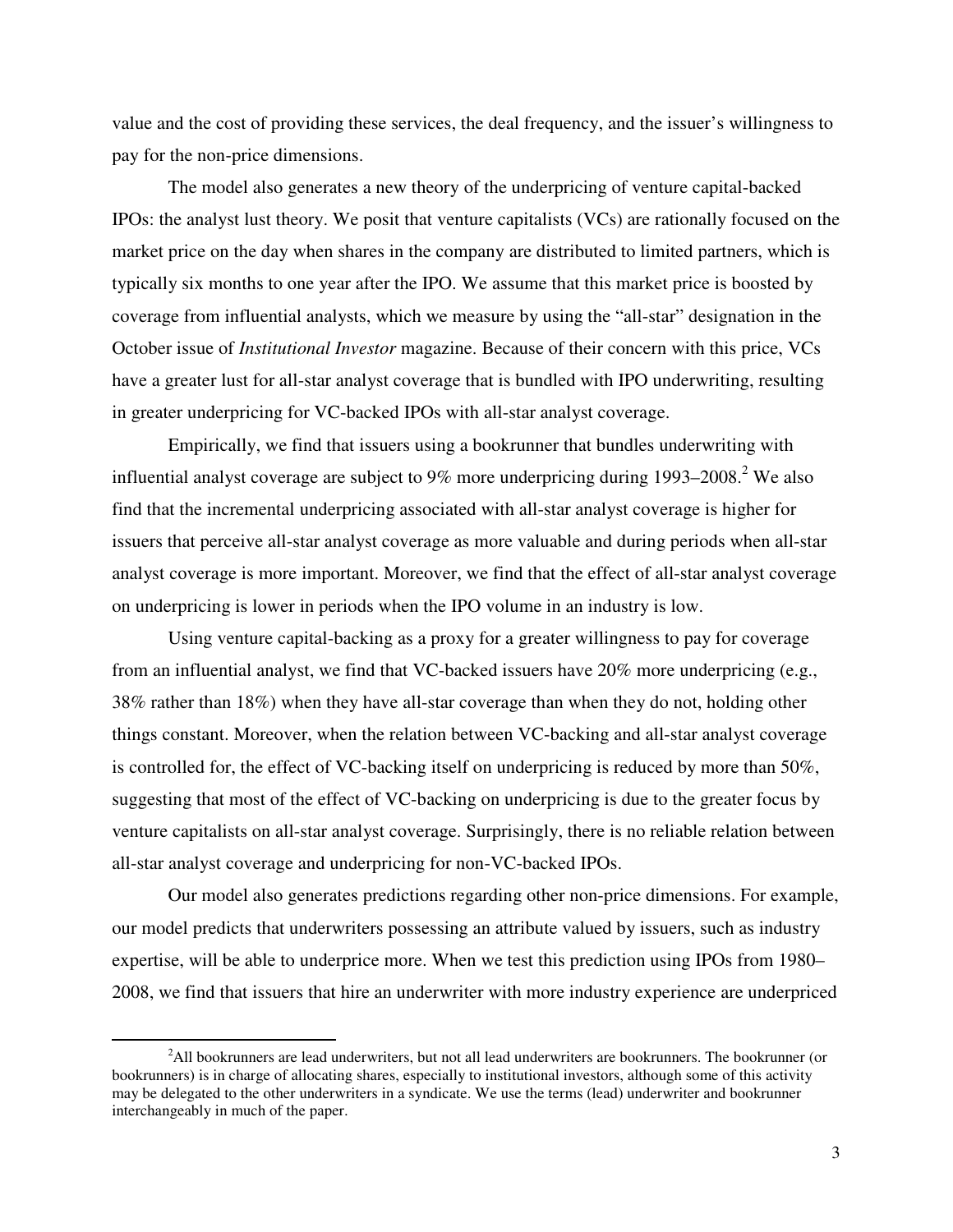by 3–5% more. Based on our model, we also construct an issuer-specific Herfindahl-Hirschman Index (HHI) measure of the market share concentration of the underwriters that the issuer is likely to hire. The HHI measure is used to proxy for non-price dimensions that are not explicitly accounted for. Consistent with our prediction, we find that this measure is positively associated with IPO underpricing. Additionally, we use top-tier underwriter status to proxy for other services that high quality underwriters provide. Consistent with prior findings, we find that prestigious lead underwriters are associated with less underpricing during the 1980s, but with more underpricing in later periods. We interpret this pattern as being consistent with the evolution of the IPO underwriting market from competing on the basis of maximizing IPO proceeds, which we label the price dimension, to competing on non-price dimensions.

When we examine VC-backed and non-VC-backed IPOs separately, the findings suggest that underwriter competition in these two markets focuses on different non-price dimensions, further highlighting the special pricing objectives of the VCs. Finally, in assessing the economic importance of the non-price dimensions, we find that their combined effect can account for 30% of the average underpricing.

Our paper is related to a large literature on IPO underpricing. Most theoretical models of IPO underpricing focus on two types of interactions, either between the underwriter and investors or between the underwriter and the issuer. The first kind of interaction is exemplified in Rock (1986), Benveniste and Spindt (1989), and Welch (1992), in which the underwriter needs to underprice shares in order to induce investors to participate in IPOs. By contrast, Baron (1982), Loughran and Ritter (2002, 2004), and Ljungqvist and Wilhelm (2003) focus on the interaction between the underwriter and the issuer. These latter articles assume that underwriters want to underprice IPOs more than is needed and focus on cross-sectional differences in the desire of issuers to minimize underpricing. In particular, Loughran and Ritter (2004) explain why an issuer would knowingly hire an underwriter that in expectation will excessively underprice its IPO, but they do not explain why competition between underwriters does not lower the expected underpricing to competitive levels.

A common feature in all of the above-mentioned articles is that interactions between competing underwriters do not come into play. In other words, the supply of underwriting services is not modeled. In this paper, we explicitly account for interactions between competing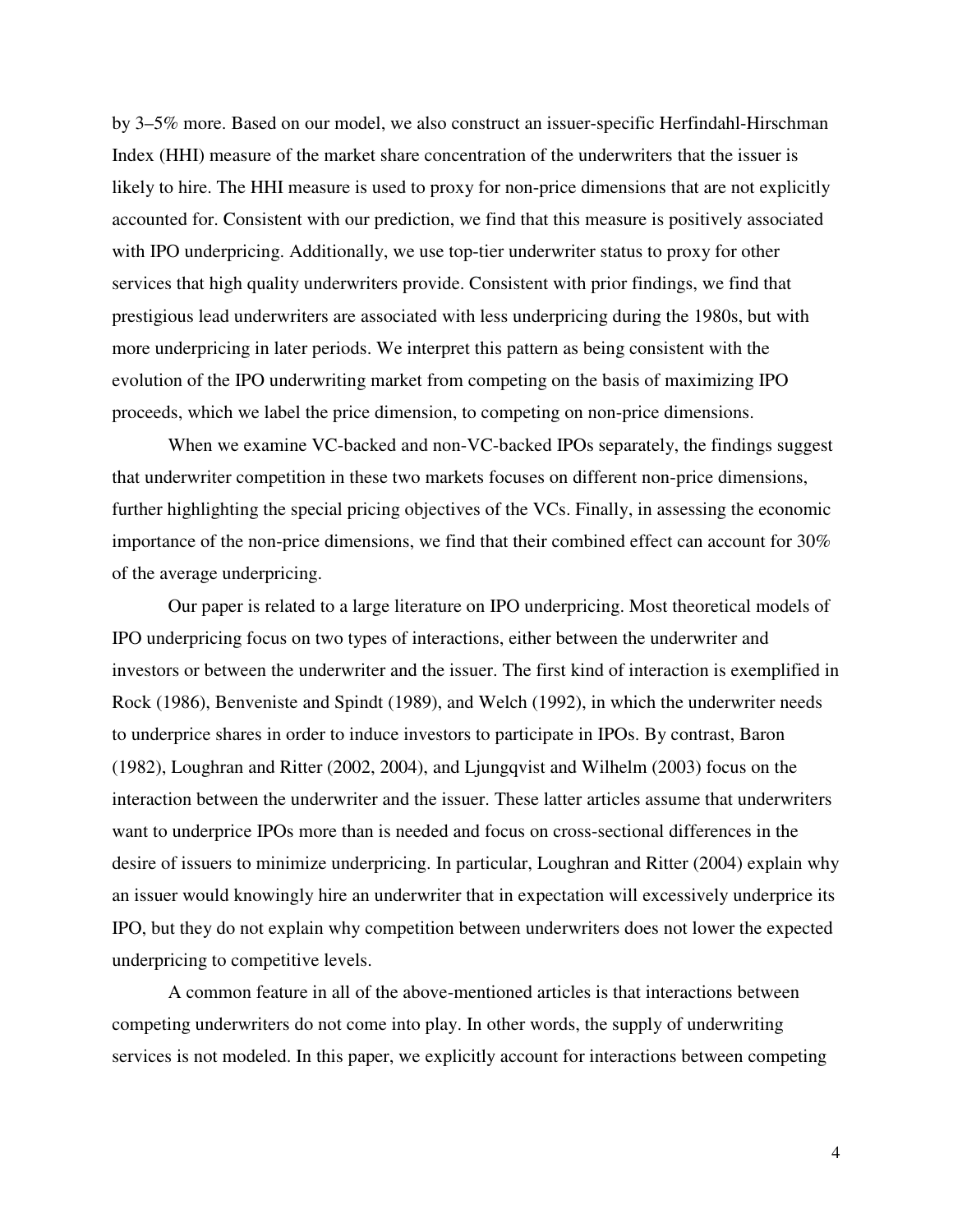underwriters and develop a new theory of IPO underpricing in which there is excessive underpricing in equilibrium.

#### **2. The model**

## *2.1 The objectives of underwriters and issuers*

## *2.1.1. Underwriters*

A number of papers model an imperfectly competitive underwriting market in an attempt to explain IPO underpricing (Fu and Li, 2007; and Hoberg, 2007) and/or the clustering of gross spreads (Gordon, 2003; Chen, 2008; and Lowery, 2008). Most of these models use a gametheoretic framework and rely on assumptions such as heterogeneously informed underwriters or capacity constraints and barriers to entry in the IPO underwriting industry to produce an equilibrium with tacit (implicit) collusion among underwriters.

Unlike these models, we focus on differentiated IPO underwriting services and localized competition in the IPO underwriting market. Thus, we assume that only a subset of underwriters has some market power in each industry, and that only a subset of issuers is willing to pay for the differentiated product offered by these underwriters.

For our model, we follow recent papers and assume that underwriters want to underprice IPOs more than is needed. Underwriters can benefit from underpricing IPOs in several ways. First, underwriters can allocate underpriced shares to investors in exchange for soft dollar commission business (Loughran and Ritter, 2002, 2004; Reuter, 2006; Hoberg, 2007; and Nimalendran, Ritter, and Zhang, 2007). Goldstein, Irvine, and Puckett (2011) estimate that an additional \$1 excess commission payment to the lead underwriter results in IPO share allocations that generate \$2.21 in investor gross profits, implying that 45% of the money left on the table is captured by the underwriter. Second, underwriters can allocate underpriced IPOs to executives to sway their decision in choosing which investment banking firm to hire, a practice known as spinning (Liu and Ritter, 2010). Through these channels, underwriters can capture much of the money left on the table. Partly offsetting the benefits, a cost to underwriters of excessive underpricing is lower gross spread revenue, which is typically seven cents for every dollar decrease in the offer price for moderate-sized U.S. IPOs.

Although an underwriter would like to underprice IPOs, if issuers want to avoid excessive underpricing, an underwriter will win fewer IPO mandates if it underprices too much.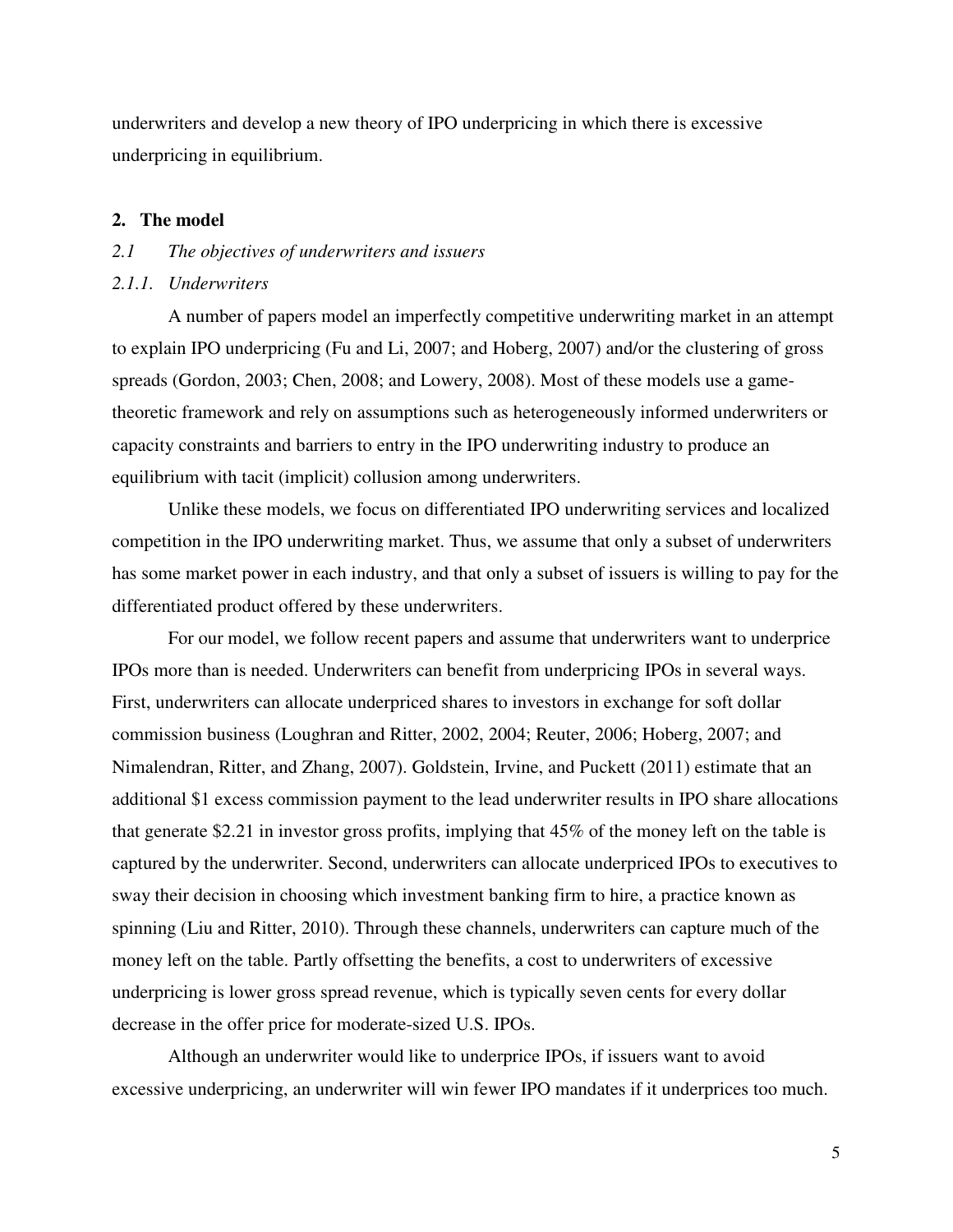From an underwriter's point of view, the profit-maximizing level of underpricing depends on the elasticity of demand for its services with respect to underpricing, which in turn depends upon the competitive environment that it faces.

#### *2.1.2. Issuers*

 $\overline{a}$ 

When choosing an IPO underwriter, issuers care about many dimensions of the underwriting service, which can be categorized into price and non-price dimensions.<sup>3</sup> The issuer's objective function can be expressed as:

$$
\alpha_1 \cdot Net\ IPO\ proceeds\ + \sum_{i=2}^n \alpha_i X_i,\tag{1}
$$

where the Net IPO proceeds (number of shares offered times the net proceeds per share) represents the price dimension, the weights satisfy the condition that  $\sum_{i=1}^{n} \alpha_i = 1$ , and the  $X_i$ s are the issuer's perceived value of the *n-*1 non-price dimensions such as underwriter quality, industry expertise, aftermarket price support, side payments to executives, commercial bank loan tie-ins, and analyst research coverage.

A special case of Eq. (1) is analyzed by Loughran and Ritter (2004), where the issuer's objective function has three components:

 $\alpha_1 \cdot$  Net IPO proceeds +  $\alpha_2 \cdot$  Proceeds from future sales +  $\alpha_3 \cdot$  Side payments, (2) where  $\alpha_1 + \alpha_2 + \alpha_3 = 1$ . They assume that the proceeds from future sales are boosted by bullish coverage from influential analysts. Loughran and Ritter posit that there will be more underpricing when issuers place a positive weight on  $\alpha_2$  (the analyst lust hypothesis) or  $\alpha_3$  (the spinning hypothesis). Empirically, the analyst lust hypothesis is examined by Cliff and Denis (2004) and the spinning hypothesis is examined by Liu and Ritter (2010).

 Most of the IPO literature has implicitly or explicitly assumed that the first term in Eqs. (1) and (2) is the only term that enters the objective function of issuers, suggesting that issuers seek to achieve the highest offer price possible. If issuers care about the non-price dimensions of IPO underwriting, however, then they are willing to use underpricing (i.e., agree to a lower offer price) to pay for these dimensions.<sup>4</sup>

 $3$  The focus on price versus non-price dimensions has also been used to explain changes in the gross spreads on junk bonds. Livingston and Williams (2007) document that the gross spreads on junk bond offers were higher when Drexel Burnham Lambert was underwriting junk bonds in the 1980s than afterwards. They posit that after Drexel liquidated in 1990, the competition between underwriters became less focused on non-price dimensions bundled with underwriting and more focused on the fees, resulting in a drop in the gross spreads.

<sup>&</sup>lt;sup>4</sup> We assume that the non-price dimensions are paid for through underpricing rather than explicit payments (the gross spread) given the evidence from Chen and Ritter (2000) that the gross spreads for almost all moderatesized U.S. IPOs from 1990 to 1998 are clustered at exactly 7%. If underwriters can only capture part of the money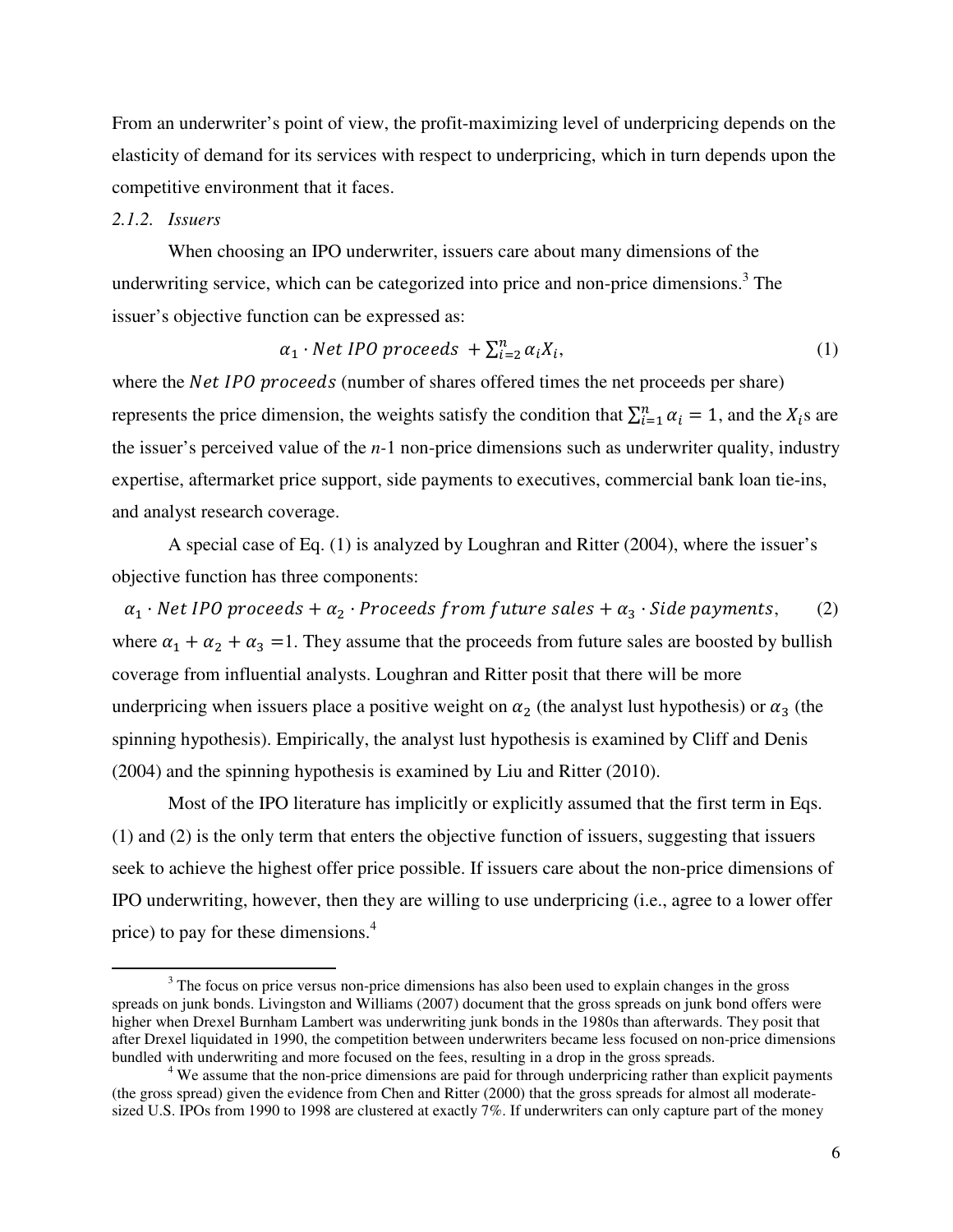In a survey of 336 chief financial officers (CFOs) who attempted to take their companies public in 2000–2002, Brau and Fawcett (2006, Table IV) report that the top three criteria that issuers use in selecting a lead IPO underwriter are, based on an importance scale of 1 (low) to 5 (high), the underwriter's overall reputation and status (4.39/5), the quality and reputation of the research department/analyst (4.25/5), and the underwriter's industry expertise and connections (4.24/5). Given these preferences, an underwriter's ability to win IPO mandates from firms in an industry partly depends on the expertise of its research analyst in that industry. By choosing the underwriter, the issuer can receive coverage from the underwriter's analyst who specializes in that industry, which is bundled with underwriting.<sup>5</sup>

While our analysis can be extended to other non-price dimensions, we focus on all-star analyst coverage in the model. The empirical evidence on the market's reaction to coverage decisions suggests that it is rational for firms to value analyst coverage. The impact of analyst coverage on firm value can be estimated from the announcement effects of analyst initiation, stoppage, and resumption decisions. Bradley, Jordan, and Ritter (2008) report a 3% announcement abnormal return for firms with unanticipated analyst coverage initiations in the year after the IPO (exclusive of anticipated initiations at the end of the quiet period). Kelly and Ljungqvist (2007) and Khorana, Mola, and Rau (2009) show that firm value declines when a research analyst terminates coverage. When analysts resume the coverage of "neglected" stocks, Demiroglu and Ryngaert (2010) find that these stocks experience a 4.8% announcement abnormal return.

Analyst coverage can generate more publicity for a firm and increase the firm's visibility among institutional investors, which can drive up demand, thus increasing firm value in the short run. While the evidence suggests that analysts are valuable, some analysts are more influential than others. The most well-known analyst ranking is done by *Institutional Investor* magazine, which polls buy-side institutional investors every year to rank sell-side analysts. In October, the magazine publishes its All-America research team, which names the top three analysts and a few

 $\overline{a}$ 

left on the table, then charging through the gross spread appears to be a better way of collecting rents. One possible reason that non-price services are not paid for through the gross spread is that issuers do not regard opportunity costs (money left on the table) as equivalent to direct costs (gross spreads).

<sup>&</sup>lt;sup>5</sup> Degeorge, Derrien, and Womack (2007) present evidence on the bundling of IPO underwriting and subsequent analyst coverage. Bradley, Jordan, and Ritter (2008, pp. 109–110) report that 98% of lead underwriters initiated coverage within one year of the IPO for their sample IPOs in 1999–2000, and Gao, Ritter, and Zhu (2011) find that 98% of IPOs during 2001–2009 had coverage from a lead underwriter within one year of the IPO. Both of these papers restrict their samples to IPOs with a file price midpoint of at least \$8 per share.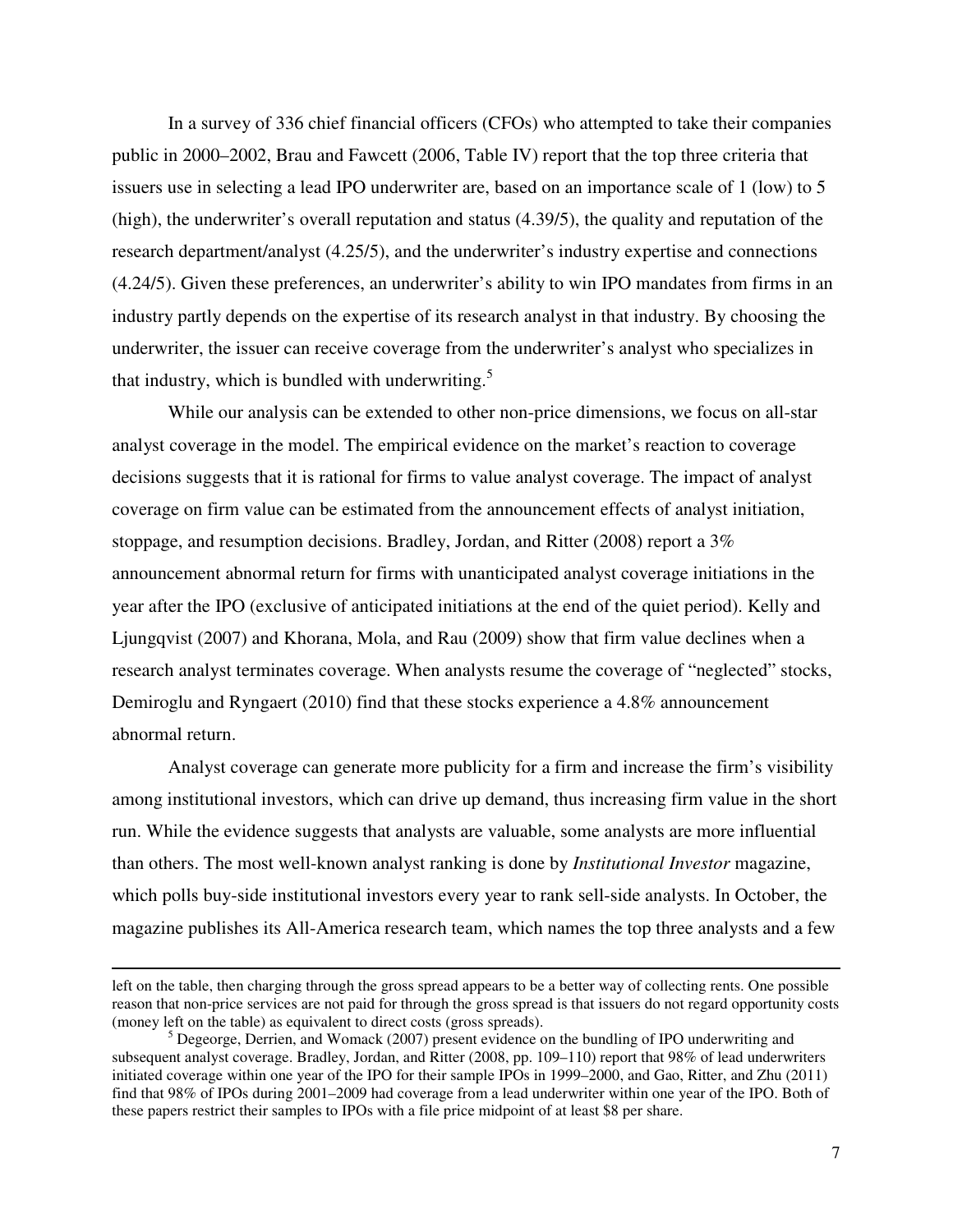runners-up in each industry, where the top three analysts are designated as all-stars. Empirically, all-star analyst status has been used by many studies as a measure of analyst influence and is positively correlated with analyst pay and underwriting deal flow. Consequently, we use the *Institutional Investor* all-star designation as our measure of which analysts are most sought-after by issuing firms.

#### *2.2. The basic model*

Although there are many possible lead underwriters of IPOs, if issuing firms have a preference for coverage from an influential research analyst, and if analyst coverage is bundled with underwriting, then the small number of underwriters with the most influential analysts in a given industry will have some market power. In other words, even though the investment banking industry might be very competitive, if issuing firms have a preference for an underwriter with an influential analyst covering their industry, the underwriting industry will consist of a series of local oligopolies. We model one of the local oligopolies in an infinitely repeated game of issuers buying underwriting services. Our procedure is to solve for the cooperative outcome in a one-period model, and then state the necessary conditions for the one-period equilibrium to be supportable in an infinitely repeated noncooperative game.

The model starts with a single period, where a period denotes the length of time between IPOs in that industry. Suppose that there are  $N$  underwriters in the market and a unit mass of issuers. Issuers differ in their preference parameter  $\theta$ , which is distributed uniformly on the [0, 1] interval, and represents the relative importance of having all-star analyst coverage. For example, an issuer that intends to conduct a follow-on offering shortly after the IPO might have a high  $\theta$ , whereas an issuer for which the insiders have no intention of selling shares during the next few years might have a low  $\theta$ .  $\theta$  is closely associated with the weight  $\alpha_i$  that corresponds to coverage from an influential analyst in Eq. (1) or the weight  $\alpha_2$  on future proceeds in Eq. (2). The value of  $\theta$  for each issuer is not observed by the underwriters, but the distribution of  $\theta$  is public knowledge. Each issuer wants to buy one unit of underwriting service from a single underwriter. Of the *N* underwriters, three of them have an all-star analyst. The perceived effect on the market value of retained shares from being covered by an all-star analyst is given by *A*.

An issuer's net surplus from going public at underpricing level  $U$  is

$$
M - U + \theta A, \tag{3}
$$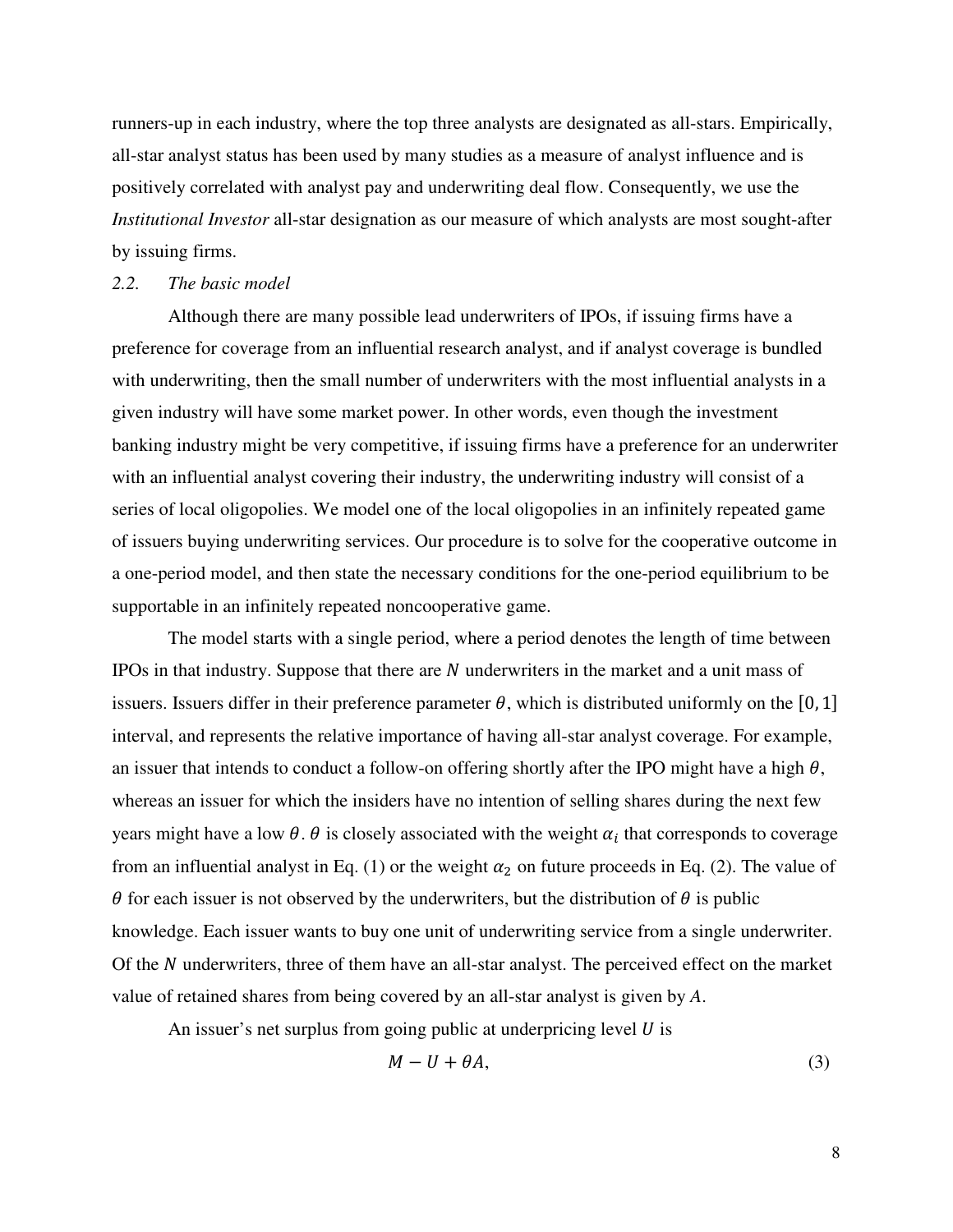where  $M$  is the market value of the shares being sold net of the gross spread (which is held constant across all issues) and  $U$  is the cost of going public in terms of the underpricing level in dollars (the money left on the table). The first part of the net surplus,  $M - U$ , is the net proceeds from selling a fixed number of shares at the initial public offering. The second part of the net surplus,  $\theta A$ , is the effect of all-star analyst coverage on value, A, multiplied by the issuer's preference for an all-star analyst,  $\theta$ . Eq. (3) is a special case of Eqs. (1) and (2). The specification is equivalent to an objective function that is a weighted average of firm value in periods 1 and 2 in a two-period model.

The profit to underwriter  $k$  is

l

$$
\pi_k = (\gamma (U - \overline{U}) - C)D_k,\tag{4}
$$

where  $\overline{U}$  is the dollar amount of underpricing needed to compensate investors for the ex-ante uncertainty of issue valuation, which for simplicity is assumed to be the same across all issues (or, in our empirical work, is captured by control variables), and  $C$  is the cost of providing all-star analyst coverage ( $C = 0$  when no all-star coverage is provided).  $D_k$  is the demand for underwriter  $k$ 's service. The cost of underwriting the issue is assumed to be covered in the gross spread, which is taken as exogenous here. We assume that a fraction  $\gamma$  of the incremental money left on the table  $U - \overline{U}$  flows back to the underwriters through indirect channels, such as collecting soft dollars from rent-seeking investors. We do not model IPO investors because the rest of the incremental underpricing,  $(1 - \gamma)(U - \overline{U})$ , goes to the investors, thus ensuring their participation.

If N is large, then the  $N - 3$  underwriters without an all-star analyst will not be able to charge  $U > \overline{U}$  because they behave in a perfectly competitive market with a large number of underwriters and homogeneous services. Therefore, they will set  $U = \overline{U}$ . Notice that if none of the underwriters that are willing to do a deal has an all-star analyst, the entire underwriting market behaves like a perfectly competitive market.

Now we consider the level of underpricing that the three underwriters with an all-star analyst will charge. If the three underwriters do not cooperate, then under Bertrand competition, each of the three underwriters charges  $U = \overline{U} + \frac{c}{v}$  $\frac{c}{\gamma}$  and obtains zero profit.<sup>6</sup>

<sup>&</sup>lt;sup>6</sup> Bertrand rather than Cournot competition is assumed because it is more natural to think of underwriters competing on price rather than on quantity since underwriters play an active role in setting prices.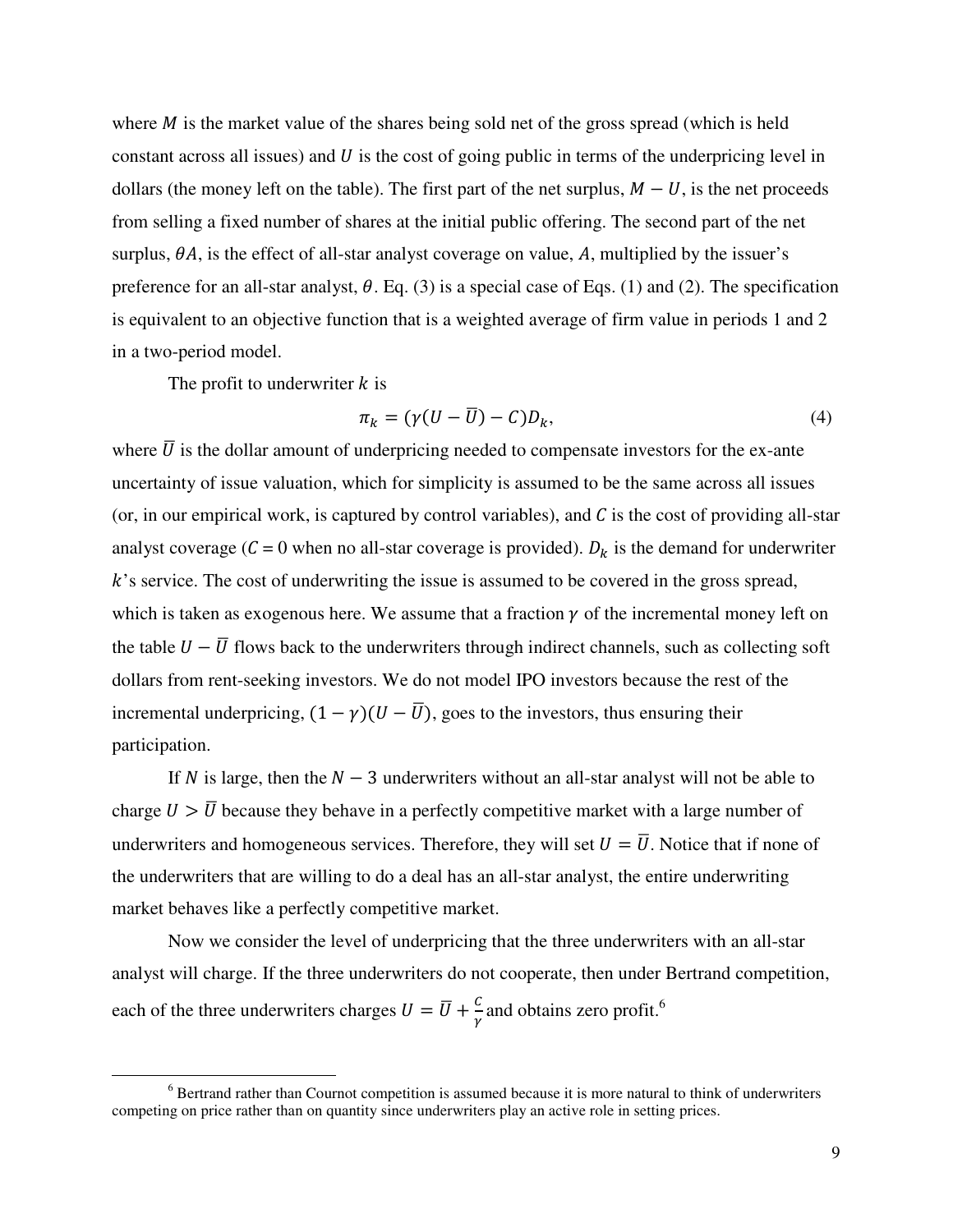If the three underwriters collude and charge the same level of underpricing  $\dot{U}$  (where the dot notation indicates collusion values), then the aggregate demand for their service from a unit mass of issuers can be calculated by finding an issuer with parameter  $\hat{\theta} \in [0, 1]$  that is indifferent between choosing an underwriter with or without an all-star analyst, which occurs when

$$
M - \dot{U} + \hat{\theta}A = M - \overline{U}.
$$
 (5)

Thus, the aggregate demand is

$$
\dot{D} = 1 - \hat{\theta} = 1 - \frac{\dot{U} - \bar{U}}{A}.
$$
\n(6)

The underpricing level  $\dot{U}$  that maximizes  $\dot{\pi} = (\gamma(\dot{U} - \overline{U}) - C)\dot{D}$ , the aggregate profit of the colluding underwriters, occurs when

$$
\frac{\partial \pi}{\partial \dot{v}} = \gamma \dot{D} + (\gamma (\dot{U} - \overline{U}) - C) \frac{\partial \dot{D}}{\partial \dot{v}} = 0.
$$
 (7)

Differentiating Eq. (6) with respect to  $\dot{U}$  and substituting both this expression for  $\frac{\partial \dot{D}}{\partial \dot{U}}$  and Eq. (6) for  $\dot{D}$  into (7) and solving for  $\dot{U}$  yields

$$
\dot{U} = \overline{U} + \frac{\gamma A + C}{2\gamma}.\tag{8}
$$

Substituting Eq. (8) into (6), the aggregate demand from the unit mass of issuers for underwriters offering all-star coverage is then  $\dot{D} = 1 - \frac{\dot{U} - \overline{U}}{A} = \frac{1}{2} - \frac{C}{2\gamma}$  $\frac{e}{2\gamma A}$ . Thus, only issuers with  $\theta > \frac{1}{2} + \frac{c}{2\gamma}$  $\frac{C}{2\gamma A}$  will choose an underwriter with an all-star analyst. Intuitively, the collusive equilibrium (monopoly) profits of the underwriters has marginal revenue equal to marginal cost with only the minority of issuers with a sufficiently high  $\theta$  choosing an underwriter with an allstar analyst. The aggregate profit of the three underwriters is

$$
\dot{\pi} = \left(\gamma(\dot{U} - \overline{U}) - C\right)\dot{D} = \frac{\gamma A}{4} - \frac{C}{2} + \frac{C^2}{4\gamma A},\tag{9}
$$

which is greater than zero as long as  $A > \frac{c}{\gamma}$ . Thus, each of the three underwriters earns  $\pi/3$  or one-third of the monopoly profit and each has  $\frac{1}{6} - \frac{C}{6\gamma}$  $\frac{C}{6\gamma A}$  of the market in the collusive outcome.

 Although the collusive equilibrium maximizes their joint profits, each of the three underwriters has an incentive to undercut the other two and capture a larger market share. Generally, in an infinitely repeated game, each underwriter decides whether to cooperate by evaluating the following equation:

$$
PV^{No\text{ Coop}} = \pi_D + \pi_N \left( \frac{1}{1+i} + \frac{1}{(1+i)^2} + \cdots \right) \le \frac{1}{M} \pi \left( 1 + \frac{1}{1+i} + \frac{1}{(1+i)^2} + \cdots \right) = PV^{Coop}, \tag{10}
$$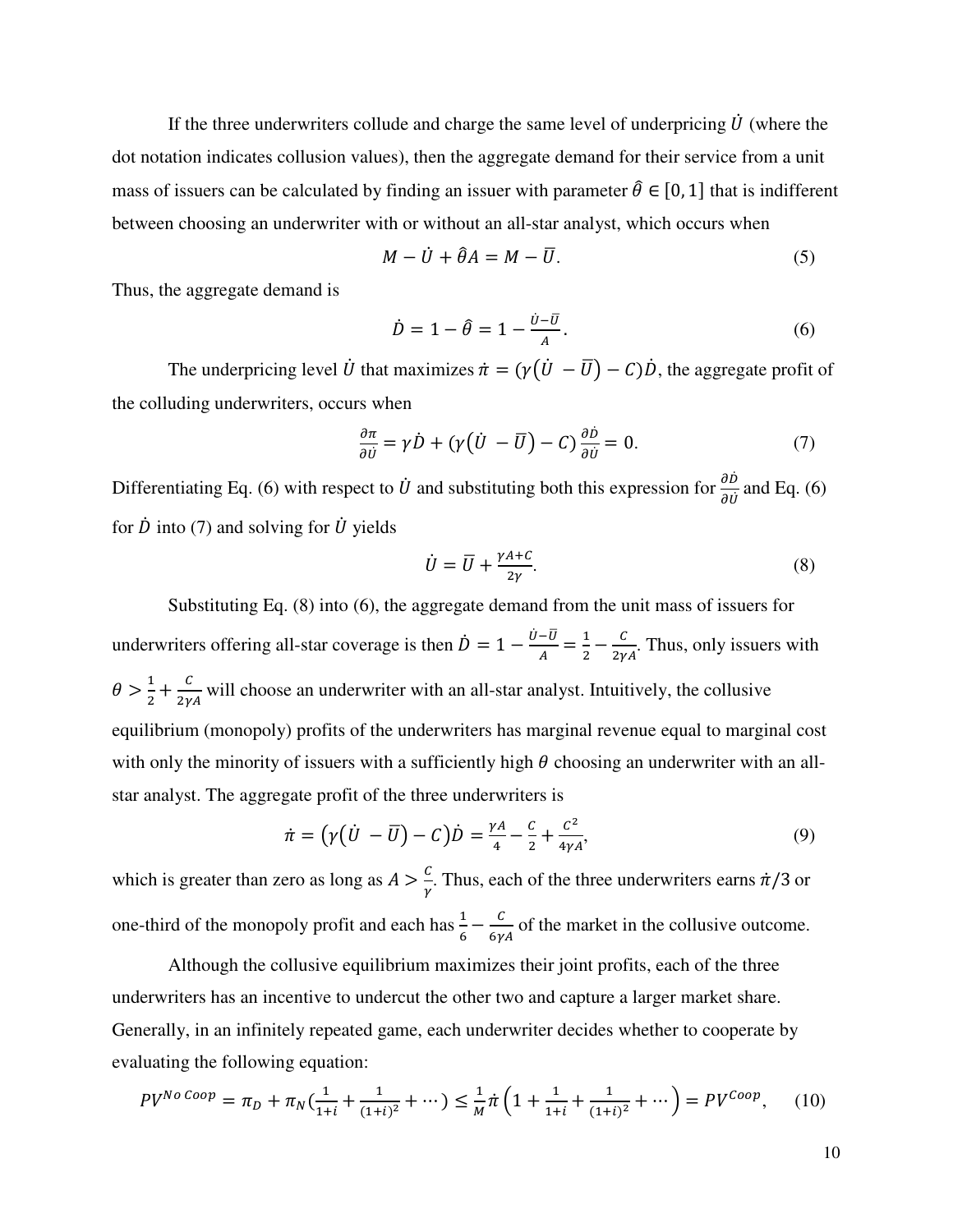where  $\pi_D$  is the one-time deviating profit,  $\pi_N$  is the profit after deviation detection, *i* is the discount rate, and  $M$  is the number of underwriters sharing the monopoly profit, which is three in our case. Note that the right-hand side of Eq.  $(10)$  decreases with increasing  $M$ , which makes cooperation less attractive. This is where localized competition is important because it results in  *being much smaller than the total number of underwriters*  $*N*$ *.* 

 Game theory's folk theorem states that the cooperative outcome of the single-period game can be sustained in an infinitely repeated noncooperative game with a trigger strategy that makes  $\pi_N$  low, provided that there is a sufficiently low discount rate *i* to satisfy inequality (10).

In our model, the ability of the oligopolists to penalize a deviating underwriter is complicated by the fact that the observable underpricing is a stochastic outcome of expected underpricing. Thus, a grim trigger strategy involving the end of cooperation when a lower than  $\hat{U}$ level of underpricing is observed is not desirable since a random shock could create lower underpricing and trigger noncooperation forever thereafter. A more implementable trigger strategy as described in Green and Porter (1984) is that the underwriters enter into a punishment state for a finite number of periods after observing a previously agreed-upon value in a trigger set. This finite punishment prevents the underwriters from entering into a punishment phase forever due to a random shock. Furthermore, the punishment could be triggered only if underpricing is sufficiently low (not merely less than  $\dot{U}$ ).<sup>7</sup> Moreover, it could be conditioned on information about each underwriter's market share.<sup>8</sup>

 With such a trigger strategy, the three underwriters can maintain the collusive underpricing level given a sufficiently low discount rate  $i$ . In such a case, the three underwriters with all-star analysts in an industry form a local oligopoly and earn oligopoly profits. This is

l

 $<sup>7</sup>$  It is reasonable to assume that the issuer makes the underwriter choice subject to some noise, as in Hoberg</sup> (2007), since the underpricing  $U$  is not perfectly observed before the issuer chooses an underwriter. This suggests that charging a level of underpricing just below the collusive underpricing  $\dot{U}$  will not be enough to win all business from other underwriters. Thus, a deviating underwriter needs to charge a sufficiently lower underpricing than  $\dot{U}$  so that issuers may respond. The lower underpricing needed not only limits the potential gain from deviation, but also facilitates detection.

 $8$  Even though the trigger set can only contain imperfectly correlated public signals of the underwriter's actions, what is important is that the underwriters know a deviation on their part increases the probability of detection, thus deterring them from cheating. Also, including additional information such as the underwriter's market share in the trigger set increases the strength of the signal and facilitates detection.

<sup>&</sup>lt;sup>9</sup> Indeed, the equilibrium discussed is not unique as any level of profit can be supported up to the monopoly level with sufficient cooperative conditions. However, the equilibrium we discuss yields the maximum profit for the three underwriters, and thus is of more interest than other equilibria.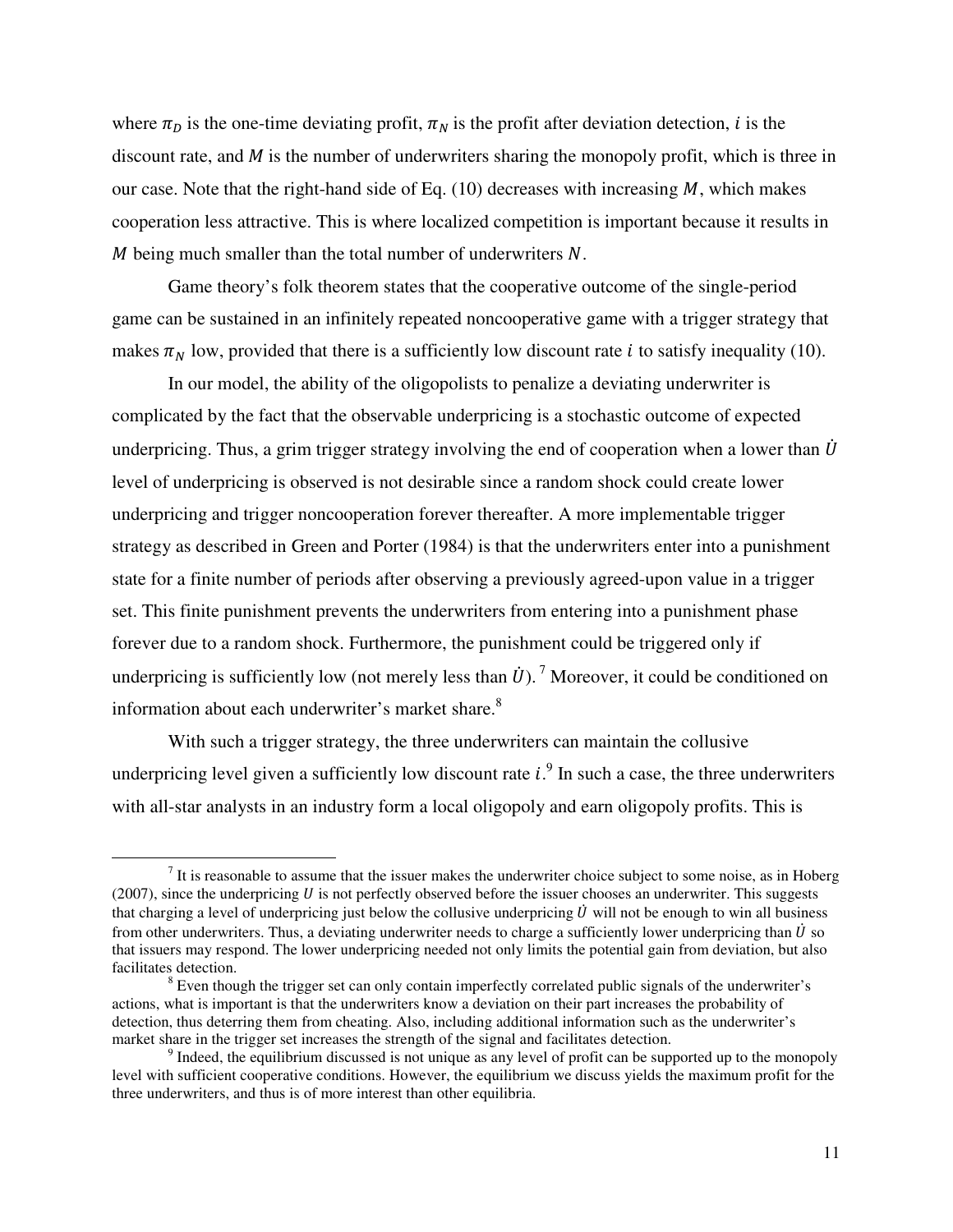possible because some issuers view having an all-star analyst to be an important part of their objective function, and analyst coverage is bundled with underwriting. Because of this feature, the underwriting market changes from a perfectly competitive market to a market composed of a perfectly competitive submarket and local oligopolies of underwriters that have an all-star analyst in a specific industry.

From the basic model, we derive the following six implications concerning IPO underpricing:

*Underpricing implication: Issuers that choose an underwriter with an all-star analyst are more underpriced than issuers that choose an underwriter without an all-star analyst.* 

This implication follows from the model where the underwriter with an all-star analyst charges  $\dot{U} = \overline{U} + \frac{\gamma A + C}{2\nu}$  $\frac{d+L}{2\gamma}$  and the underwriter without an all-star analyst charges  $U = \overline{U}$ .

*Differential analyst influence implication: The underpricing charged for having an allstar analyst is higher for issuers with a higher perceived effect of all-star analyst coverage, A, and is higher in periods when all-star analyst coverage is more important.* 

The underpricing difference between underwriters with and without an all-star analyst in the issuer's industry is  $\frac{\gamma A+C}{2\gamma}$ . The difference increases with A, where A can vary in both the crosssection and time series.

*Coverage cost implication: As the cost of all-star analyst coverage increases, the underpricing charged for having an all-star analyst increases.* 

The underpricing difference between underwriters with and without an all-star analyst in the issuer's industry is  $\frac{\gamma A + C}{2\gamma}$ . As C increases, the difference increases.

*Analyst turnover and deal frequency implication: Excess underpricing is lower when a) all-star analyst turnover is high, or b) the frequency of deals in the industry is low, providing there is persistence of turnover and deal frequency.* 

If there is less than perfect autocorrelation of having an all-star analyst from year to year, the discount rate  $i$  for computing the present value of underwriter profits in Eq. (10) is equal to the relevant required return plus the per-period probability of losing an all-star analyst (i.e.,  $i$  is the sum of the required return plus the decay rate). When the deal frequency is low, the discount rate per period, where a period is defined as the length of time between IPOs in an industry, is large. Thus, the discount rate *i* is larger the less frequent are deals in a given industry and the less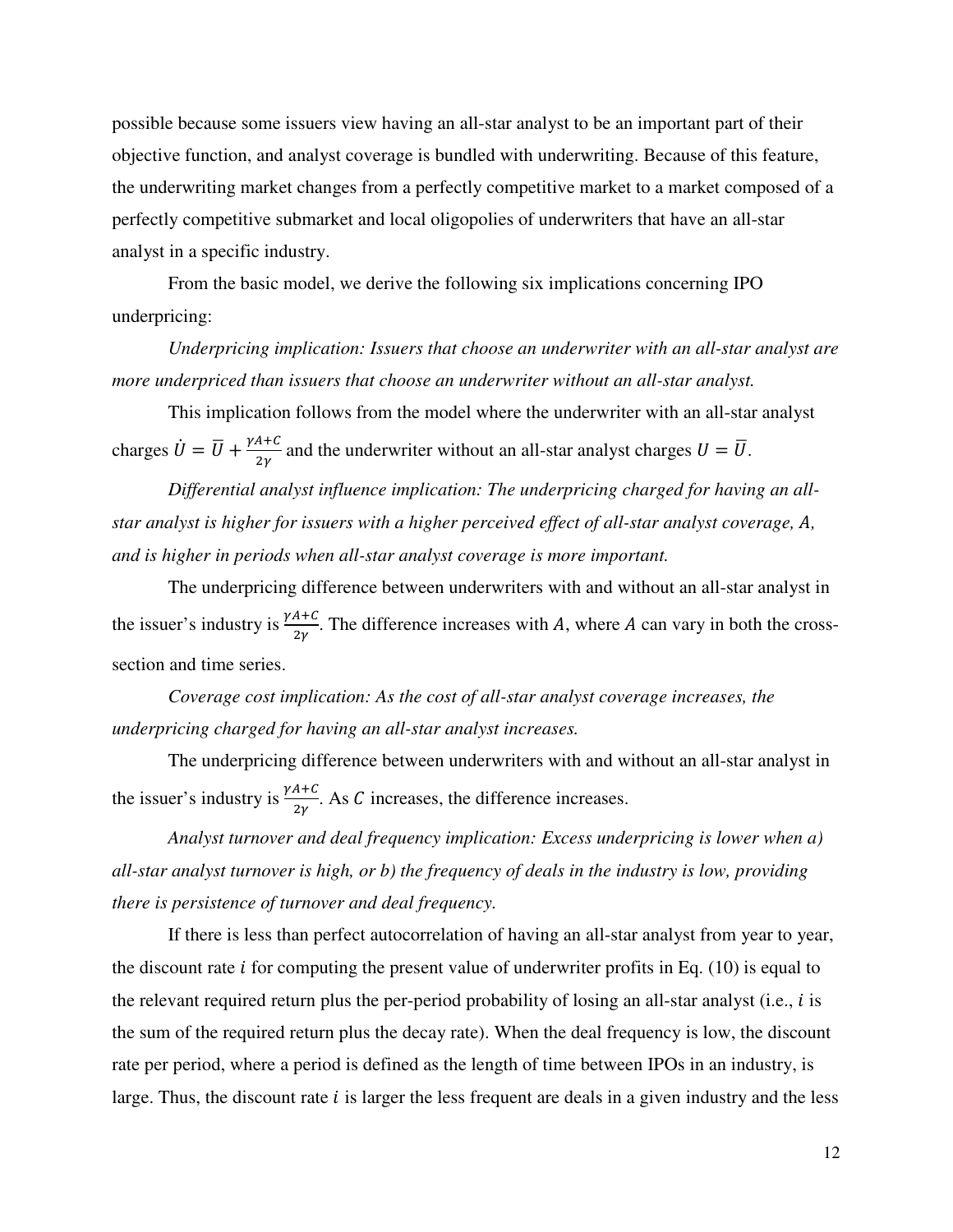persistent is the all-star status for a given underwriter's analyst. When the discount rate i exceeds a critical value, the present value condition to sustain the oligopolistic equilibrium is no longer satisfied. Thus, the ability of underwriters to charge higher underpricing disappears when the frequency of deals or the persistence of all-star status is low.

*Underwriter concentration implication: The average underpricing and the Herfindahl-Hirschman Index (HHI) measuring underwriter concentration for an industry both increase as the effect of all-star analyst coverage, A, increases.*<sup>*10</sup></sup> <i>Thus, HHI and underpricing should be*</sup> *positively correlated cross-sectionally.* 

The average underpricing for the industry is  $U_{Avg} = (\frac{1}{2} - \frac{C}{2\gamma})$  $\frac{c}{2\gamma A}$ )( $\bar{U} + \frac{\gamma A + C}{2\gamma}$  $\frac{A+C}{2\gamma}$  +  $(\frac{1}{2} + \frac{C}{2\gamma})$  $\frac{c}{2\gamma A}$ )  $\overline{U}$ , which is increasing in A. The HHI for the industry is  $\frac{1}{3}(\frac{1}{2} - \frac{c}{2y})$  $(\frac{c}{2\gamma A})^2 + \frac{1}{N-3}(\frac{1}{2} + \frac{c}{2\gamma})$  $\frac{c}{2\gamma A}$ <sup>2</sup>, which is increasing in A for  $A > \frac{CN}{\gamma(N-6)}$ . Holding other parameters constant, suppose we have two industries, where the value of a non-price dimension in industry 1 is  $A_1$ , the value of a non-price dimension in industry 2 is  $A_2$ , and  $A_1 < A_2$ . Consequently, we have  $HHI_1 < HHI_2$  and  $U_{Avg_1} <$  $U_{Avg}$ .

#### *2.3. Perfectly observed willingness to pay*

l

In the basic model, we assume that the distribution of  $\theta$  is known, but an individual issuer i's preference or willingness to pay for all-star analyst coverage,  $\theta_i$ , is unobserved. Here, we consider the case in which the values of  $\theta_i$  are perfectly observable by the underwriters and derive the following implication:

*Willingness to pay implication: If issuers' willingness to pay can be inferred by the underwriters, the level of underpricing an issuer pays for all-star analyst coverage is proportional to its willingness to pay.* 

The  $N - 3$  underwriters without an all-star analyst still charge underpricing of  $\overline{U}$  as in the basic model. For the three underwriters with an all-star analyst, if they can observe the issuer's willingness to pay, they will price discriminate and charge  $U_i$  for issuer i so that the issuer's surplus from choosing an underwriter with an all-star analyst is the same as its surplus from an underwriter without an all-star analyst, such that

<sup>&</sup>lt;sup>10</sup> The HHI for an industry is the sum of the squared market shares of the underwriters in that industry, and is bounded above by 1.0 for a monopolistic industry and is bounded below by zero for an industry composed of atomistic competitors.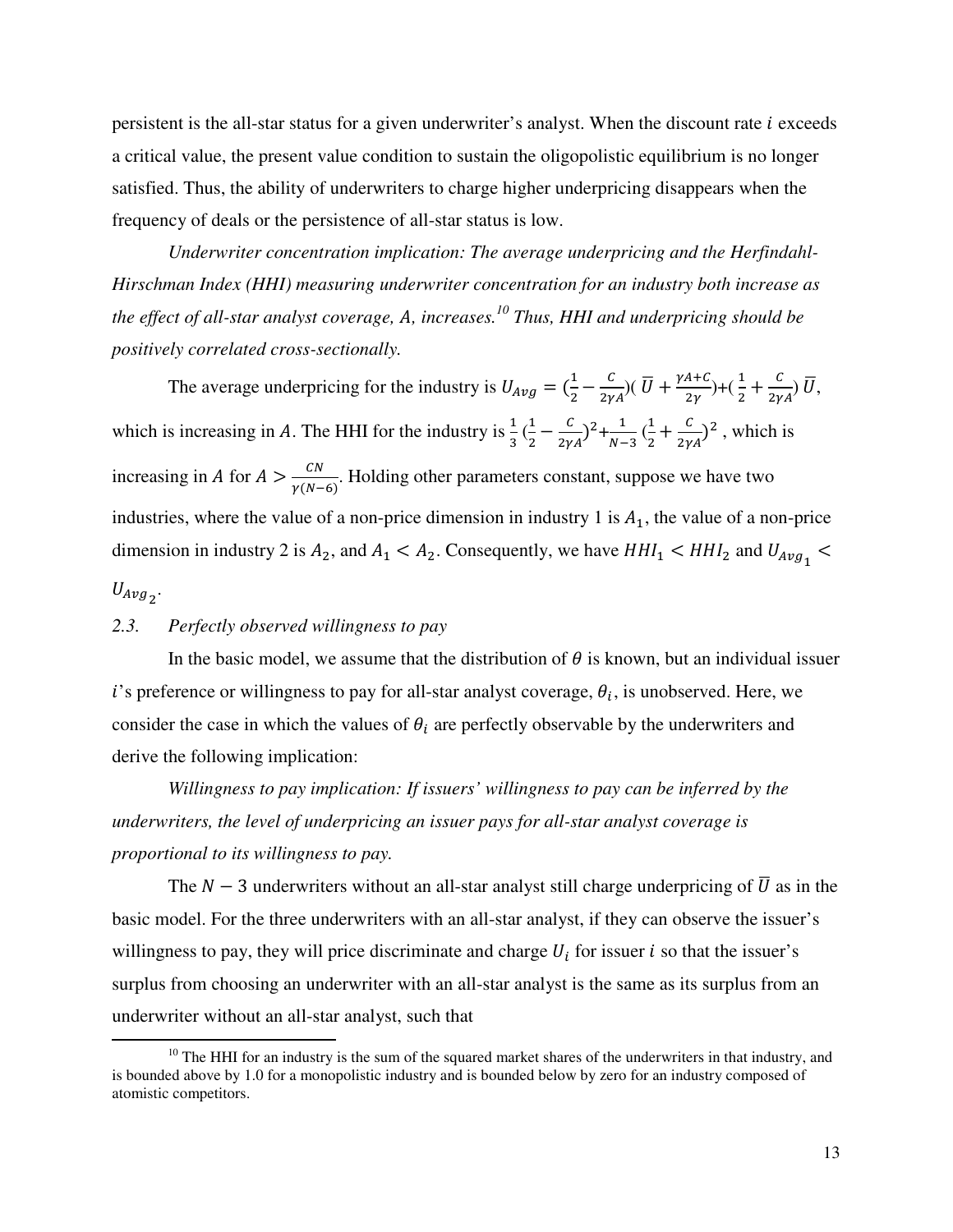$$
M - U_i + \theta_i A = M - \overline{U}.
$$
\n<sup>(11)</sup>

Solving for  $U_i$  in Eq. (11) yields

 $\overline{a}$ 

$$
U_i = \overline{U} + \theta_i A. \tag{12}
$$

At this underpricing level, the underwriter only underwrites issuers with  $\theta_i > \frac{c}{v}$  $\frac{c}{\gamma A}$ , for which the underwriter's profit,  $\pi = (\gamma (U_i - \overline{U}) - C)D_i$ , is greater than zero. Due to the cost of all-star analysts, it is not in the best interest of the underwriters to provide underwriting service coupled with all-star analyst research coverage to all issuers in a given industry. Since underwriters charge  $U_i = \overline{U} + \theta_i A$ , an issuer with a higher  $\theta_i$  pays a higher  $U_i$  than an issuer with a lower  $\theta_i$ .

Issuers with a greater willingness to pay for all-star coverage (a high  $\theta_i$ ) may include those IPOs that are VC-backed. Venture capitalists are rationally focused on post-issue coverage because they typically invest in young companies with a high ratio of growth opportunities to assets in place, do not sell shares in the IPO, and then make distributions to their limited partners beginning when the "lock-up" period expires, usually 180 days after the IPO. A common measure of the performance of venture capitalists is the internal rate of return realized by their limited partners, calculated using the market price on the distribution dates. Importantly, unlike corporate executives, both the limited partners and general partners of venture capital firms frequently sell most or all of their shares in a portfolio company on or shortly after the distributions. Consequently, they are much more focused on the intermediate-term stock price than on the long-run performance of the company. Thus, based on our willingness to pay implication, we propose a new theory of the underpricing of VC-backed IPOs: the analyst lust theory. $11$ 

*Analyst lust theory of the underpricing of VC-backed IPOs:* Because venture capitalists have a greater preference for all-star analyst coverage that is bundled with IPO underwriting, IPOs with all-star analyst coverage should have greater underpricing if they are VC-backed than if they are not.

 $11$  Loughran and Ritter (2004) coined the term "analyst lust" to identify the willingness of issuing firms to forego IPO proceeds in order to attain coverage from an all-star analyst employed by the IPO underwriter. They posit that firms for which there are high growth opportunities relative to the value of assets in place would be more focused on analyst coverage. Unlike us, they do not identify VC-backed issuers as those that are particularly focused on analyst coverage due to the importance of the distribution date.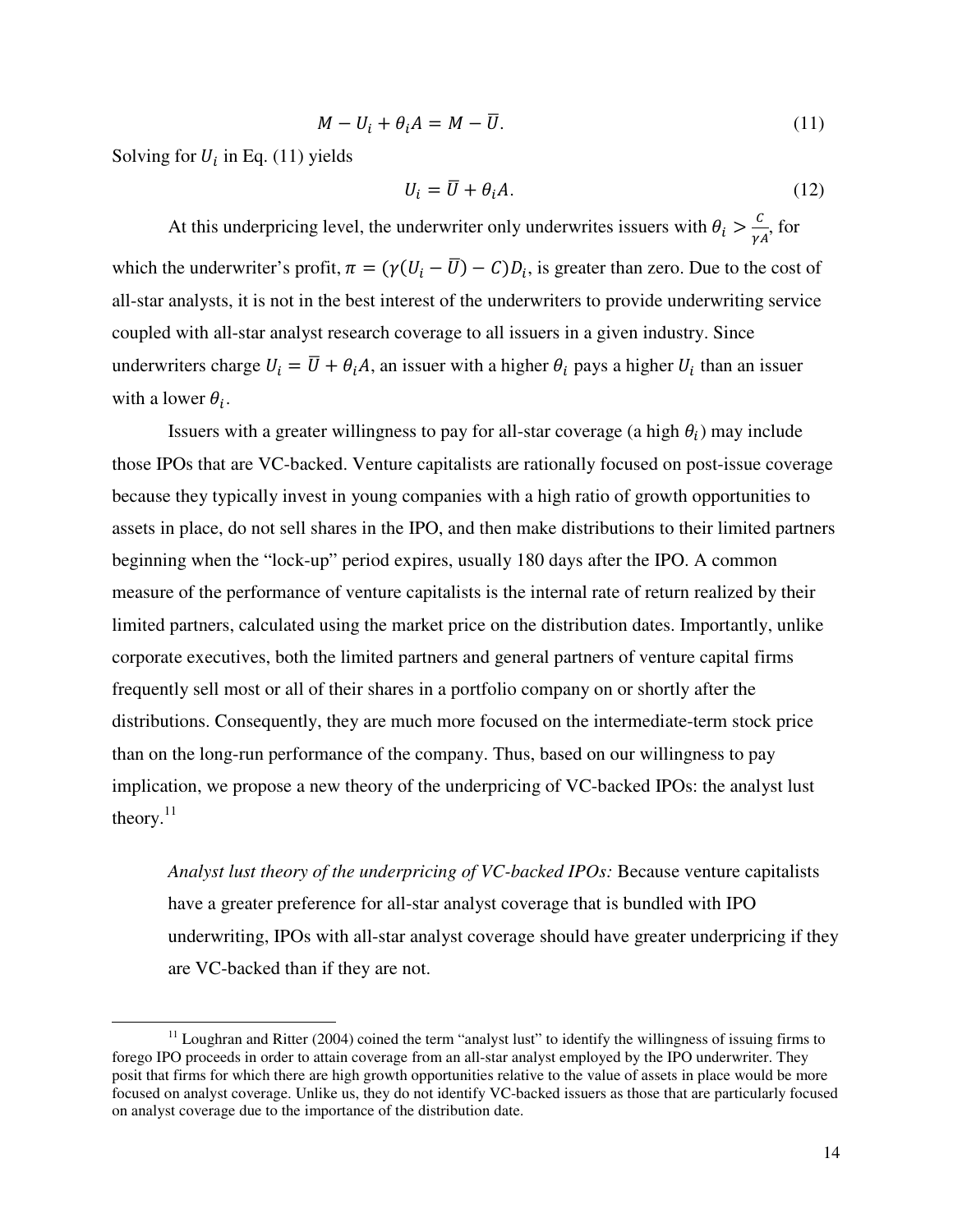In contrast to our analyst lust theory's prediction that VC-backed IPOs should have higher underpricing, the certification theory predicts less underpricing for VC-backed IPOs because VC-backing can certify the fairness of IPO pricing due to reputation concerns (Barry, Muscarella, Peavy, and Vetsuypens, 1990; Megginson and Weiss, 1991; Li and Masulis, 2007; and Krishnan, Ivanov, Masulis, and Singh, 2011).

Additionally, two more papers discuss the underpricing of VC-backed IPOs. The grandstanding theory predicts that young VCs are more likely to bring their portfolio companies to the market sooner (Gompers, 1996). Combined with the hypothesis that underpricing compensates for risk, the grandstanding theory predicts more underpricing for the IPOs of younger venture capital organizations.<sup>12</sup> The grandstanding theory generates a cross-sectional prediction, but does not necessarily make a prediction regarding the underpricing of VC-backed IPOs relative to other IPOs. Another paper, by Hoberg and Seyhun (2009), posits that VCbacked IPOs will be underpriced more than other IPOs, but their rationale is different from ours—they assume that venture capitalists exchange favors with underwriters, whereas our game-theoretic model does not involve any quid pro quo arrangement between these players.

#### *2.4. Model extensions*

The simple model above focuses on the pricing of all-star analyst services. Similar reasoning can be made for the other non-price dimensions considered in the issuer's objective function in Eq. (1), such as industry expertise, aftermarket support, side-payments (spinning), the quality of the underwriter, or commercial bank loans that are bundled with underwriting. There are, however, some distinctions. Although there are costs of providing these other services, the barriers to entry may not be as restrictive as is the case for analysts, as the number of underwriters with an all-star analyst in a particular industry is, by the convention of *Institutional Investor*, limited to at most three at a time.

## **3. Data**

 $\overline{a}$ 

The full sample is composed of 7,319 U.S. IPOs from 1980–2008 meeting criteria that are common in the empirical IPO literature. The tests in Section 5 that involve all-star analysts are conducted on a subsample of 4,510 IPOs that starts in 1993 because our all-star analyst

<sup>&</sup>lt;sup>12</sup> This effect should be mitigated in regressions that include other risk proxies such as ln(assets) and tech and Internet dummies. Table 5 of Gompers (1996) reports that, controlling for other firm characteristics, there is more underpricing for IPOs backed by less experienced venture capitalists.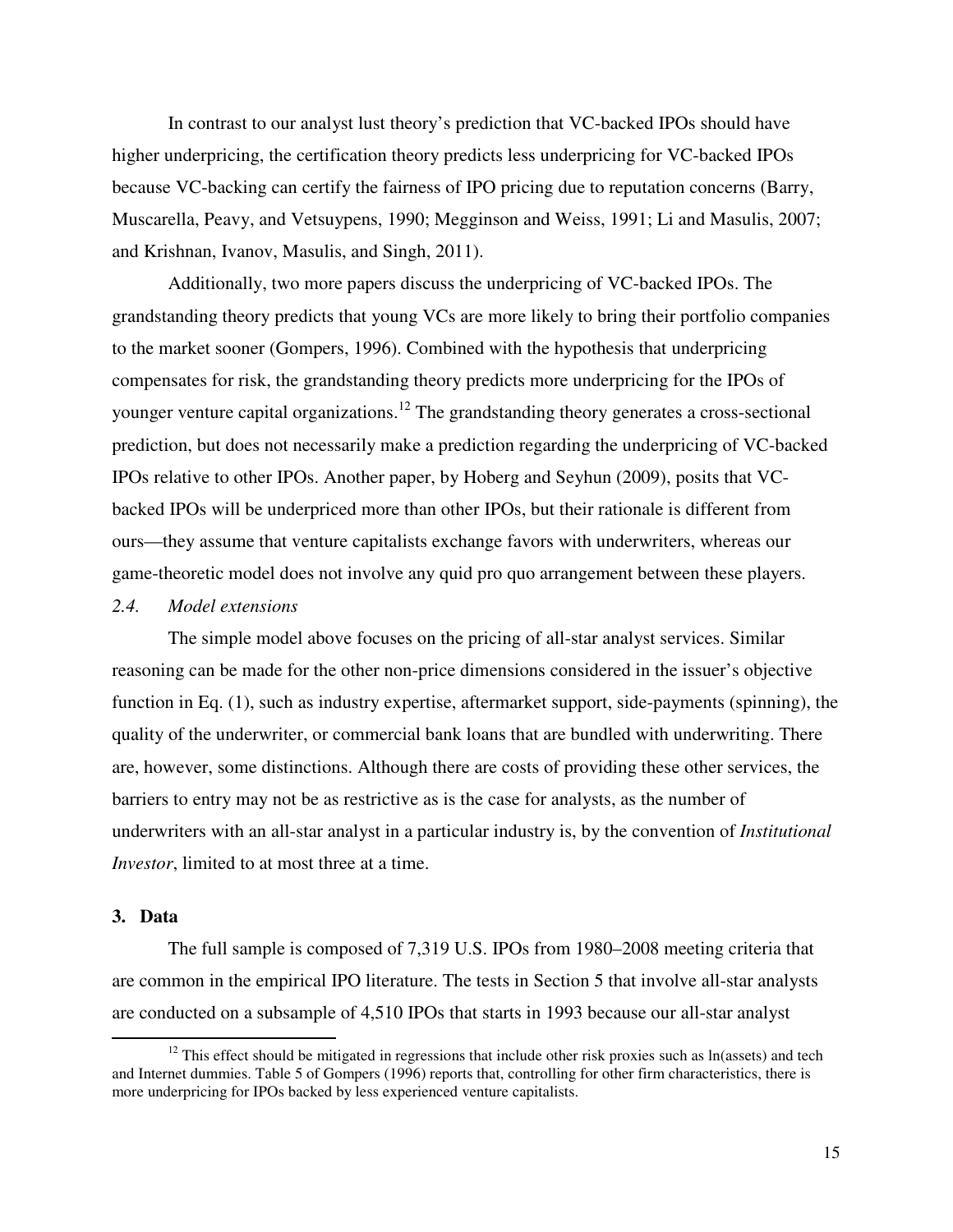coverage variable is available only for years 1993–2008, mainly due to the availability of Thomson Reuters's I/B/E/S recommendations database starting in year 1993.<sup>13</sup>

The IPO data are from Thomson Financial's new issues database with hundreds of fill-ins of missing data and corrections based upon information from Dealogic for 1990–2008, the Graham Howard-Todd Huxster set of IPO prospectuses from 1975–1996 given to Jay Ritter, EDGAR for 1996–2008, and other sources. We exclude closed-end funds, REITs, SPACs, ADRs, banks and S&Ls, unit offers, partnerships, IPOs with an offer price of less than \$5.00 per share, and IPOs not listed on CRSP within six months of issuing. We also exclude 22 IPOs using auctions rather than bookbuilding because of the lack of underwriter discretion in allocating shares. The Appendix provides a detailed description of the variables used in our analysis, and a listing of the data sources.

#### **4. The nature of the IPO underwriting market's competitive environment**

Before testing the model implications, it is worth noting several aspects of the IPO underwriting market that are suggestive of its competitive structure and the evolution of this structure over time. The patterns are documented in Internet Appendix Figs. IA–1 through IA–3.

First, for moderate-size IPOs, there is little competition on the basis of gross spreads. In all but one year beginning in 1995, 90% or more of moderate-size IPOs have paid gross spreads of exactly 7%. The clustering at 7% is the basis for our model's treatment of the gross spread as exogenous and underpricing as endogenous.

Second, top-tier underwriters (those with a Carter-Manaster rank of 8 or above) are able to provide many ancillary services. The market share of IPO lead underwriter positions for the 20 or so top-tier underwriters has been over 50% in every year since 1985, and over 70% in every year beginning in 1999.

Third, there has been an uptrend in the number of managing underwriters and the number of bookrunners per IPO. One of the reasons for adding more managers is to secure more analyst coverage.

All three of these patterns are consistent with the view that underwriters compete on nonprice dimensions to win business.

l

 $<sup>13</sup>$  I/B/E/S is far from comprehensive in its analyst recommendations file. In collaboration with Dan</sup> Bradley, Jonathan Clarke, Lily Fang, Ayako Yasuda, and others, we augment I/B/E/S recommendations from lead underwriter analysts in the year following the IPO with information from Bloomberg, Briefing.com, First Call, Investext, and online searches to identify initiations.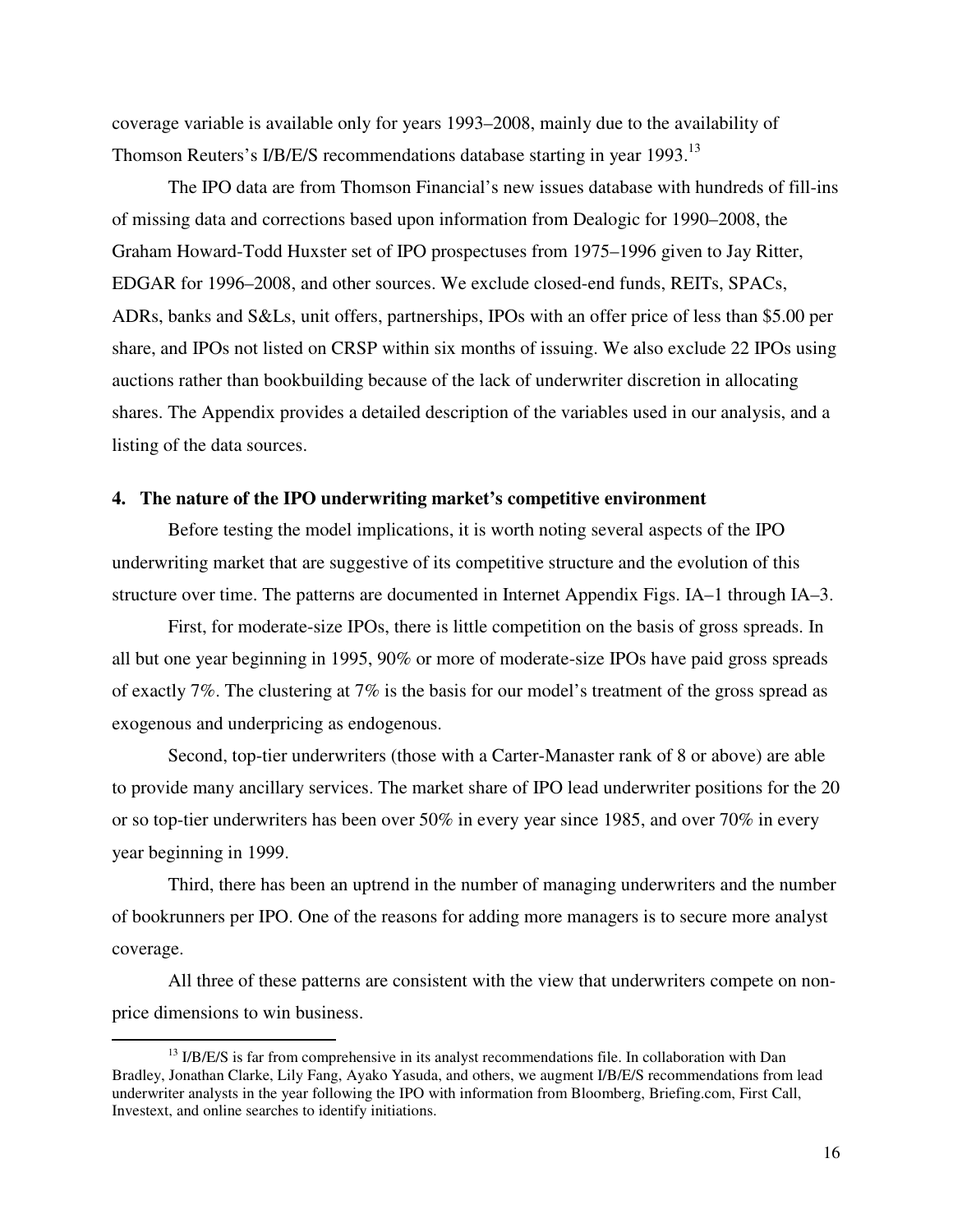#### **5. All-star analyst coverage**

In the empirical analysis, we focus on the all-star analyst dimension because it is narrow and well-defined, thus providing a good setting to test our model implications. However, we test the main model underpricing implication on other non-price dimensions in Section 6 to demonstrate the applicability of our theory beyond the all-star analyst dimension.

In this section, we test the five model implications concerning the relation between allstar analyst coverage and underpricing. In particular, we test whether IPOs with all-star analyst coverage from a lead underwriter are more underpriced than those without (*underpricing implication*). We also test whether all-star analyst coverage is associated with more underpricing when all-star analyst coverage has a greater effect on value (*differential analyst influence implication*) or when the cost of all-star analyst coverage is higher (*coverage cost implication*). In addition, we test whether the underpricing associated with all-star analyst coverage is lower in periods when there are few deals (*deal frequency implication*). We do not test whether underpricing is lower when all-star analyst turnover is higher (*analyst turnover implication*) because there is insufficient time-series variation in analyst turnover. Lastly, we test whether issuers with a higher willingness to pay for all-star analyst coverage have even more underpricing (*willingness to pay implication*). We identify issuers with a greater willingness to pay as those that are VC-backed, based on our analyst lust theory of VC-backed IPOs.

## *5.1. The all-star analyst coverage variable*

By far the best measure of who institutional investors consider to be the most influential analysts covering specific industries is the annual ranking in *Institutional Investor* (*II*) magazine's October issue. Following a survey of buy-side institutional investors during the summer, *II* publishes a listing of the top three analysts in each of approximately 70 industries, along with a few analysts per industry who are designated as "runners up." The industries vary from year to year. For example, in 1993 there was no separate "Internet" industry, whereas in the last decade of our sample period there is. There are approximately 3,000 sell-side analysts each year during our sample period, and with only three individuals in each of about 70 industries being designated as all-stars, less than 10% of sell-side analysts achieve this designation in any given year.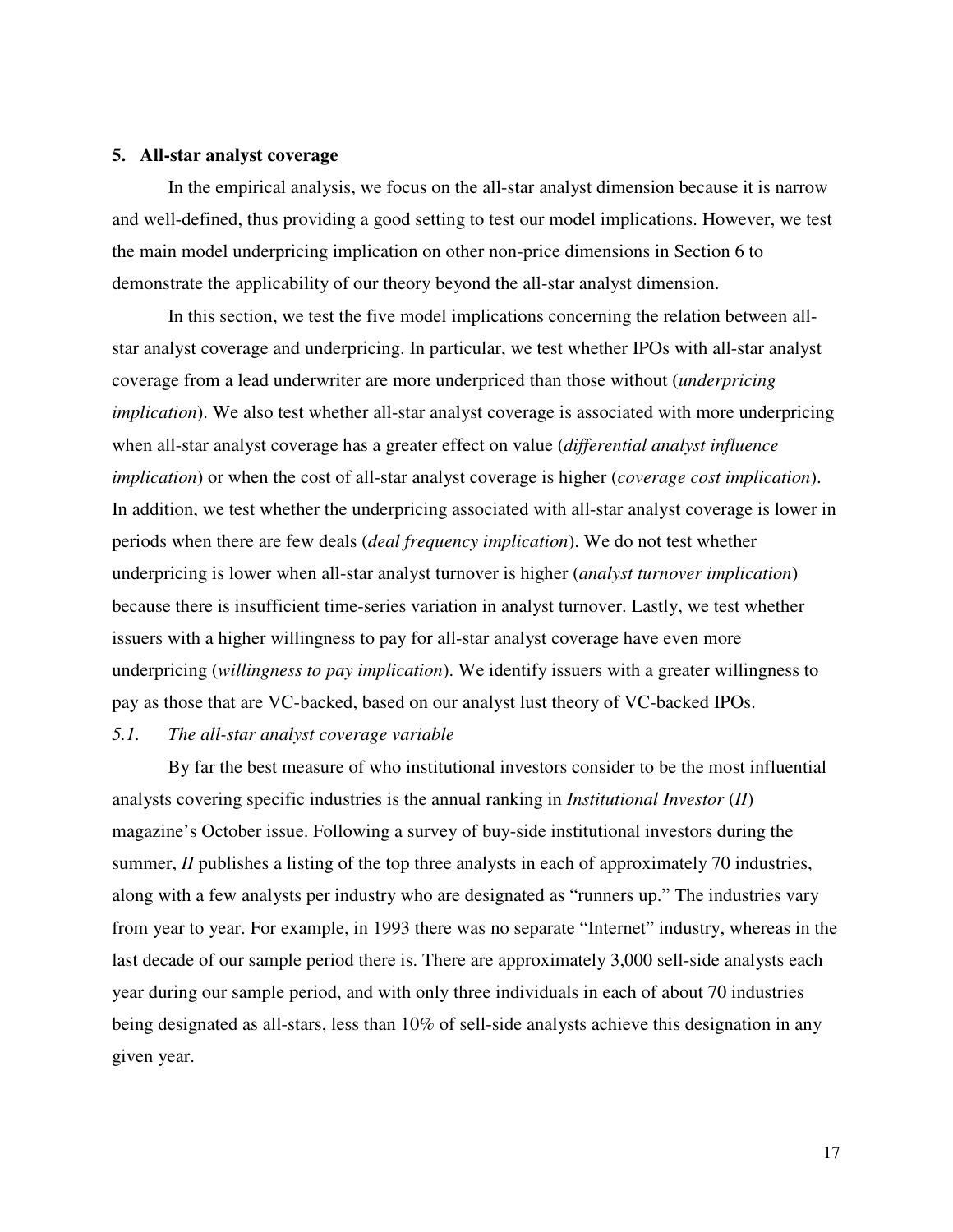The *II* all-star ranking has been used in Dunbar (2000), Cliff and Denis (2004), Clarke, Khorana, Patel, and Rau (2007), Fang and Yasuda (2009, 2010), Hao (2011), Liu and Ritter (2010), and other articles as a measure of influence. In this paper, we construct our all-star analyst coverage variable as a dummy that equals one if an all-star analyst (top three) from a lead underwriter has covered the stock within a year after its IPO, and zero otherwise. For IPOs in year *t*, we use the October issue of *II* for year *t*-1 to classify IPOs as to whether coverage from a lead underwriter was provided by an all-star analyst.

In untabulated analysis, we calculate the probability of retaining all-star status in year *t*+1 if an analyst was an all-star in year *t*, for *t*=1983–2007. We find that 75% of all-stars (top three) in year *t* repeat as an all-star in year *t*+1. Of the 25% of all-stars who do not repeat, approximately half drop to runner-up status and the other half drop off the list, in some cases because of retirement or movement to the buy side. These probabilities are similar to the numbers reported by Fang and Yasuda (2010).

## *5.2. The effect of all-star coverage on underpricing*

 $\overline{a}$ 

To test the *underpricing implication*, we estimate the quantitative effect on IPO underpricing of all-star analyst coverage while holding other variables constant. Table 1 presents ordinary least squares (OLS) regressions in which the level of underpricing (the percentage firstday return from the offer price to the closing price) is the dependent variable. We use the firm characteristic variables ln(assets), an Internet dummy, and a venture capital (VC) dummy as control variables. In addition, we include share overhang, defined as the ratio of retained shares to the public float (shares issued), as an additional control variable (see Bradley and Jordan, 2002). This variable captures both incentive effects and valuation effects.<sup>14</sup> We also include industry fixed effects based on 49 Fama-French (1997) industries and year fixed effects in all but the first two regressions.<sup>15</sup> To account for error dependencies across industry and year, the standard errors are adjusted for two-dimensional clustering at the industry and year level.

 $14$  The incentive effect interpretation is that the smaller the fraction of the firm sold (and therefore the higher the overhang), the less is the incentive of the issuer to limit underpricing. The valuation effect interpretation is that if the firm is going to raise a fixed amount of money, the higher the valuation on the firm, the lower is the fraction that must be sold (and therefore the higher the overhang). A high valuation is likely to be correlated with greater uncertainty about the company's valuation, possibly resulting in greater expected underpricing.

<sup>&</sup>lt;sup>15</sup> Fama-French industries are defined on the basis of four-digit SIC codes. We use the 49 industries as defined on Ken French's Web site rather than the 48 industries defined in the published article. The primary difference is that the old industry, computers, has been split into hardware and software, with some software companies that were previously grouped into business services moved into computer software.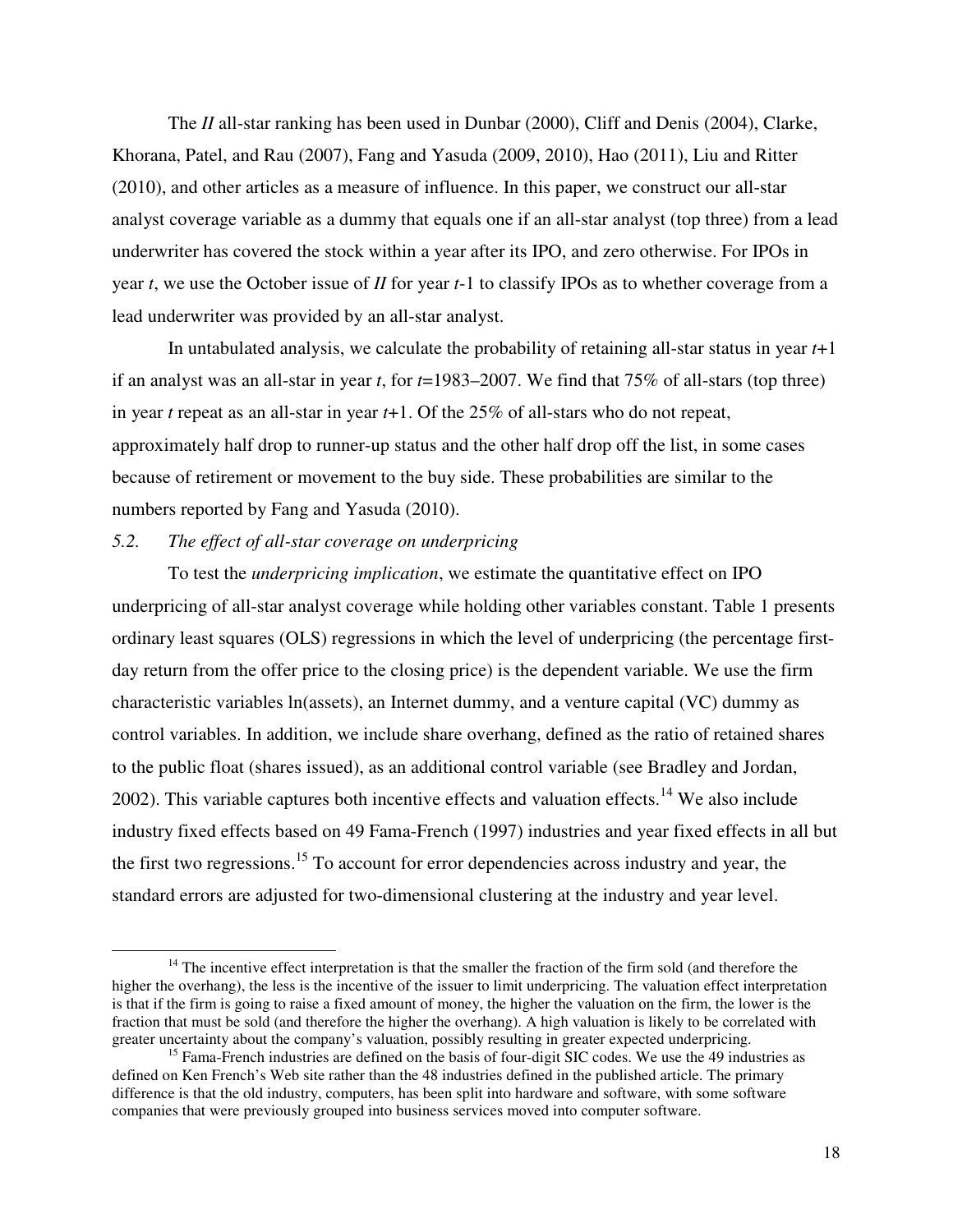The main variable of interest is an all-star analyst coverage dummy, equal to one if the company is covered by an *Institutional Investor* all-star analyst employed by a bookrunner within 12 months of the IPO, and zero otherwise. The regression equation is as follows:

First-day return<sub>i</sub> =  $a_0 + a_1$ TopTierUnderwriter dummy<sub>i</sub> +  $a_2$ ln(Assets)<sub>i</sub>  $+a_3$ Internet dummy<sub>i</sub> +  $a_4$ Share overhang<sub>i</sub> +  $a_5$ VC dummy<sub>i</sub> +  $a_6$ All-star dummy<sub>i</sub>  $+\sum_{j=1}^{48} c_j$ Industry dummy<sub>j</sub> +  $\sum_{t=1}^{T-1} d_t$ Year dummy<sub>t</sub> +  $e_i$ , (13)

where Industry dummy<sub>j</sub> is the industry fixed effect for industry *j*, Year dummy<sub>t</sub> is the year fixed effect for year *t*, and  $e_i$  is the residual for IPO *i*.

We also include a top-tier underwriter dummy in the model specification, measuring whether the IPO had a top-tier lead underwriter (equal to one if the updated Carter-Manaster ranking was 8 or above on a 1 to 9 scale). This measure can be used as a proxy for the various non-price dimensions that issuers care about, such as the service quality, the distribution channel, and influence within the investing community. As long as issuers care about underwriter quality, prestigious underwriters are expected to earn rents. This logic predicts a positive relation between underwriter reputation and the level of underpricing, in contrast to the negative relation predicted by certification models. Although we include the top-tier underwriter dummy here as one of the standard controls, we defer further discussion to Section 6 when the full 1980–2008 sample is used for estimation. We do not include in our regression a price revision variable, measured as the percentage change from the midpoint of the filing range to the offer price. This variable has high predictive power, but it is very likely to be endogenous.<sup>16</sup>

In column 1 of Table 1, we present the baseline regression results without industry and year fixed effects, but using a coarser set of time controls, the bubble and post-bubble dummies. Adding the industry fixed effects in column 2 increases the  $R^2$  by 0.9% from 26.2% to 27.1%. Using year fixed effects in column 3 instead of the period dummies increases the  $R^2$  slightly to 27.4%. In column 3, where regression results without the all-star dummy are reported, the top-

l

<sup>&</sup>lt;sup>16</sup> In the later part of the 1990s and 2000, underwriters used a "walkup strategy" for some IPOs, where the file price was set low intentionally, with the expectation of an upward revision in order to create the impression of a "hot issue." Not all issuers will agree to this walkup strategy because there is a risk that the underwriters will use their bargaining power to ex-post take advantage of the issuer and set the offer price too low (i.e., hold up the issuer). This holdup risk may be of less concern for the issuers with a preference for the non-price dimensions of underwriting since they are less focused on maximizing the IPO proceeds, which suggests a positive relation between the usage of a walkup strategy and the non-price dimensions. This relation poses a problem with estimating the effect of the non-price dimensions on underpricing if the price revision is included, since part of the effect of the non-price dimension variables is captured by the price revision. We test the above implications empirically and, in unreported results, find patterns consistent with these predictions.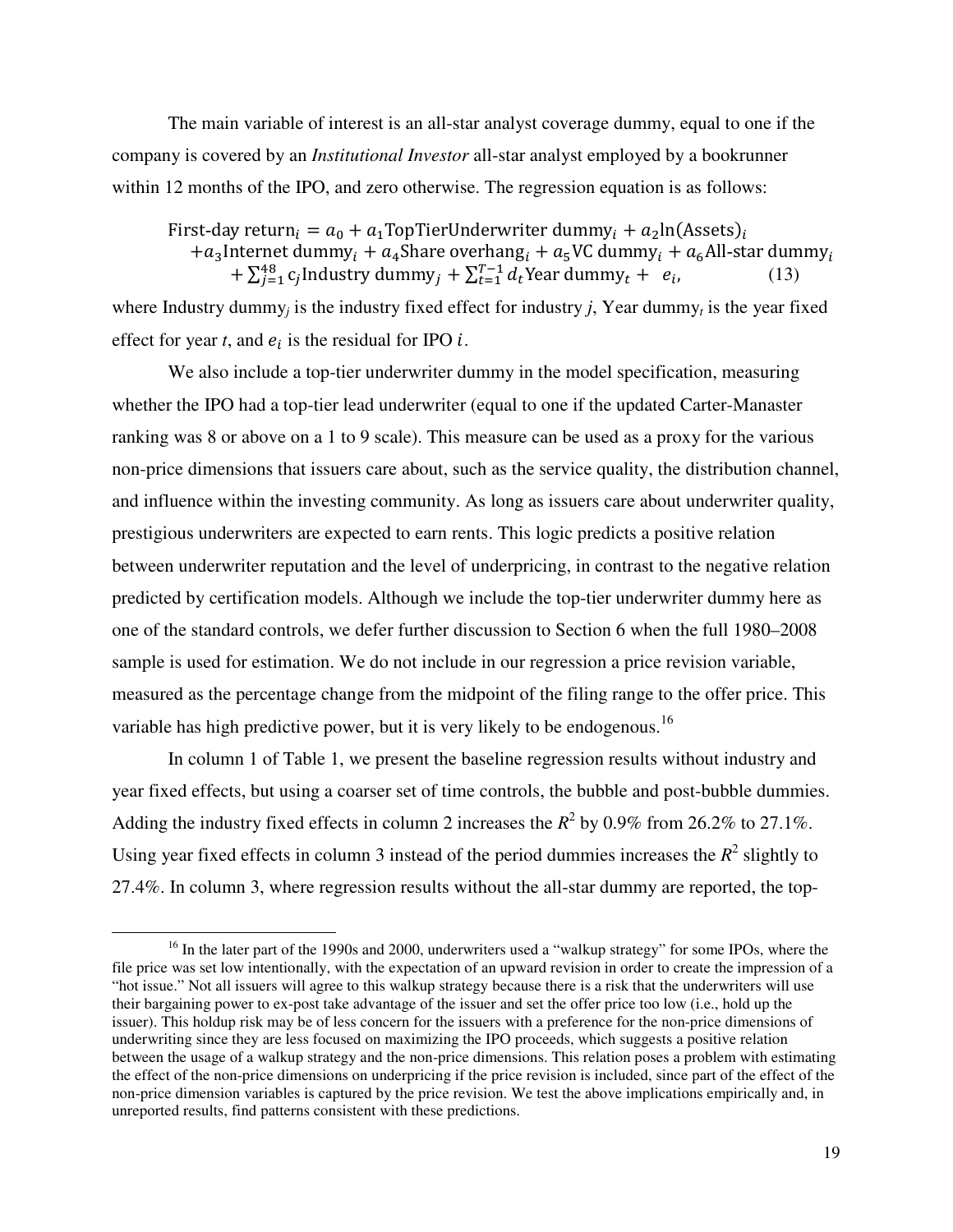tier dummy has a coefficient of 5.58 (*t*=1.74), implying 5.58% more underpricing, ceteris paribus. This result is consistent with the model implication that issuers that are focused on nonprice dimensions, as proxied by the top-tier underwriter dummy, are more underpriced than others, and is inconsistent with the certification hypothesis.

In column 4 of Table 1, we add the all-star dummy as one of the independent variables. The new addition increases the  $R^2$  by 0.4% from 27.4% to 27.8%. The coefficient of 8.82 (*t*=2.56) on the all-star dummy indicates that IPOs with all-star analyst coverage from a lead underwriter are 8.82% more underpriced than those without, which is consistent with our *underpricing implication*. This significantly positive coefficient estimate is consistent with, although a bit smaller than, the coefficient reported in Cliff and Denis (2004) for 1993–2000.

When the all-star dummy is added, the coefficient on the top-tier dummy drops from 5.58 (*t*=1.74) to 4.21 (*t*=1.52), a decrease of 1.37. The smaller effect of the top-tier dummy on underpricing is due to the correlation between the top-tier dummy and the all-star dummy, as 96% of all-star analyst coverage in our sample comes from a prestigious underwriter. This suggests that when the all-star dummy is not included in the model specification, the top-tier dummy overestimates the effect of underwriter prestige on underpricing due to an omitted variable bias.<sup>17</sup> Since about 18% of IPOs in our sample have all-star coverage, the quantitative effect of the omitted variable bias should be 0.18×8.82×0.96=1.52, which is close to the actual change of 1.37 in the top-tier coefficient.

The subperiod results are presented in columns 5 to 7 of Table 1. The coefficient on the all-star dummy is higher in the bubble period than in the pre- and post-bubble periods. In particular, the coefficient on the all-star dummy in 2001–2008 is small and statistically insignificant. We take note of this pattern here and defer further discussions to subsequent sections.

#### *5.3. The varying effect of analyst coverage on underpricing*

 $\overline{a}$ 

<sup>&</sup>lt;sup>17</sup> The all-star analyst dummy also suffers from an omitted variable bias. Investment banking firms generally form teams of corporate finance personnel organized on industry lines, i.e., a health care group, a technology group, a financial institutions group, etc. If the investment banking firm has an all-star analyst covering biotechnology, it will generally find it optimal to also employ high-quality personnel in health care corporate finance. Since we do not have data on the quality of these other personnel, the regression specification attributes the effect of this complementary team to the analyst, resulting in an omitted variable bias that is likely to overstate the impact of an all-star analyst on underpricing. Bradley, Choi, and Clarke (2009) report that underwriters gain market share when they hire experienced corporate finance personnel from competitors. They do not examine IPO underpricing, however.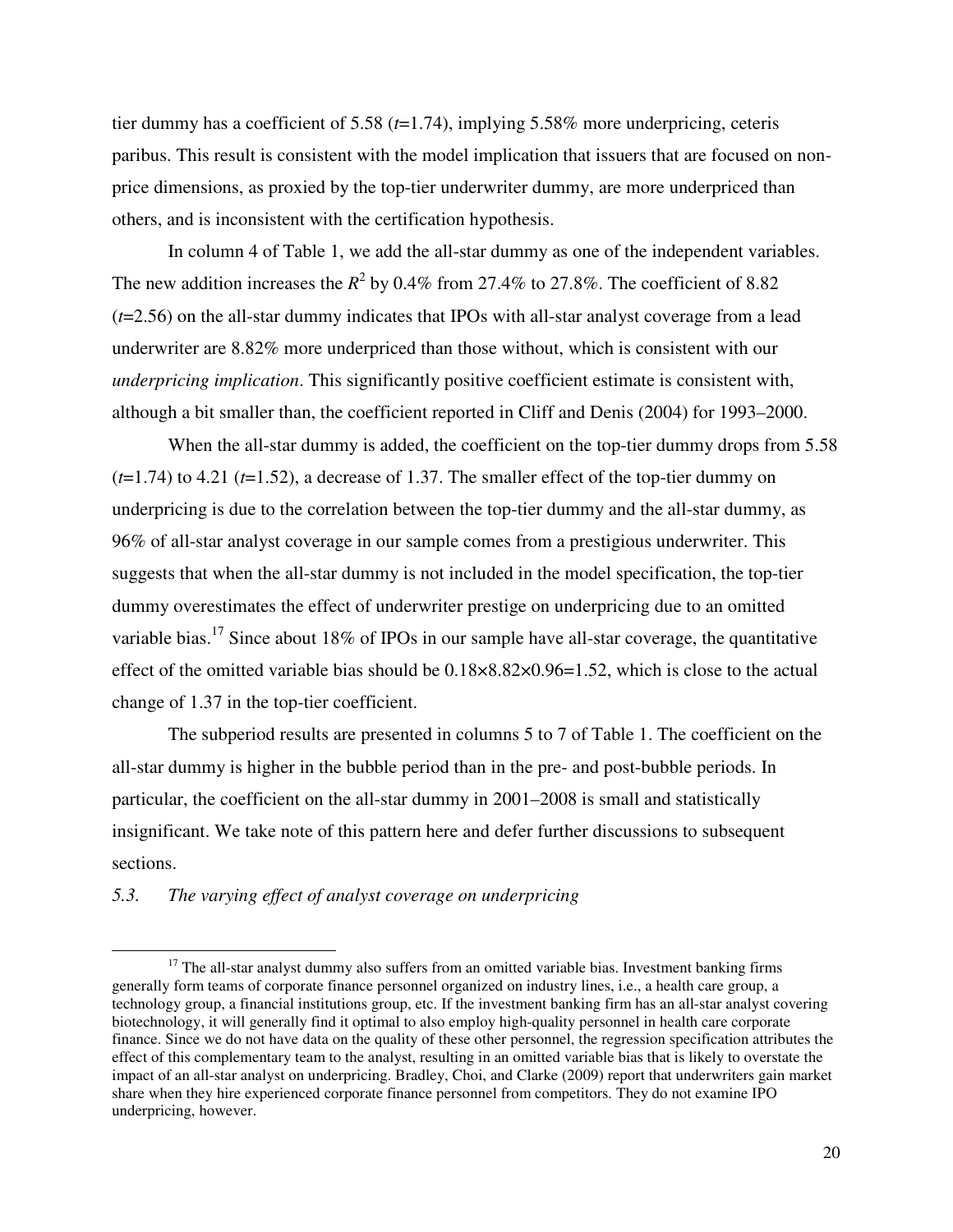Our *differential analyst influence implication* suggests that the effect of all-star analyst coverage on underpricing should be greater for issuers when all-star analyst coverage has a larger effect on market value (a higher  $A$ ) and should be greater in periods when all-star analyst coverage is more valuable. Based on the idea that analyst coverage is more valuable for firms with more growth options relative to assets in place, we use assets and age as proxies for the value of  $A$ , since smaller firms and younger firms among the IPO universe derive more of their value from growth options, and thus receive greater benefits from coverage by influential analysts. Moreover, since IPOs in the technology industry are difficult to value for many investors, and they frequently derive most of their value from growth options, we posit that they also tend to have a higher value of  $A$ .

In order to test how underpricing changes with the varying value of all-star analyst coverage both cross-sectionally and over time, we use industry Tobin's *Q* as a measure of firm growth options to proxy for the importance of all-star analyst coverage. For an IPO, its Industryyear *Q* is calculated as the median Tobin's *Q* of firms in the same Fama-French 49 industry classification in the IPO calendar year using the entire COMPUSTAT universe. Thus, if firms in some industries derive more value from growth options during some periods, the yearly Tobin's *Q* measure would capture the higher values of *A*.

We test each of these proxies for the value of analyst coverage in columns 1 to 4 of Table 2 separately. In column 1, we add an interaction of ln(Assets) and the all-star analyst dummy to the Table 1, column 4 specification. The coefficient of the interaction term is -4.55 (*t*=-2.47), which has the predicted sign, suggesting that IPOs with smaller assets pay a higher price for allstar analyst coverage in terms of percentage underpricing. For instance, a small firm with \$20 million in total assets pays 30.99-4.55×ln(20)=17.4% in underpricing, while a larger firm with \$200 million in total assets pays 30.99-4.55×ln(200)=6.9% in underpricing. When age is used in column 2, a negative coefficient of -4.84 (*t*=-1.59) is observed as predicted, although it is not statistically significant at conventional levels. Similarly, when we test the interaction of a technology dummy and the all-star dummy in column 3, we observe a positive coefficient as predicted, with a point estimate of 20.17 (*t*=6.81).

In column 4, we add Industry-year *Q* and an interaction of Industry-year *Q* and the allstar dummy. The *differential analyst influence implication* suggests that the effect of all-star analyst coverage on underpricing is greater when the effect of all-star analyst coverage is larger,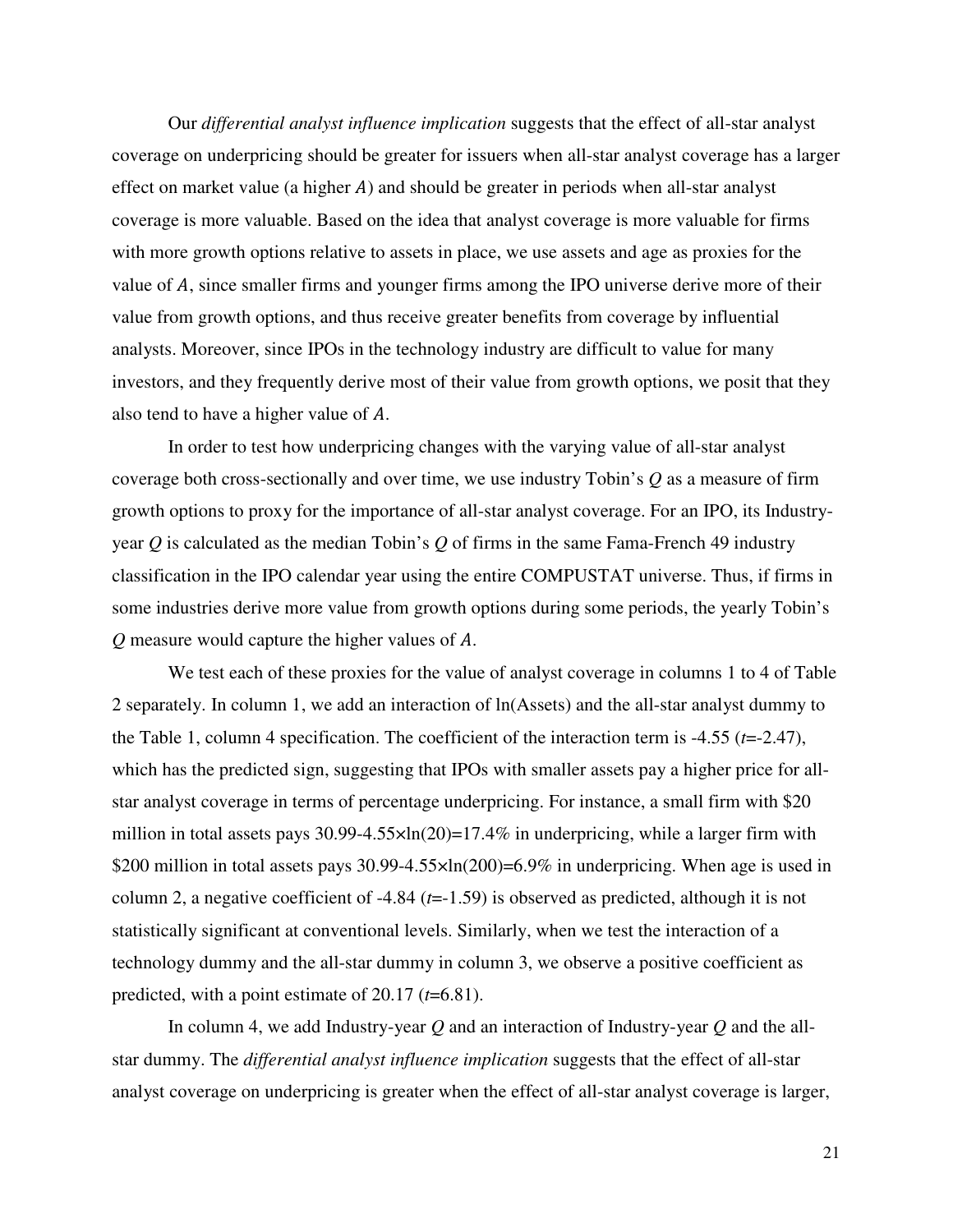as we expect it to be when industry Tobin's *Q* is higher, predicting a positive coefficient on the interaction term. The coefficient on the interaction term is  $10.30$  ( $t=9.76$ ), consistent with the prediction. In terms of its economic interpretation, this coefficient implies that in an industry that has changed from no growth options (a Tobin's *Q* of one) to deriving half of its value from growth options (a Tobin's *Q* of two), IPOs in the industry are expected to pay 10.30% more in underpricing when they hire an underwriter providing all-star coverage.

Including the interaction terms in regressions can introduce a multicolinearity problem. To detect the presence of this problem, we calculate variance inflation factors (VIFs) for the interaction terms and report the results in Table 2. A common rule of thumb is treating any VIF in excess of 10.0 as evidence of multicolinearity. While none of the VIFs reported in Table 2 exceed 10.0, in unreported regressions, we conduct additional robustness checks for specifications with high VIFs (greater than 5.0) by partitioning the sample into two subsamples based on the variable of interest (assets, age, and industry-year *Q*) and running a separate regression for each subsample and compare the coefficients on the all-star dummy. We find similar results using the subsample tests, suggesting that the significant results in Table 2 are not driven by multicolinearity.

Finally, the *differential analyst influence implication* can also help to explain the subperiod results in Table 1 that we noted earlier. The average Industry-year *Q* increased from 1.74 to 2.35 between 1993–1998 and 1999–2000, which suggests that the coefficient on the allstar dummy should be greater in the bubble period than in the pre-bubble period. This prediction is confirmed in Table 1, where the all-star dummy coefficient is  $4.62$  ( $t=2.80$ ) in the pre-bubble period and 18.81 (*t*=7.11) in the bubble period, where the two coefficients are statistically different from each other at the 1% level. Moreover, the low coefficient of 0.82 (*t*=0.62) on the all-star dummy for the post-bubble period may be partly due to the declining value of all-star analyst coverage, as measured by a lower Tobin's *Q* of 1.79.

The low coefficient on the all-star dummy in 2001–2008 may also be partly due to the implementation of Regulation Fair Disclosure (Reg FD) in October 2000, which would not be captured by the Tobin's *Q* proxy. Reg FD requires publicly traded companies to disclose material information to all investors at the same time. This regulation limits the proprietary information analysts may acquire from a company and pass along to favored institutional clients in private telephone calls, therefore reducing the value of analysts and influence as perceived by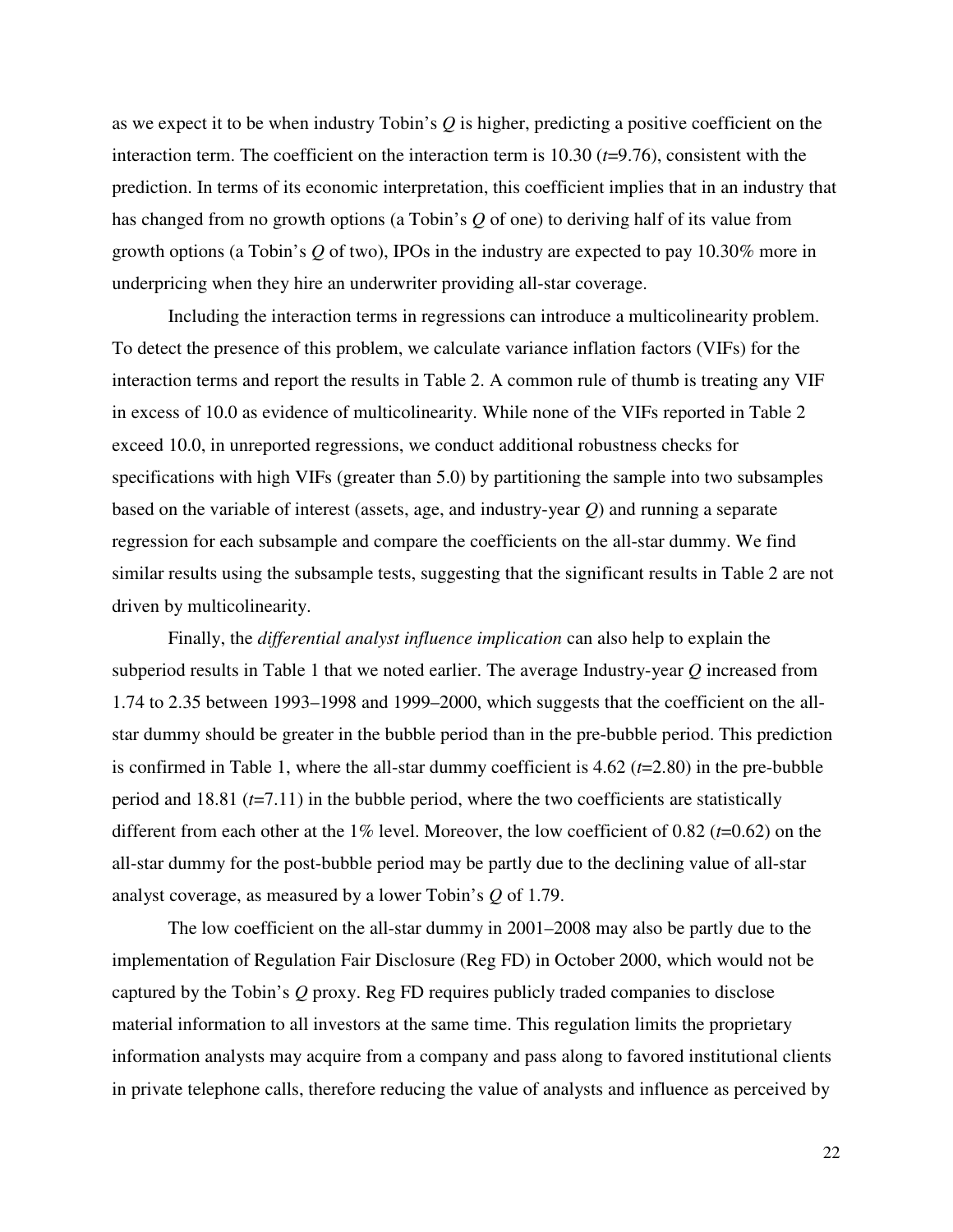institutional investors (Doukas, Kim, and Pantzalis, 2005). In addition, the 2003 Global Settlement that criticized analysts' biased research due to conflicts of interest may have reduced the perceived value of analyst research in the later periods.

## *5.4. The effect of varying cost of all-star analyst on underpricing*

In Table 3, we test the *coverage cost implication* that a higher cost of all-star analyst coverage is associated with higher underpricing. One way to measure the varying cost of all-star analysts is to examine capacity constraints. An analyst covers a limited number of firms. Thus, the marginal cost is higher if an analyst at full capacity is asked to cover another firm.<sup>18</sup> This translates into the prediction that the more firms the analyst is covering before the IPO, the higher is his or her cost of covering a particular IPO, thus demanding higher underpricing.

For each IPO covered by an all-star analyst, we use I/B/E/S to find the number of firms the analyst is covering during the one year before the IPO. The median number of firms covered is ten, which may be an underestimation since the I/B/E/S universe does not have complete analyst coverage for all firms. We interact the number of firms covered with the all-star dummy in column 1 of Table 3. The coefficient on the interaction term is 0.38 (*t*=1.19), which is positive but statistically insignificant. In column 2, we transform the number of firms covered variable into a busy dummy that equals one if the number of firms covered is greater than the median value of ten. The coefficient on the interaction between the busy dummy and the all-star dummy is 6.45 (*t*=1.24), again positive, but lacking statistical significance.

## *5.5. The effect of IPO frequency on underpricing*

l

The *deal frequency implication* states that the incremental underpricing associated with all-star analyst coverage is lower in periods when the frequency of deals in the industry is low. The reason is that when the deal frequency is low, the discount rate per period, where a period is defined as the length of time between IPOs in an industry, is large. Since the oligopolistic pricing equilibrium is less sustainable when the discount rate per period is high, there should be less underpricing when the deal frequency in an industry is low.

To test this implication, we estimate the expected industry volume based on past industry volume. In particular, for each IPO, we calculate the number of IPOs that went public in the

 $<sup>18</sup>$  Sell-side analysts are paid indirectly out of revenue generated from investment banking deals that they</sup> assist in attracting and soft dollars paid by institutional investors. Since institutional investors care more about large capitalization firms, foregoing coverage on one of these stocks to cover an IPO creates an opportunity cost for the analyst due to the foregone soft dollar revenue.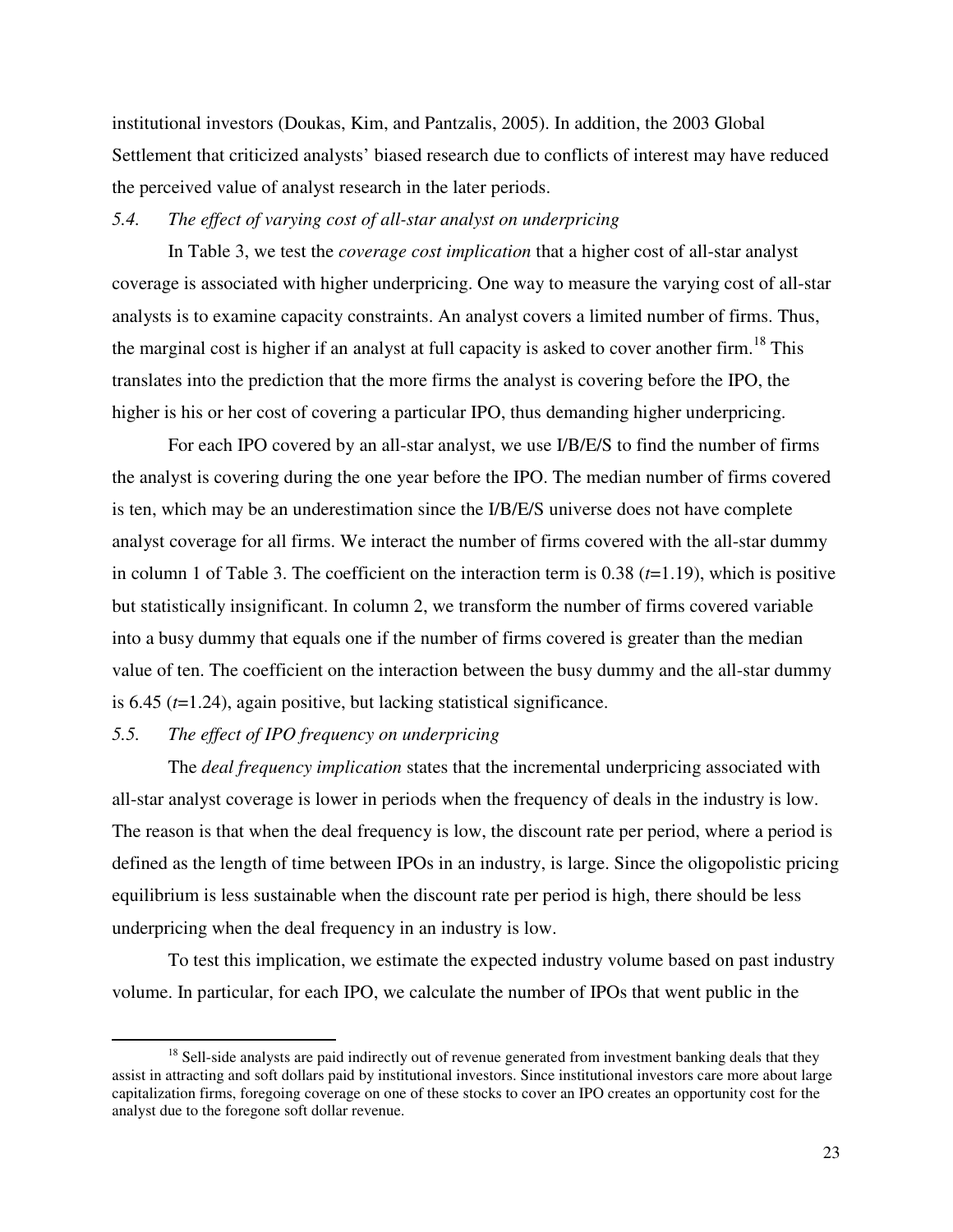same Fama-French 49 industry in the previous calendar year. We run the regression specified in Eq. (13) for IPOs with low lagged industry volume and high lagged industry volume separately in columns 1 and 2 of Table 4. When the sample of IPOs with low lagged industry volume (ten or fewer firms) is used, the coefficient on the all-star dummy is 1.74 (*t*=0.85). This low and insignificant coefficient on the all-star dummy contrasts with a coefficient of 14.20 (*t*=3.87) for IPOs with high lagged industry volume (more than ten firms).<sup>19</sup>

Similarly, when an interaction of the natural logarithm of lagged industry volume and the all-star dummy is added in column 3 of Table 4 using the entire sample of 4,510 IPOs during 1993–2008, the coefficient on the interaction term is 5.39 (*t*=3.79), which suggests that higher lagged industry volume is associated with a greater effect of all-star analyst coverage on underpricing, consistent with the prediction. The coefficient on the lagged industry volume is statistically insignificant, consistent with the finding in Lowry and Schwert (2002) that past IPO volume is not related to future IPO underpricing. In the column 3 regression, although the all-star dummy has a value of -4.23 (*t*=-1.77), when combined with an interaction coefficient of 5.39 and a value of lagged volume of  $ln(1+27.8)=3.36$  for the mean industry, the implied effect of all-star coverage in the 1993–2008 period is  $-4.23+5.39\times3.36=13.9$ , or 13.9% more underpricing for an industry with average volume. $^{20}$ 

In terms of time-series patterns, the average industry volume in the prior year for IPOs from 1993–1998, 1999–2000, and 2001–2008 is, respectively, 26.8, 50.3, and 8.9. The particularly low volume in the post-bubble period can partially explain the low coefficient on the all-star dummy in this period observed in column 7 of Table 1.

## *5.6. The analyst lust theory of VC-backed IPOs*

 $\overline{a}$ 

The *willingness to pay implication* posits that if underwriters can infer the issuer's willingness to pay, the underwriters will engage in price discrimination and leave more money on the table. In Section 2.3, the analyst lust theory of underpricing for VC-backed IPOs was

<sup>&</sup>lt;sup>19</sup> In unreported results, industry volume based on the past two years, rather than one year, or a lower cutoff point of five instead of ten IPOs, yield similar results.

 $20$  Since the volume for certain industries may be higher in the bubble period, there is some concern that the volume result may be driven by higher underpricing in the bubble period in general. Although we already control for year fixed effects, we address this concern further by running the Table 4 regressions without the bubble period. The regressions (unreported) yield similar qualitative results. Furthermore, we use a weighted least squares estimation where the weights are the inverse of the number of IPOs in a given year. This reduces the influence of the bubble period, and again similar results are observed.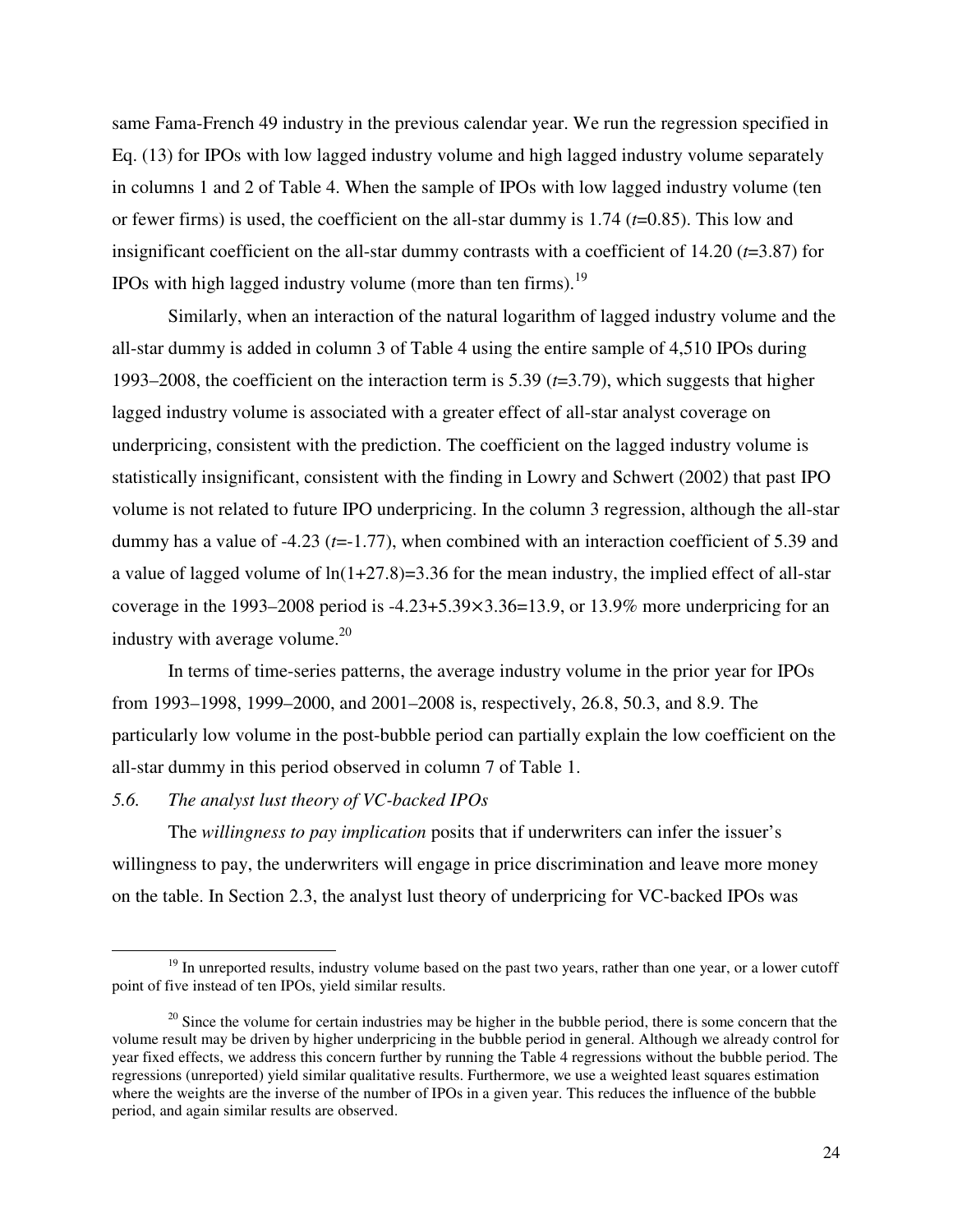described, and we test this hypothesis here. In the underpricing regressions, we use the interaction between the all-star analyst and VC dummies to measure the incremental effect of coverage from an all-star analyst for VC-backed IPOs. The model specification is:

First-day return<sub>i</sub> =  $a_0 + a_1$ TopTierUnderwriter dummy<sub>i</sub> +  $a_2$ ln(Assets)<sub>i</sub>  $+a_3$ Internet dummy $_i + a_4$ Share overhang $_i + a_5$ VC dummy $_i + a_6$ All-star dummy $_i$ +a<sub>7</sub>VC × All-star dummy<sub>i</sub> +  $\sum_{j=1}^{48} c_j$ Industry dummy<sub>j</sub> +  $\sum_{t=1}^{T-1} d_t$ Year dummy<sub>t</sub> +  $e_i$ . 14)

Column 1 of Table 5 includes an interaction of the VC dummy and the all-star analyst coverage dummy. The coefficient on the interaction term is 18.03 (*t*=5.59), which is economically important and is consistent with the analyst lust theory of the underpricing of VCbacked IPOs. When the interaction term is added, the coefficient on the VC dummy is 2.88 (*t*=1.37). This estimate can be compared with the value of 5.89 (*t*=1.97) on the VC dummy in column 4 of Table 1, where the interaction term is not included.

With the inclusion of the VC×All-star dummy interaction, the coefficient on the VC dummy drops more than 50% from a reliably positive value of 5.89 to a statistically insignificant 2.88. Since 38.8% of IPOs are VC-backed and 7.1% of IPOs are both VC-backed and covered by an all-star analyst, the coefficient of 18.03 on the VC×All-star dummy interaction term suggests that the effect of the interaction on the VC dummy coefficient should be 18.03×0.071/0.388=3.29, which is close to the actual change of 3.01 in the VC dummy coefficient from 5.89 to 2.88. In both cases, the positive coefficients on the VC dummy are inconsistent with the certification theory, which predicts a negative coefficient.

At the same time, the coefficient on the all-star dummy drops from a reliably positive value of 8.82 in column 4 of Table 1 to a statistically insignificant 1.53 (*t*=0.60) in column 1 of Table 5. Taking the sum of the interaction term and the all-star dummy coefficients (18.03 + 1.53)  $= 19.56$ ), our point estimate is that VC-backed IPOs are underpriced by 20% more when they have all-star coverage than when they do not. In other words, the evidence is that VC-backed firms are underpriced by more, but only when they receive coverage from an all-star analyst employed by a bookrunner.

As mentioned previously, the high average industry Tobin's *Q* during 1999–2000 suggests that all-star analyst coverage is more valuable during the bubble period. Thus, the *differential analyst influence implication* suggests that the VC×All-star interaction coefficient should be higher for the 1999–2000 subperiod than for the other subperiods. In columns 2 to 4 of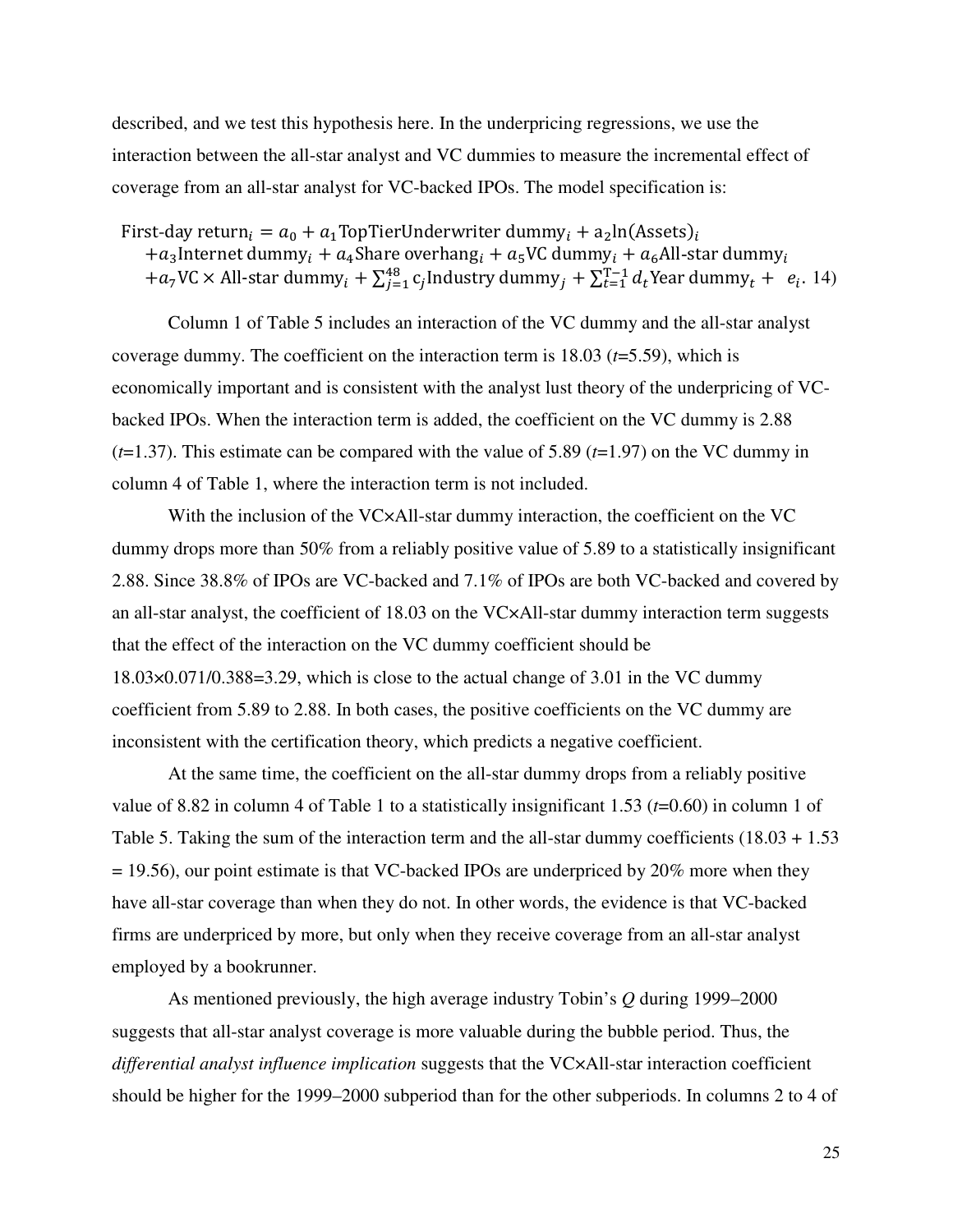Table 5, we report subperiod results for 1993–1998, 1999–2000, and 2001–2008. For the 1993– 1998 subperiod in column 2, the coefficient on the VC×All-star interaction dummy variable is 11.58 (*t*=3.32). For the bubble subperiod in column 3, the coefficient on the interaction dummy is 13.98 (*t*=1.06), which is slightly higher than the coefficient for the pre-bubble period, but the estimate lacks statistical significance due to the high variance in underpricing during this period. In column 4, IPOs from the post-bubble period of 2001–2008 are used and both the all-star and the interaction dummies are close to zero, possibly because of the reduced importance of analyst research due to regulatory changes. Additionally, the lower point estimate for 2001–2008 is also consistent with the *deal frequency implication*, which predicts a smaller effect when deal frequency is low.

Overall, the Table 5 results suggest that a large portion of the effect of venture capital on underpricing comes from the VC-backed IPOs that have all-star analyst coverage provided by their IPO bookrunner. Thus, it is important to account for the effect of all-star analysts when measuring the effect of VC-backing on underpricing. If the interaction between the all-star analyst and VC dummies is missing from the regression, the estimate of the VC coefficient is overstated.

On a different note, the results in Table 5 suggest that non-VC-backed IPOs with all-star analysts are not more underpriced than other IPOs, since the coefficient on the all-star dummy in column 1 of Table 5 is not reliably different from zero. This raises two questions. First, when we control for the finding that VC-backed IPOs with all-star analysts are more underpriced, do the interaction results in Tables 2 and 4 still hold? Second, since the VC×All-star interaction results are consistent with the notion that VCs have special pricing objectives, does this also suggest that VC-backed and non-VC-backed IPOs are priced differently in other aspects? We examine these two questions next.

To address the first question, in addition to the VC×All-star interaction in the underpricing regression, we add an Industry-year  $Q^{\times}$ All-star dummy interaction to test for the *differential analyst influence implication* and a Ln(1+Lagged IndVolume)×All-star dummy interaction to test for the *deal frequency implication*. We do not include other proxies of firm growth options to avoid a multicolinearity problem and we do not test the *coverage cost implication* here since it yielded insignificant results when previously tested. The regression results are reported in column 5 of Table 5. The main variables of interest are the three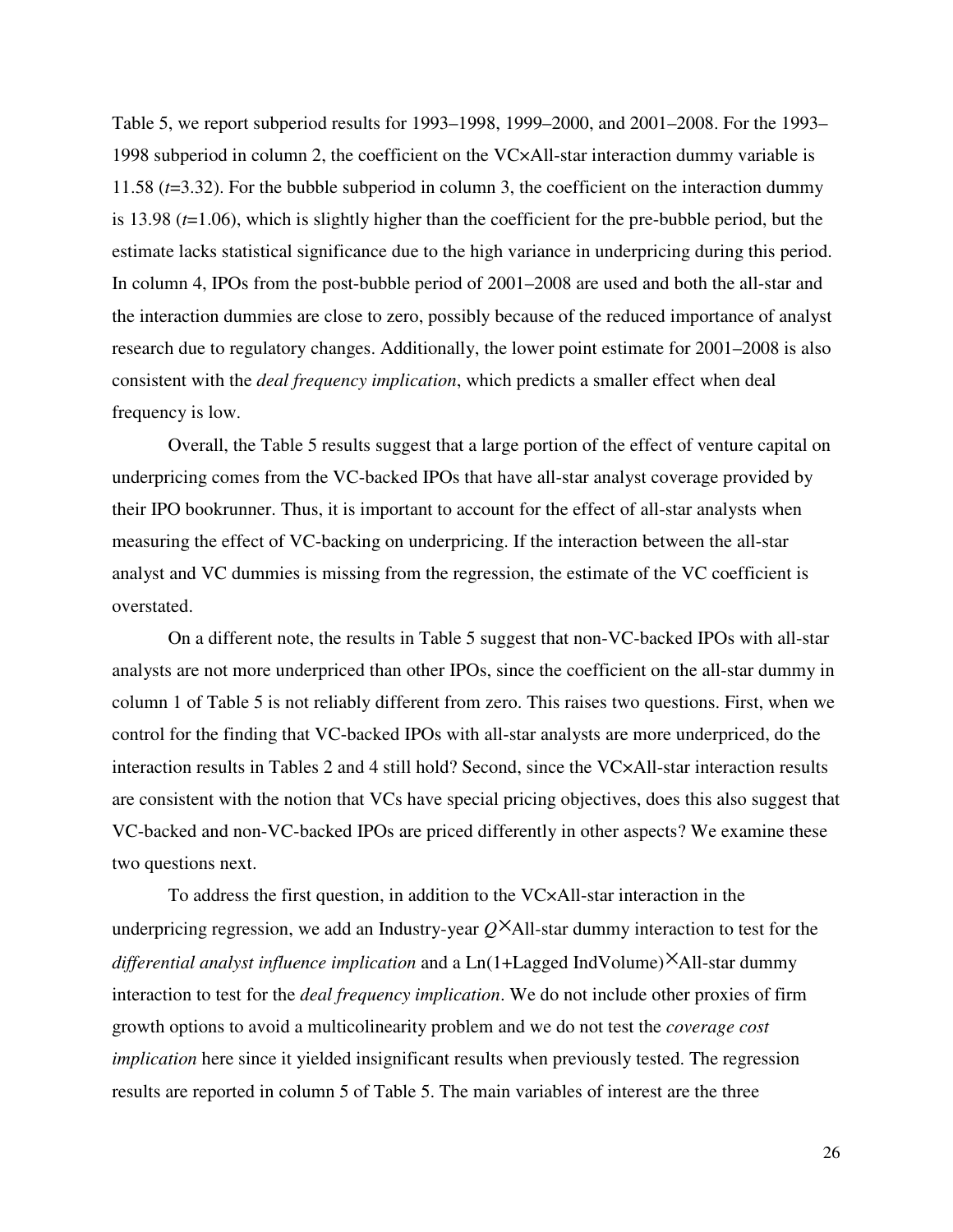interaction terms, where the VC×All-star dummy interaction has a coefficient of 11.17 (*t*=2.61), the Industry-year  $Q^{\times}$ All-star dummy interaction has a coefficient of 6.07 ( $t=3.99$ ), and the Ln(1+Lagged IndVolume)×All-star dummy interaction has a coefficient of 2.82 (*t*=3.93). All three interaction terms are positive and significant, which suggests that controlling for the presence of VC-backed IPOs with all-star analysts does not subsume the findings of earlier tests.

 In order to address the second question of how VC-backed and non-VC-backed IPOs are priced differently in the context of our theory, we proceed in two steps. In step one, we focus on the all-star analyst dimension and test how underpricing varies along its different aspects for IPOs with and without VC-backing. In step two, we focus on the other non-price dimensions and test how their effects on underpricing differ for VC-backed and non-VC-backed IPOs. We undertake step one here and defer the analysis of the second step to Section 6 when the other non-price dimensions are examined.

In Table 6, we test each of the model implications for the all-star analyst dimension on VC-backed and non-VC-backed IPOs separately. The VC-backed IPO sample consists of 1,751 IPOs, or 38.8% of the 4,510 IPOs. 321 (18.3%) of the 1,751 VC-backed IPOs and 505 (18.3%) of the 2,759 non-VC-backed IPOs are covered by an all-star analyst from the lead underwriter. First, we note that most of the interaction term coefficients in Panels A to G of Table 6 are significant in the VC-sample, while they are mostly not significant in the non-VC sample. Second, the magnitudes of the interaction term coefficients suggest that the effect of all-star analyst coverage on underpricing is more sensitive in the VC sample than in the non-VC sample to proxies for the importance of all-star coverage, the cost of analyst coverage, and IPO frequency, although the differences are not always statistically significant. For instance, the coefficient on the Ln(Assets)×All-star dummy interaction in Panel A is -12.12 (*t*=-10.18) in the VC sample, which is seven times the coefficient of -1.62 (*t*=-0.91) in the non-VC sample. The interaction terms in the other panels also exhibit similar patterns, with the exception of Panel D, where the coefficient on the Industry-year  $Q^{\times}$ All-star dummy interaction is higher in the non-VC sample (although it is less significant).

Overall, the results in Table 6 highlight the importance of the all-star analyst dimension to VC-backed IPOs. The empirical evidence is consistent with our hypothesis that VCs are more focused on the intermediate-term value of the firm over which influential analysts can exert more influence. Their special objective suggests that VCs have a higher willingness to pay for all-star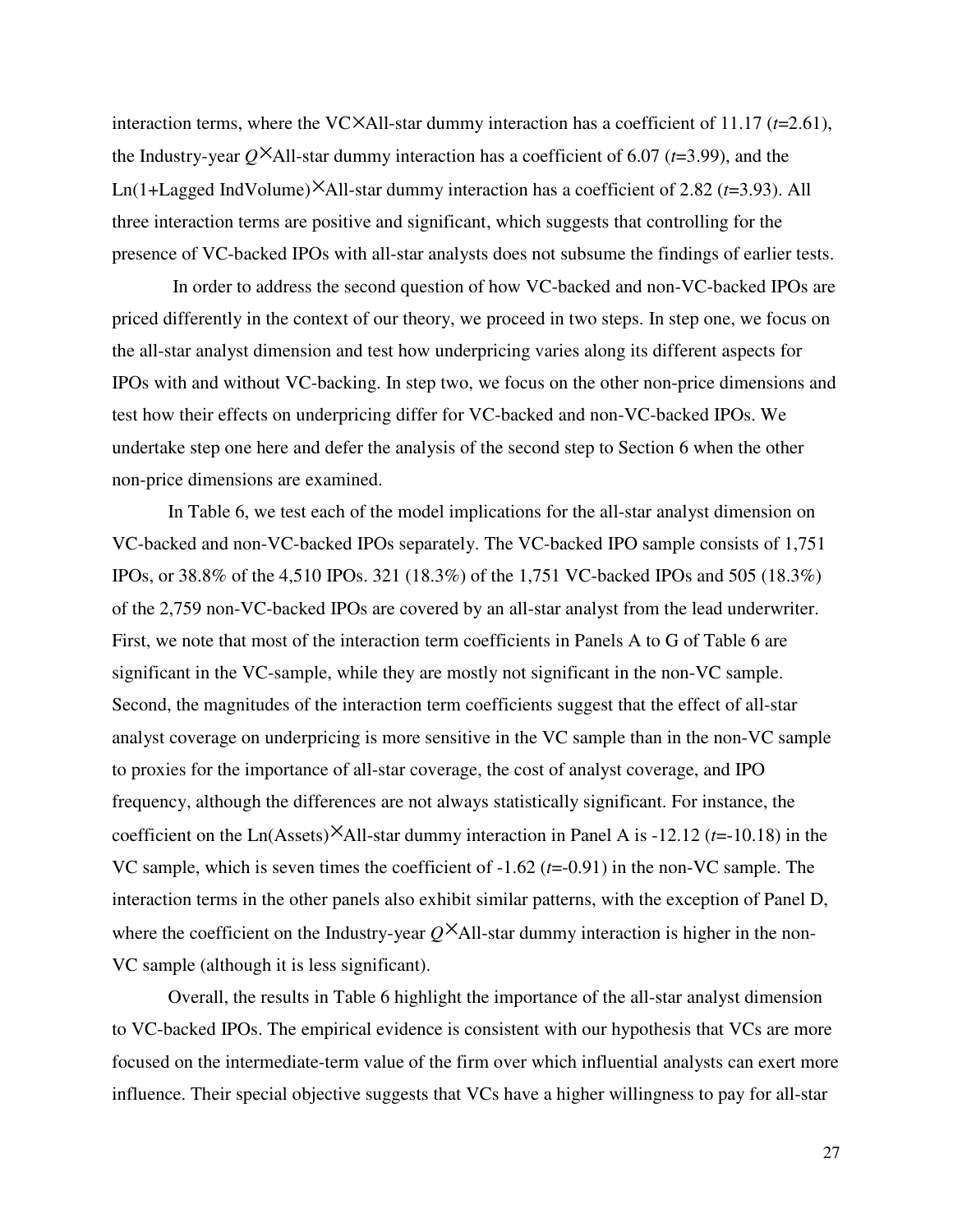analysts using underpricing and are more sensitive to different aspects of the all-star analyst dimension.

## *5.7. Costs and benefits of all-star analyst coverage to issuers*

We can calculate the incremental money left on the table due to all-star analyst coverage as  $OP_{nostar} - OP_{star} \cdot N_{issued}$ , where  $OP_{nostar}$  is the offer price in the absence of all-star analyst coverage,  $OP_{star}$  is the offer price with all-star analyst coverage, and  $N_{issued}$  is the number of shares issued in the IPO. We can estimate the offer price without all-star analyst coverage as  $OP_{nostar} = P_1/(P_1/OP_{star} - 0.0882)$ , where  $P_1$  is the first-day closing price,  $OP_{star}$  is the offer price observed, and 0.0882 is the coefficient on all-star coverage from the regression in column 4 of Table 1, expressed as a decimal rather than a percentage. The money left on the table due to all-star analyst coverage is then estimated to be \$17.5 billion in total for the 826 firms with an all-star analyst, or an average of \$21 million per firm.

The benefits of all-star analyst coverage to issuers are more difficult to quantify since some benefits are indirect. As a start, in untabulated results, we estimate the announcement returns to analyst recommendation initiations, reiterations, upgrades, and downgrades. All-star analysts tend to have greater announcement effects than non-all-star analysts across different recommendation types. The most notable difference is for an upgrade to strong buy, where we observe a 1.92% (*t*=2.66) larger announcement effect in spite of the fact that all-star analysts tend to cover larger firms.<sup>21</sup> Using the IPO first-day closing price to estimate its market value, a 1.92% increase in the mean market value of \$1.52 billion for the 826 firms translates into a \$29 million increase in market value per firm. Even without accounting for other benefits of all-star analyst coverage such as more publicity and a potentially larger institutional investor following, a strong buy recommendation upgrade alone is enough to counter the cost of \$21 million in terms of money left on the table. At the very least, this suggests that it is rational for issuers to perceive coverage from an all-star analyst as important and that it is worthwhile to pay for this coverage

 $\overline{a}$ 

 $^{21}$  Using I/B/E/S data for our 1993–2008 IPOs, we calculate the abnormal three-day announcement returns for recommendations in the two years after the IPO day as the compounded three-day stock return from the event day 0 to day 2 minus the compounded market return (using the CRSP value-weighted index) for the same three days. We account for confounding news effects by deleting all recommendations where multiple recommendations are announced on the same day. The abnormal three-day announcement returns for analyst recommendations (initiation, reiteration, upgrade, and downgrade) are estimated to be 0.61%, 0.29%, 4.24%, and -0.74% for all-stars and 0.43%, -0.05%, 3.24%, and -0.54% for non-all-stars. When we examine strong buy recommendation upgrades, the abnormal three-day announcement returns for recommendations by all-stars and non-all-stars are, respectively, 5.29% and 3.37%, with a difference of 1.92% (*t*=2.66).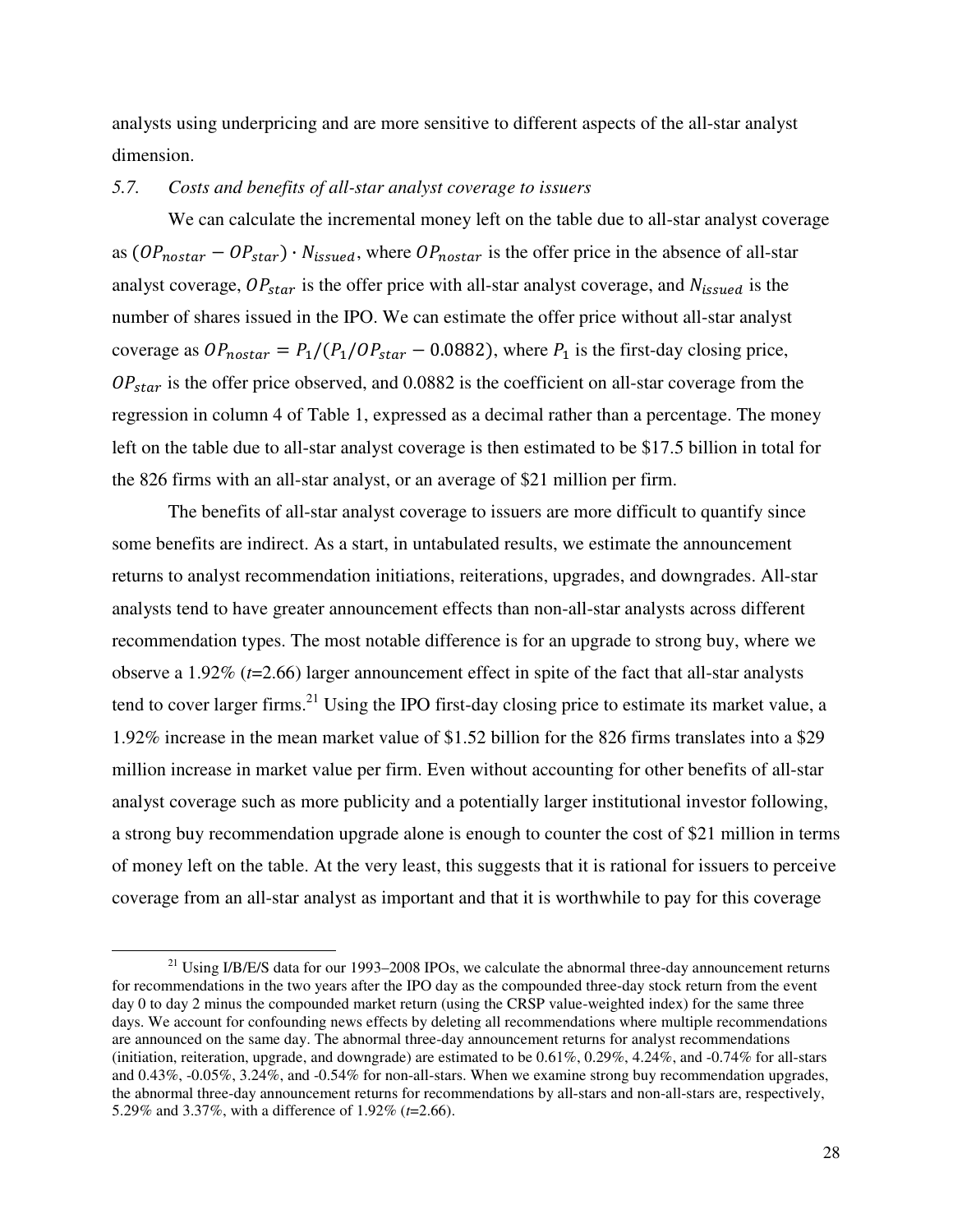through higher IPO underpricing. Finally, some issuers may receive greater benefits from analyst coverage than others. For example, Aggarwal, Krigman, and Womack (2002) find that research coverage is positively correlated with insider selling at the lockup expiration and Martin (2010) finds that IPOs backed by venture capitalists are more likely to receive optimistic recommendations during the lockup period.

#### *5.8. Robustness checks*

### *5.8.1. Alternative explanations*

An alternative explanation for the effect of all-star analyst coverage on underpricing is that the incremental underpricing is not due to underwriters having market power, but instead is used to cover the higher costs of all-star analyst coverage. Under this alternative story, higher underpricing for IPOs with all-star coverage can arise in a market of perfect competition, without any underwriters having market power. There are several reasons, however, to doubt this story as a complete explanation.

First, the incremental money left on the table due to all-star analyst coverage is large compared to the costs of providing research coverage. Although there may be costs of providing analyst coverage other than the salary and bonus paid, an average of \$21 million per IPO seems far too large to be attributed to the costs alone, given that a typical all-star analyst is covering ten or more stocks. Second, our model implications and empirical results show that the effect of allstar analyst coverage on underpricing varies with IPO industry volume and the importance of allstar analyst coverage. It is difficult to account for the magnitude of these patterns with the cost story. Third, we show that issuers with a higher willingness to pay for all-star analyst coverage have even more underpricing. Although it is possible for the costs of all-star analyst coverage to vary across firms, differential costs alone are hard to reconcile with the magnitude of the incremental underpricing difference between issuers with varying degrees of willingness to pay.

While administrative and employment costs alone are unlikely to account for the observed patterns, there is still a concern that reputation costs can be large. Specifically, asking all-star analysts to cover and promote stocks that they otherwise would not cover may harm their reputation and result in the loss of all-star status. Since all-star analysts are valuable to underwriters in attracting investment banking business, losing all-star status can lead to millions in foregone revenue, which needs to be compensated ex-ante with higher underpricing. While this story is sensible, it makes a critical assumption that coverage of IPOs underwritten by the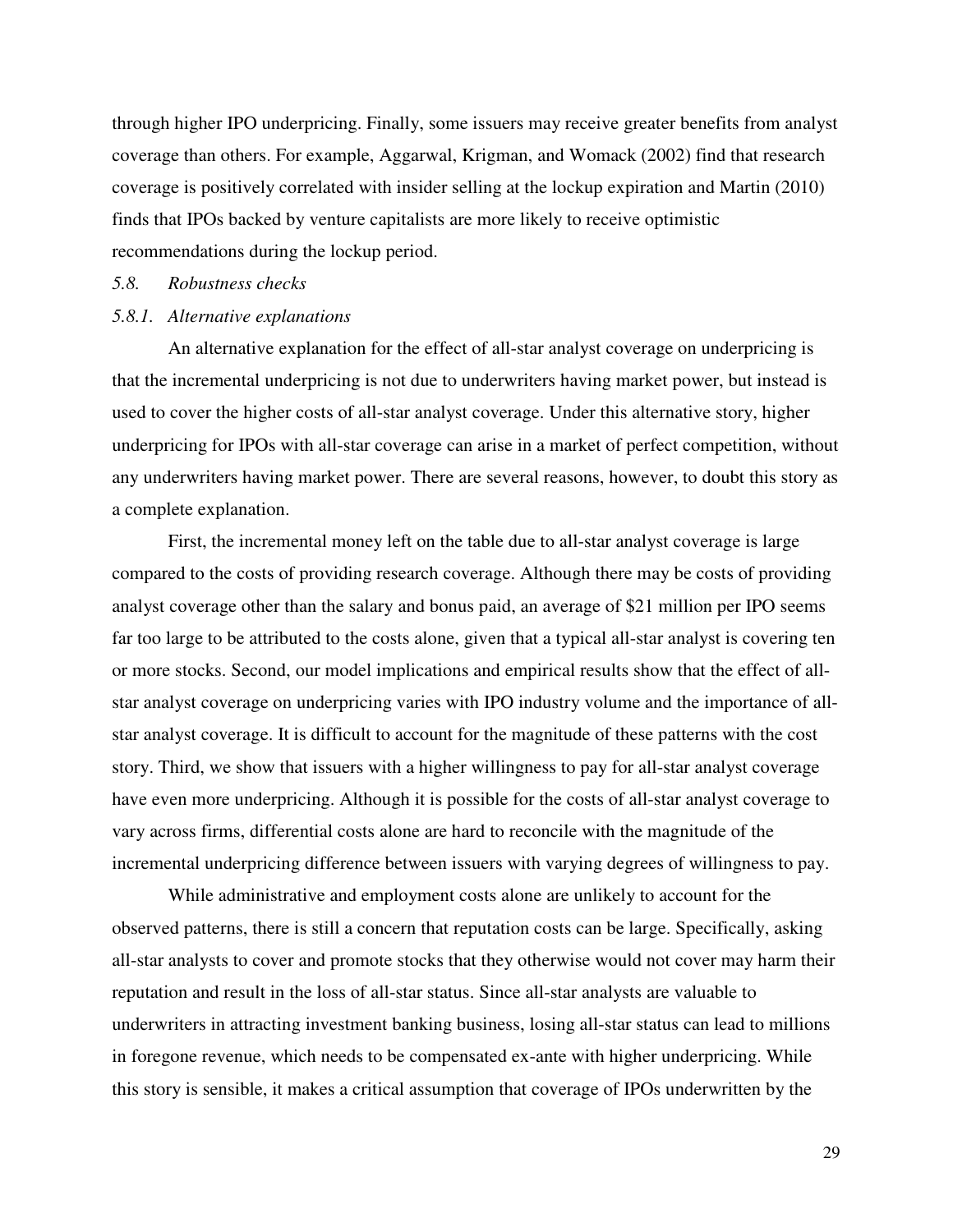lead underwriter results in the loss of all-star status. To test this hypothesis directly, we examine the effect of IPO coverage on all-star status empirically in Internet Appendix Table IA-1. We find that an all-star analyst covering an IPO underwritten by its lead underwriter in year *t*-1 has a positive effect on the analyst being an all-star in year *t*. However, we do not find that covering an IPO with high underpricing, covering an IPO backed by venture capital, or covering a VCbacked IPO with high underpricing in year t-1 has any significant effect on all-star status in year *t*. Thus, the empirical evidence is not consistent with the reputation cost story.

Another alternative story is that all-star analysts are being bullish on some potential IPO firms and have convinced their investment banks to underwrite these IPOs. If the all-star analysts are right that these IPOs do have higher first-day returns, then a positive correlation between allstar analyst coverage and IPO underpricing would be observed. The key underlying assumption in this story is that all-star analysts have superior forecasting ability and they have the ability to spot winners among IPO firms for which there is little information available. However, there is a lack of consistent evidence supporting this assumption. For instance, according to surveys of institutional investors in *Institutional Investor* magazine, all-star analysts are valued for their industry knowledge, not for their stock-picking abilities. Moreover, this story suggests that allstar analyst coverage proxies for some unobservable part of underpricing, or that all-star analyst coverage is an endogenous variable. We address this issue in the next section.

## *5.8.2. Endogeneity*

In our regression specifications, we have taken the explanatory variables as exogenous. Although top-tier underwriter status can be considered endogenous, in unreported regressions, when we control for endogeneity with an instrumental variable regression as in Table 6 of Loughran and Ritter (2004), our conclusions do not qualitatively change. It is also possible that all-star analyst coverage is an endogenous variable, with a company that would have high underpricing for unspecified exogenous reasons being more attractive for an underwriter with an all-star analyst in the issuer's industry. If this story is correct, then underpricing causes all-star analyst coverage, rather than all-star analyst coverage causing underpricing.

To account for the possibility that all-star coverage may be endogenous, we use a twostage estimation procedure similar to those used in Lowry and Shu (2002) and Cliff and Denis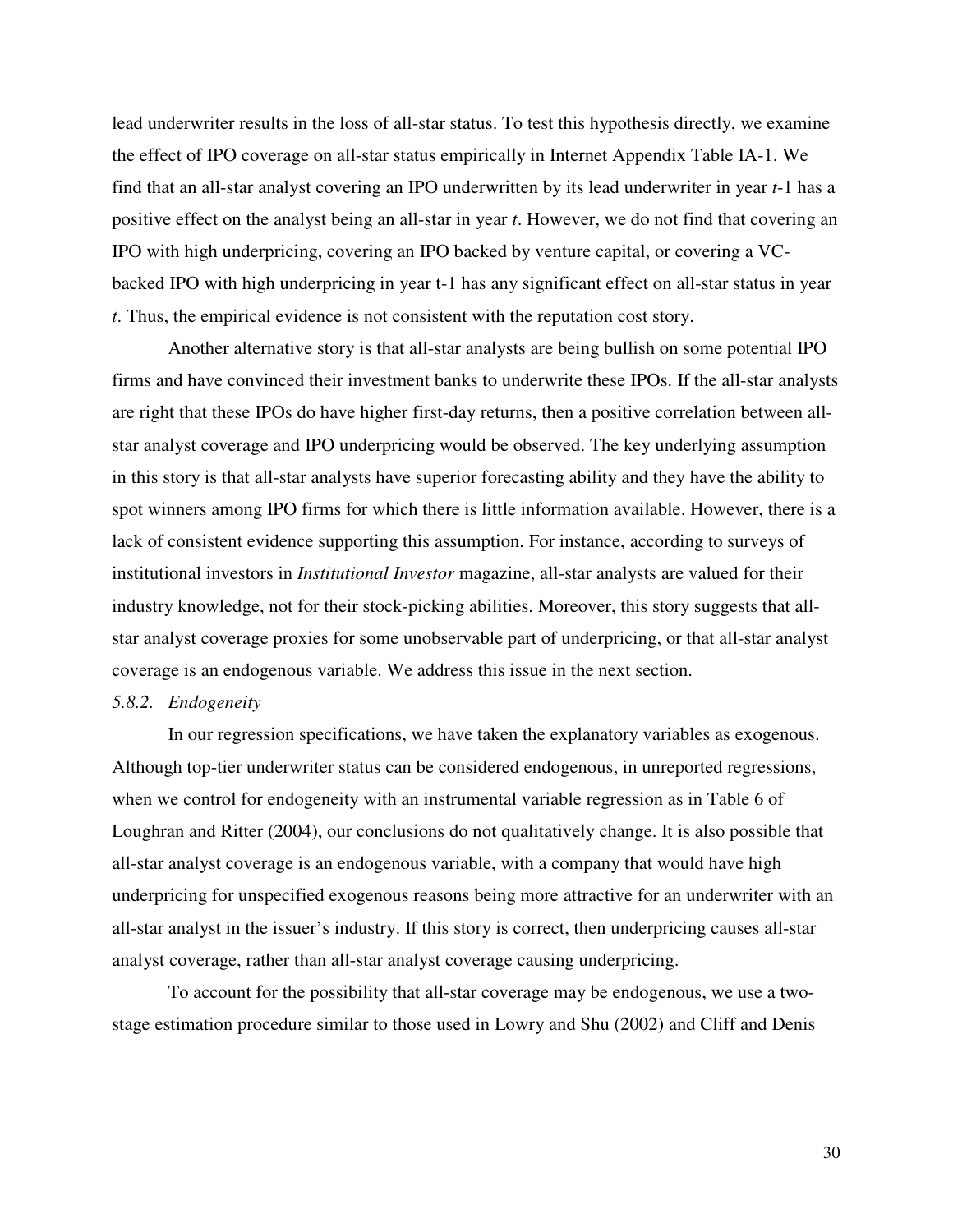$(2004).^{22}$  The regression results are reported in the Internet Appendix Table IA-2, where a coefficient of 9.50 (*t*=3.43) on the all-star instrument is observed. This coefficient estimate is virtually identical to the estimate of 8.82 (*t*=2.56) reported in Table 1, suggesting that our results are not driven by endogeneity.

#### **6. Other non-price dimensions**

In Section 5, we focused on the all-star analyst dimension and in this section, we focus on the other non-price dimensions. One of the non-price dimensions tested is industry expertise. Another test focuses on an issuer-specific HHI measure, which is used to proxy for some nonprice dimensions that are not explicitly measured. Additionally, the underwriter quality dimension is tested on the full sample of IPOs from 1980–2008 and discussed in more detail. Finally, we assess the economic significance of our regression results.

#### *6.1. Industry expertise*

 $\overline{a}$ 

The main model implication is that if issuers care about a non-price dimension, they are expected to pay for it with more underpricing. Or phrased differently, IPOs using an underwriter that is strong in a non-price dimension are more underpriced than those IPOs using an underwriter that is weak. We test this implication for the non-price dimension of industry expertise in Table 7 using three different measures of industry expertise.

Our first industry expertise proxy, Industry experience, is the natural logarithm of one plus the number of IPOs in the same industry a given lead underwriter has underwritten in the five years prior to an IPO.<sup>23</sup> The proxy is motivated by how underwriters pitch to prospective issuers. In order to win a particular IPO mandate, underwriters need to show that they understand the firm's business and can successfully market the firm to institutional investors. A way to demonstrate such industry expertise is to provide a record of similar firms that the underwriter has taken public in the past. In our test, we define similar IPOs as those in the same Fama-French (1997) 49 industry.

In order to use the full sample from 1980–2008 in Table 7, we set the all-star dummy to zero for IPOs prior to 1993 when analyst information became available, with the year fixed effects for these years incorporating the effects of the missing information. In addition to the

 $^{22}$  Cliff and Denis (2004) report instrumental variable regressions with an instrument for analyst coverage on I/B/E/S, but not for all-star analyst coverage.

 $^{23}$  For IPOs from 1980 to 1984, data on IPOs from 1975 to 1979 are also used in the calculations.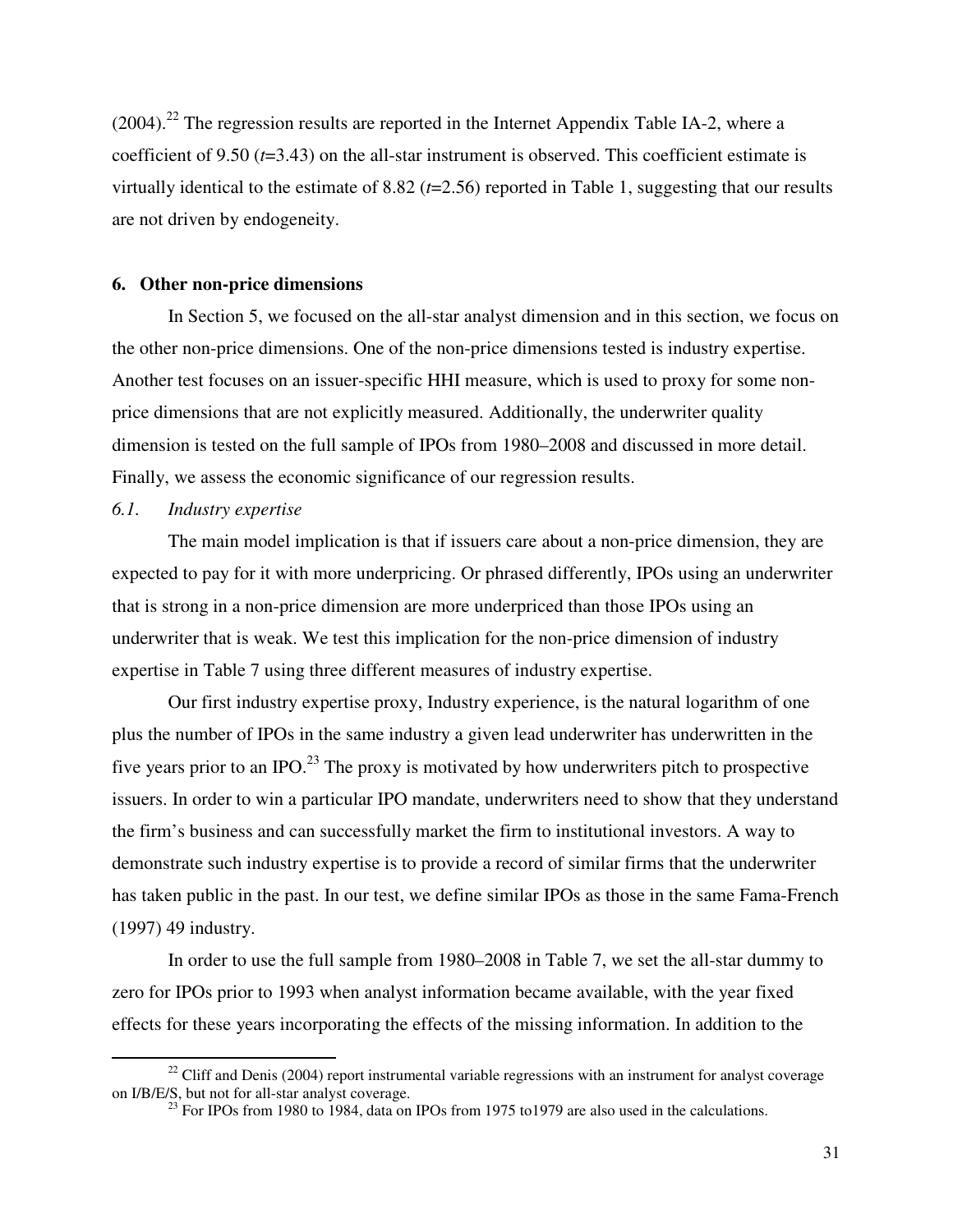usual controls, we include a control for the number of IPOs in the same Fama-French 49 industry that went public in the five years before a given IPO. Since we are interested in the number of IPOs underwritten by the lead underwriter, including ln(1+Number of industry IPOs) ensures that our lead underwriter experience measure is not merely picking up general industry activity. In column 1 of Table 7, we use Industry experience. A coefficient of 1.77 (*t*=3.50) on this industry expertise measure is consistent with the model prediction that issuers pay for non-price dimensions of IPO underwriting by leaving more money on the table. Economically, the coefficient of 1.77 suggests that an underwriter with extensive experience in an issuer's industry (e.g., having underwritten ten IPOs in the past five years in the same industry), charges 4.2%  $(1.77\times\ln(1+10))$  more in underpricing than an underwriter with no experience.

In column 2 of Table 7, we use a high industry experience dummy, which equals one if the lead underwriter has underwritten more than five IPOs in the same industry in the prior five calendar years and zero otherwise. This dummy variable has a coefficient of 5.68 (*t*=9.56), indicating that high industry expertise is paid for with 5.68% more underpricing, on average. Lastly, in column 3, we construct a top-5 dummy that equals one (zero otherwise) for the top five underwriters in an industry based on IPO volume in the past five years. This measure has the advantage that it is not sensitive to volume differences across industries and thus, is also used in Table 8. The effect of this variable on underpricing is 3.47 (*t*=3.60). Overall, using three different proxies for industry expertise, we confirm the model prediction that issuers choosing an underwriter with more expertise in their industry have higher underpricing.

#### *6.2. Issuer-specific HHI*

The *underwriter concentration implication* suggests a relation between industry HHI and industry average underpricing. The rationale is that under certain conditions, as the value of nonprice dimensions increases, both the market share of the dominant underwriters and the average industry underpricing increase. This relation provides a way for us to estimate the effect of nonprice dimensions that are not explicitly measured.

The idea is to estimate an HHI for the underwriting market that each issuer is likely to face. For each IPO  $i$ , we find a set of underwriters that fits three criteria. First, the underwriter has underwritten one IPO or more in the same Fama-French 49 industry during the five calendar years prior to IPO *i*. Second, the underwriter has the same top-tier status as IPO *i*'s lead underwriter. Third, the underwriter has underwritten IPOs in a similar size range as IPO i. The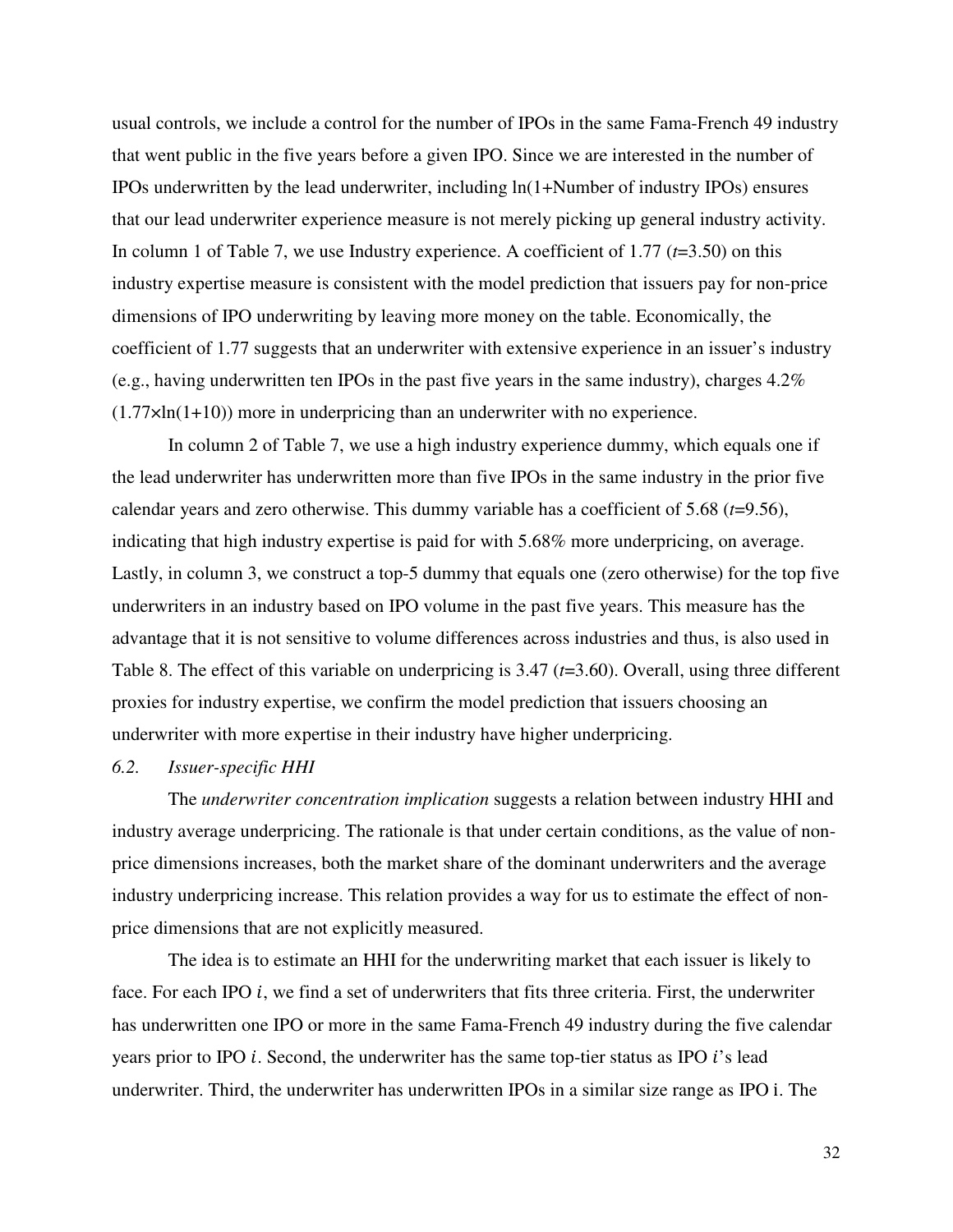size range for each underwriter is estimated based on the minimum and maximum inflationadjusted proceeds of IPOs that the underwriter has underwritten over the entire sample period of 1980–2008.<sup>24</sup> Thus, the underwriters that fit these criteria are compatible with IPO  $i$  in terms of industry, top-tier status, and size specialization. For these underwriters, we calculate their market share within the set of IPOs they have underwritten during the five years prior to IPO  $i$  that are in the same industry. Finally, issuer-specific HHI is calculated as the sum of the squares of the underwriters' market share. Intuitively, issuer-specific HHI approximates the market concentration of an underwriting market faced by a particular issuer.

At one extreme, if all underwriters are similar, then they should have similar market shares, and thus a lower HHI. At the other extreme, if some underwriters have market power on account of their non-price dimensions, then the resulting oligopoly will show up in a higher HHI. Hence, we expect a positive relation between the issuer-specific HHI and IPO underpricing. In Table 8, we test this prediction in column 1 where the full sample of 7,319 IPOs from 1980– 2008 is used. The coefficient on the issuer-specific HHI variable is 5.05 (*t*=2.81), confirming our prediction. The point estimate suggests that, on average, issuers facing a market with one dominant player (HHI close to one) pay 5% more in underpricing than those facing a dispersed market (HHI close to zero). The fact that the coefficients on the other non-price dimension variables barely change when the issuer-specific HHI is added suggests that the issuer-specific HHI captures some additional non-price dimensions beyond those that are already measured.

## *6.3. Top-tier underwriters*

 $\overline{a}$ 

We have already tested and found a positive relation between the underwriter's top-tier status and IPO underpricing for a subsample of IPOs from 1993–2008 in Tables 1 to 5. In Table 8, we include the earlier years and conduct the tests on a sample of IPOs from 1980–2008.

For the full sample results in column 1 of Table 8, the top-tier dummy has a coefficient of 2.40 (*t*=1.25), implying 2.40% more underpricing. The subperiod results are interesting in that the coefficient on the top-tier dummy is -2.48 (*t*=-3.46) in 1980–1989, while the post-1989 subperiod coefficients are all positive. This change in sign of the top-tier underwriter coefficient has been documented by other studies, but the reason for the change is not clear.

<sup>&</sup>lt;sup>24</sup> For example, since the smallest IPO that Goldman Sachs underwrote was for \$14.05 million (in \$ of 2003 purchasing power) in proceeds, Goldman would not be considered a candidate underwriter for the 1,461 IPOs in our sample during 1980–2008 that were smaller than this.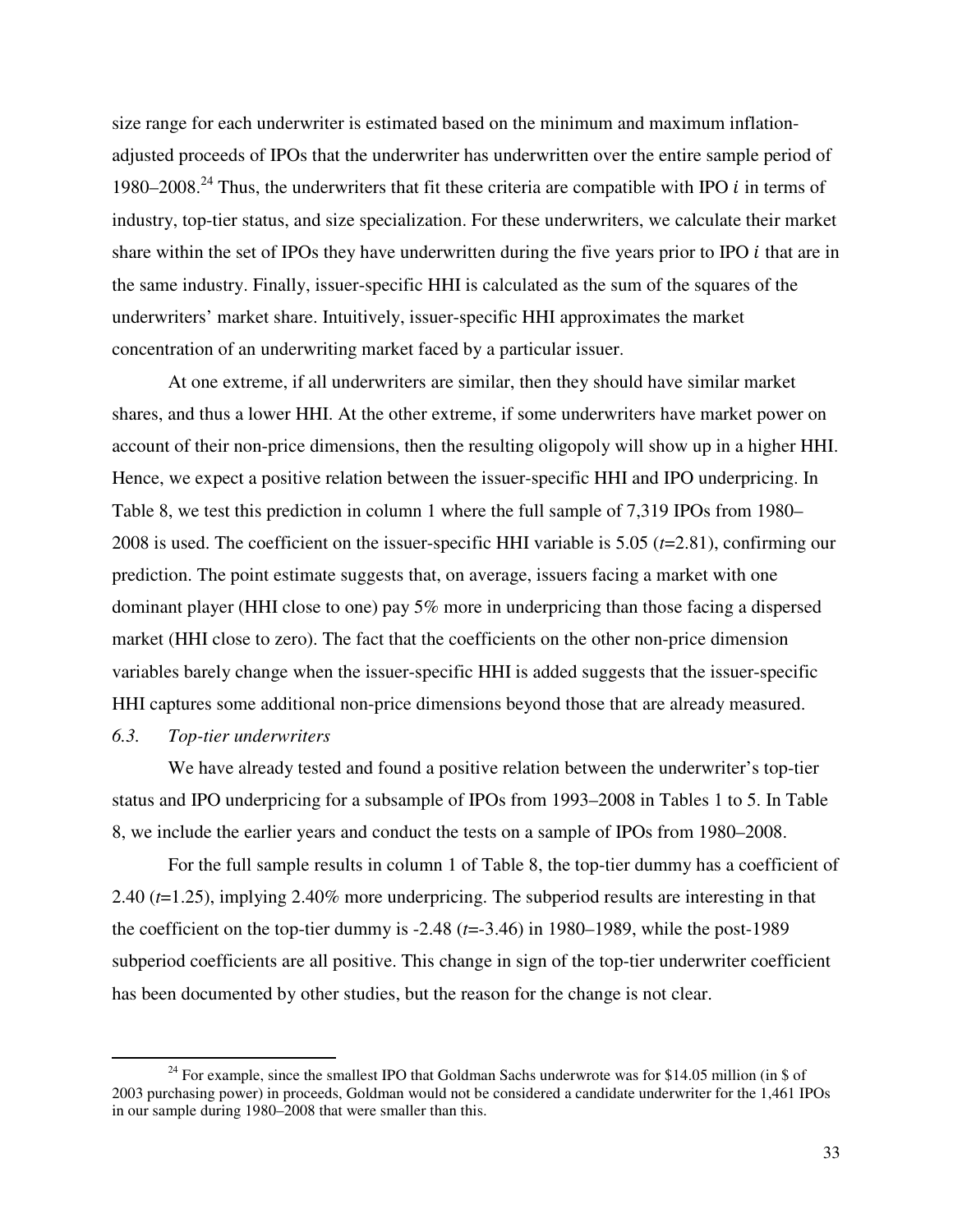The certification theory of IPO underpricing predicts a negative coefficient as observed in the 1980s, while our local oligopolies theory of IPO underpricing predicts a positive coefficient as observed in later subperiods. These conflicting predictions can be reconciled when their underlying assumptions are examined. The certification theory is based on the premise that issuers want to minimize IPO underpricing and underpricing is necessary to compensate investors for the risks of investing. Due to reputation concerns, prestigious underwriters aid in certifying IPO value and help issuers to raise more IPO proceeds, and thus are associated with lower underpricing.

In Section 4, we observed that competition between underwriters on the basis of gross spreads fell dramatically during the 1980s and 1990s. If underwriters compete on the gross spread, it suggests that the gross spread is an important decision criterion for issuers in choosing an underwriter. It also means that issuers are more price sensitive, so they care more about how cheaply they can raise money in an IPO. In terms of the subperiods, it suggests that issuers are more price sensitive and underwriters competed more on fees in the 1980s than in later periods. Thus, the certification theory is more applicable in the 1980s and the negative coefficient on the top-tier underwriter dummy for the 1980s is consistent with this interpretation. In the later subperiods, however, we posit that underwriters compete less on gross spread and more on nonprice dimensions. This suggests that issuers are willing to pay for these services, which corresponds to a positive coefficient on the top-tier underwriter dummy.

The subperiod results in columns 2 to 6 of Table 8 suggest that the effect of the non-price dimensions on IPO underpricing is much smaller in the 1980s than in the 1990s and the bubble period. This is consistent with the notion that the non-price dimensions are less important in the 1980s than later on. In addition, the generally smaller coefficients on the non-price dimensions in the post-bubble period may be partly due to the low volume of IPOs in this period, consistent with the *deal frequency implication*.

Finally, if oligopolistic underwriters are able to win mandates in spite of greater expected underpricing, we would expect all of our empirical results to hold if we measure underpricing using the midpoint of the original file price range rather than the actual offer price. In untabulated results, we confirm this prediction. Indeed, the results tend to be even stronger, suggesting that the oligopolistic underwriters intentionally low-ball the filing price range. These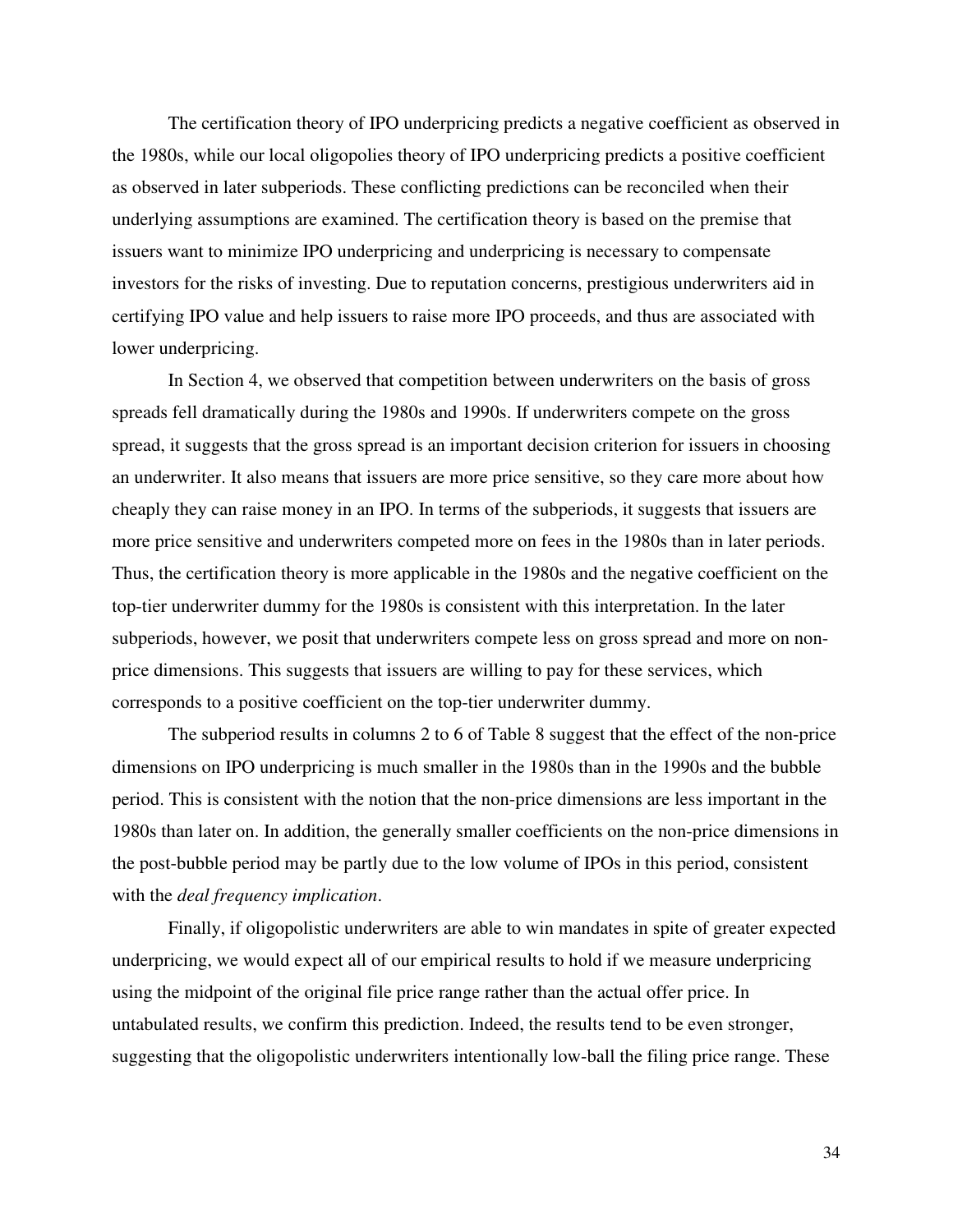results corroborate the findings in Lowry and Schwert (2004) that the midpoint of the filing range is not an unbiased predictor of the offer price.

#### *6.4. Non-price dimensions and VC-backing*

In Section 5.6, we found that the all-star analyst dimension is more important for IPOs backed by venture capitalists. In Table 9, we examine whether the effects of other non-price dimensions on underpricing differ for VC-backed and non-VC-backed IPOs. First, we confirm the earlier finding that the all-star analyst dimension is more important for VC-backed IPOs. Similar to the all-star analyst result, we find that the effect of the top-tier dummy on underpricing is positive and marginally significant in the VC sample, but is not significantly different from zero in the non-VC sample, although the point estimates of 2.92 and 2.17 do not differ much.

As for the other two non-price dimension variables, we find that the coefficients on the top-5 dummy and the issuer-specific HHI are both economically and statistically significant for the VC and non-VC samples. The point estimates indicate that the effect of these two variables on underpricing is higher in the VC sample. Overall, the Table 9 results show that all four nonprice dimensions are relevant for VC-backed IPOs, while only the industry expertise and underwriter concentration dimensions are relevant for non-VC-backed IPOs. These findings suggest that VC-backed and non-VC-backed IPOs are competed for along different non-price dimensions, further highlighting the special pricing objectives of the venture capitalists.

## *6.5. The economic significance of the non-price dimensions*

How important are the non-price dimensions economically? To answer this question, we calculate the economic effect of the non-price dimensions by multiplying their coefficient estimates in the underpricing regressions with their sample means. For example, if 18% of the IPOs have coverage from an all-star analyst and these IPOs are 8.82% more underpriced on average, then the total effect of the all-star analyst dimension on underpricing is 0.18×8.82 or 1.6%.

Given the coefficient estimates in column 1 of Table 8 for the top-tier dummy, the all-star dummy, the top-5 industry expertise dummy, and the issuer-specific HHI, and the sample means for the 1980–2008 period, we estimate that the total effect of these four non-price dimensions on underpricing is  $2.40 \times 0.61 + 9.58 \times 0.11 + 3.50 \times 0.23 + 5.05 \times 0.19 = 4.3\%$ . To assess how large this effect is, we compare it to the average underpricing during this period, which is 18.2%. Thus, the effect of the non-price dimensions on underpricing accounts for  $24\%$  (4.3\%/18.2\%) of the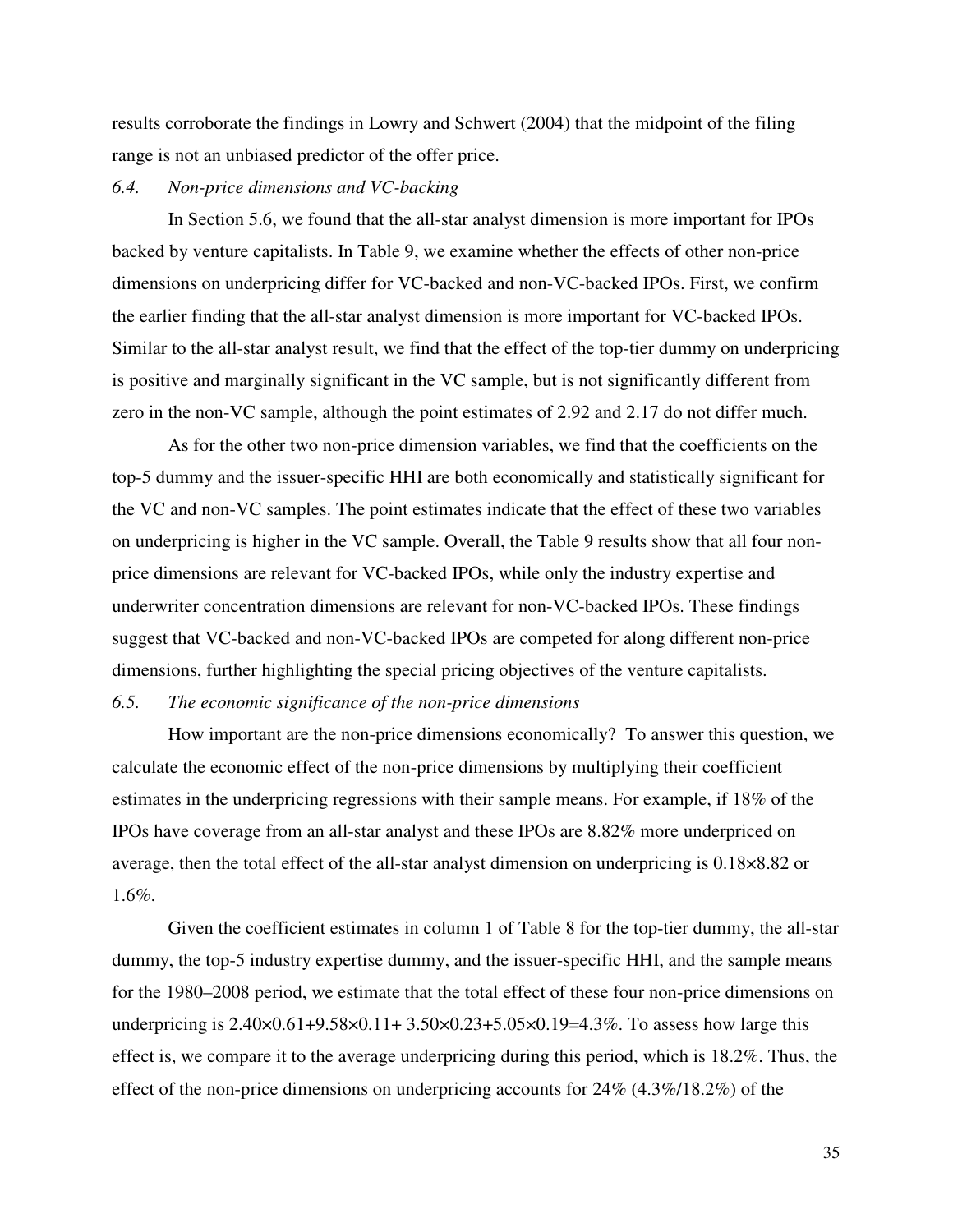average underpricing in 1980–2008. Note that this number is probably underestimated since the all-star dummy is only available for part of the period.

Similarly, based on the regression results in column 2 of Table 8 for the 1993–2008 period, we estimate that the effect of the non-price dimensions on underpricing is 4.72×0.68+8.27×0.18+ 4.81×0.23+14.82×0.16=8.2%. Since the average underpricing is 24.4% in 1993–2008, the effect of the non-price dimensions on underpricing accounts for 34% (8.2%/24.4%) of the average underpricing.

More interestingly, we estimate the effect of the non-price dimensions on underpricing during the bubble period when the underpricing is particularly high. Using the estimates in column 5 of Table 8 and the variable sample means during 1999–2000, we estimate that the effect of the non-price dimensions on underpricing is

14.68×0.82+17.50×0.26+7.45×0.25+43.45×0.10=22.8%. Given that the average underpricing during the bubble period is 64.5%, the effect of the non-price dimensions on underpricing accounts for 35% (22.8%/64.5%) of the average underpricing.

Taken together, the numbers suggest that the effect of the four non-price dimensions on underpricing is economically important as their total effect accounts for about 30% of the average underpricing.

#### **7. Conclusion**

Most theories of IPO underpricing are based on information asymmetry and agency explanations. We depart from previous approaches by drawing analogies between an IPO underwriting market and a typical product market. In this way, we develop a theory of the underpricing of IPOs based on differentiated underwriting services and localized competition.

Despite a large number of investment banking firms competing for IPOs, we posit that the IPO underwriting industry is best characterized as a series of local oligopolies due to the preference of issuers for non-price dimensions that are bundled with underwriting. Consequently, a limited number of underwriters that can provide these non-price dimensions will acquire some market power and earn rents on the IPOs of firms in any given industry. Moreover, the rent varies with the value and the cost of the non-price dimensions, the deal frequency, and the issuer's willingness to pay for the differentiated services.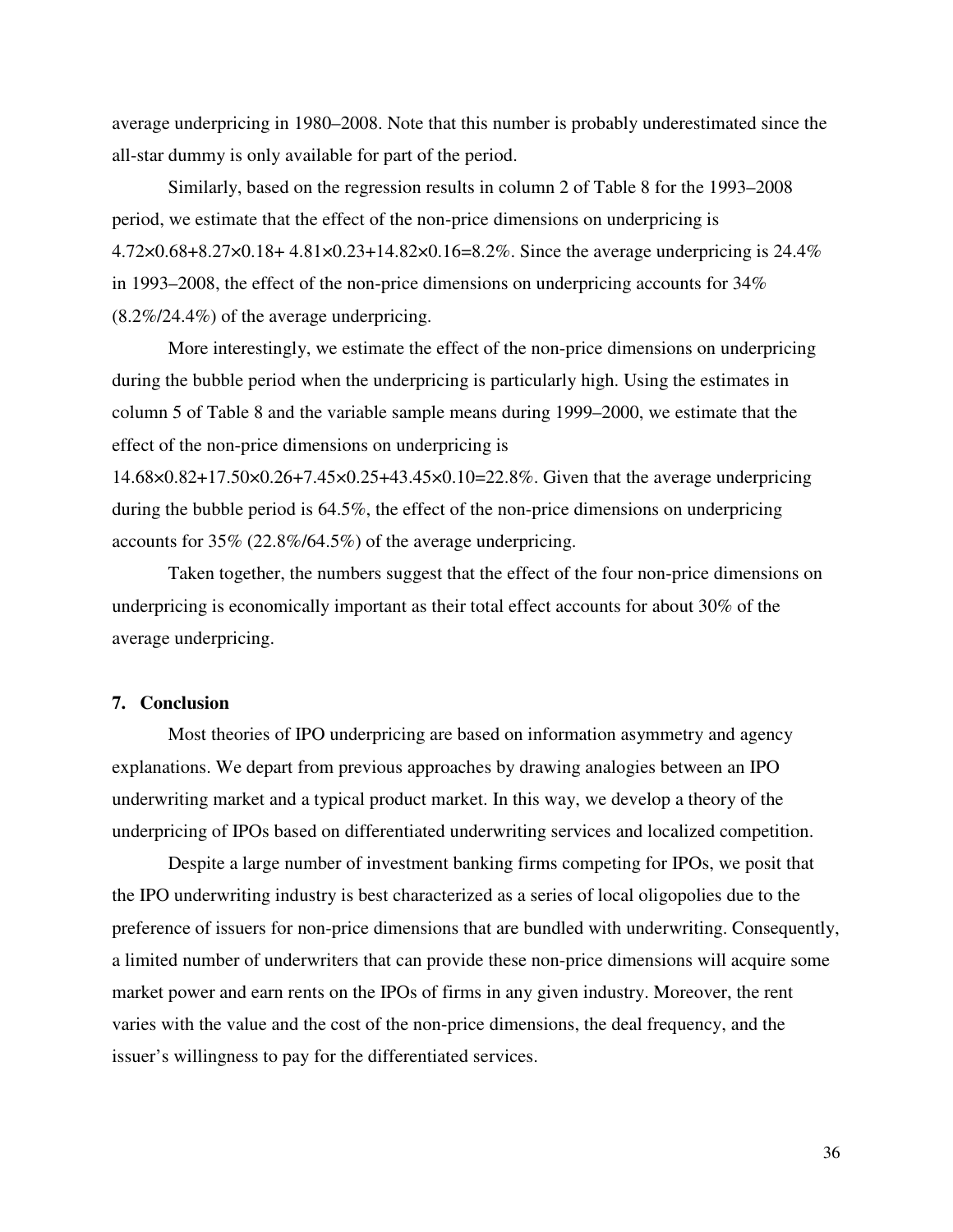Empirically, we find evidence consistent with our model predictions. In particular, we find that IPOs are more underpriced when they have coverage from an all-star analyst, when their underwriters have better quality or more industry expertise, and when they face a more concentrated underwriting market.

We also propose and test the analyst lust theory of VC-backed IPOs. By looking at the interaction of the presence of VC-backing and coverage by an all-star analyst employed by the bookrunner, we identify a previously undocumented pattern: VC-backed IPOs that are covered by an all-star analyst are underpriced by 20% more than VC-backed IPOs with no all-star analyst coverage. When this interaction term is included, the effect of VC backing by itself is substantially reduced, suggesting that most of the effect of VC-backing on underpricing is due to the greater focus by venture capitalists on all-star analyst coverage. Moreover, consistent with VCs having special pricing objectives, we find that VC-backed IPOs are also more sensitive to different aspects of the all-star analyst dimension than non-VC-backed IPOs.

Finally, our theory can also be used to explain existing empirical findings and generate new predictions in non-IPO areas. For instance, Kang and Liu (2007) find that the offer prices of corporate bonds are lower if there is a close prior lending relationship between banks and their client issuers. This bond underpricing can be interpreted as indicating that a non-price dimension that issuers care about is commercial bank loans that are tied-in with bond underwriting, and from which investment banks earn rents. Also, consistent with our theory, Mola and Loughran (2004) report that the hiring of an underwriter with a high number of all-star analysts is associated with greater underpricing of seasoned equity offerings. Their subperiod results are also consistent with our time-series prediction that the effect of analyst coverage on underpricing is higher in periods during which analyst coverage is more important.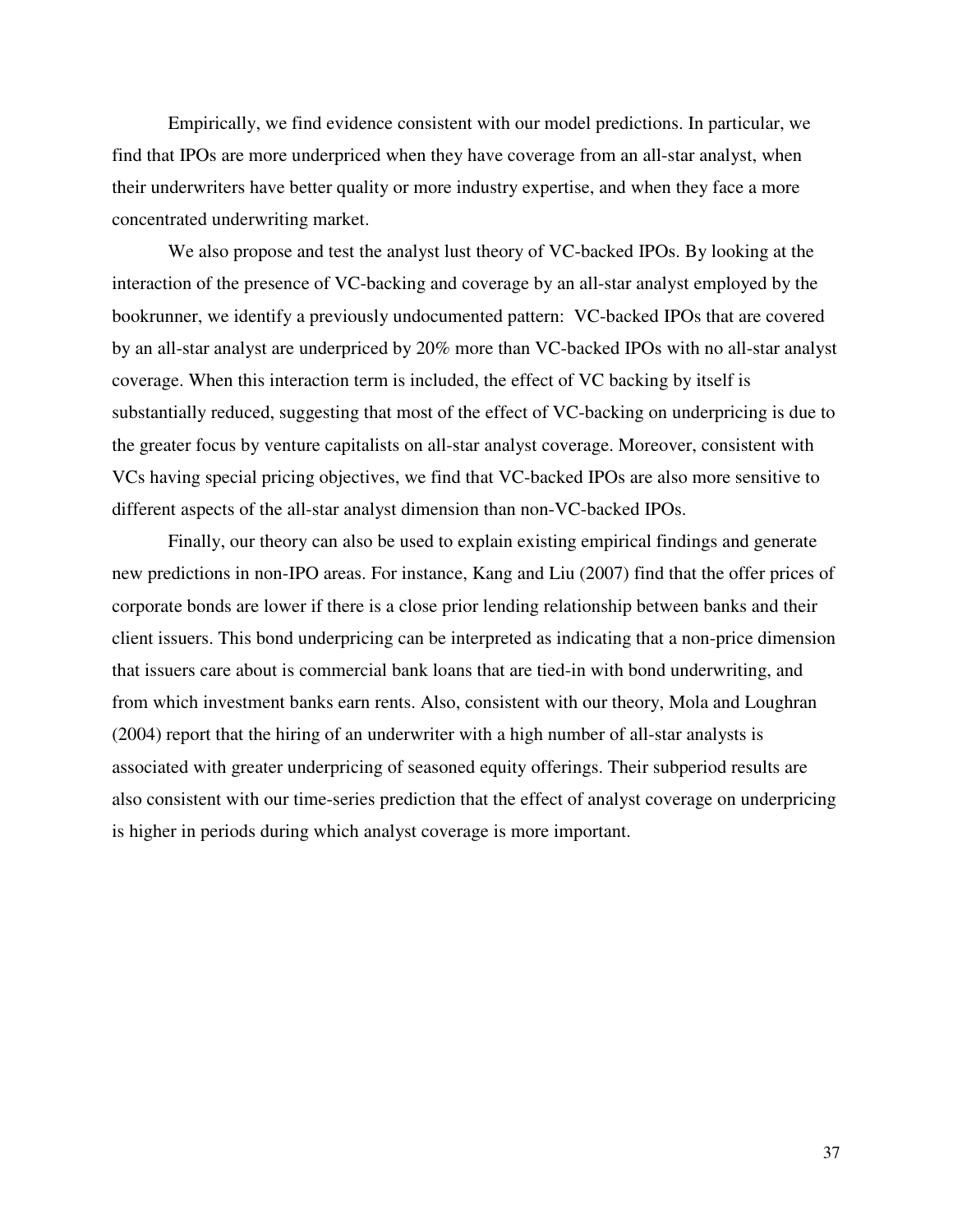## **Appendix. Variable definitions**

The full sample consists of 7,319 operating firm IPOs from 1980–2008 and the subsample consists of 4,510 operating firms IPOs from 1993–2008 going public in the U.S. for which the offer price is at least \$5.00 and complete data on all of the variables are available. IPOs using auctions, unit offers, ADRs, banks and S&Ls, and IPOs not listed on CRSP within six months of issuing are excluded. Relevant variable means and standard deviations [in brackets] for the full sample and the subsample are reported. All dollar values are in dollars of 2003 purchasing power using the Consumer Price Index.

|                   |                                                                                                                                                       |                                                                                                                                    | Full sample         | Subsample           |
|-------------------|-------------------------------------------------------------------------------------------------------------------------------------------------------|------------------------------------------------------------------------------------------------------------------------------------|---------------------|---------------------|
| Variable          | Definition                                                                                                                                            | Source                                                                                                                             | Mean [SD]           | Mean [SD]           |
| First-day return  | Percentage change from the offer price to the first-day closing                                                                                       | Thomson Financial's new                                                                                                            | 18.2%               | 24.4%               |
|                   | price                                                                                                                                                 | issues database with<br>corrections                                                                                                | $[39.9\%]$          | $[48.3\%]$          |
| Proceeds          | The offer price times the number of global shares offered,                                                                                            | Thomson Financial's new                                                                                                            | \$96.0m             | \$123.7m            |
|                   | excluding overallotment options, expressed in millions of dollars                                                                                     | issues database with<br>corrections                                                                                                | [\$341.4m]          | [\$421.6m]          |
| Top-tier dummy    | Equals one (zero otherwise) if the lead underwriter has an<br>updated Carter and Manaster (1990) rank of 8 or more                                    | Jay Ritter's Web site                                                                                                              | 61.4%               | 68.0%               |
| Assets            | Firm's pre-issue book value of assets, expressed in millions of                                                                                       | Thomson Financial's new                                                                                                            | \$590.2m            | \$790.1m            |
|                   | dollars                                                                                                                                               | issues database with<br>corrections                                                                                                | [\$6,723.8m]        | [\$8,265.5m         |
| Internet dummy    | Equals one (zero otherwise) if the firm is in the Internet business<br>defined in Appendix D of Loughran and Ritter (2004)                            | Jay Ritter's Web site                                                                                                              | 7.5%                | 12.1%               |
| Tech dummy        | Equals one (zero otherwise) if the firm is in the technology or<br>Internet business defined in Appendix D of Loughran and Ritter<br>(2004)           | Thomson Financial's new<br>issues database with<br>corrections                                                                     | 36.5%               | 41.7%               |
| Age               | Calendar year of offering minus the calendar year of founding<br>(defined in Field and Karpoff, 2002; and Appendix A of<br>Loughran and Ritter, 2004) | Jay Ritter's Web site                                                                                                              | 8 years<br>(median) | 7 years<br>(median) |
| Share overhang    | Ratio of retained shares to the public float                                                                                                          | Thomson Financial's new                                                                                                            | 2.9                 | 3.0                 |
|                   |                                                                                                                                                       | issues database with<br>corrections                                                                                                | $[2.0]$             | $[2.1]$             |
| VC dummy          | Equals one (zero otherwise) if the IPO was backed by venture<br>capital                                                                               | Thomson Financial's new<br>issues database with<br>corrections from Paul<br>Gompers, Josh Lerner,<br>Jerry Cao, and the<br>authors | 34.9%               | 38.8%               |
| Bubble dummy      | Equals one (zero otherwise) if the IPO occurred during 1999–<br>2000                                                                                  |                                                                                                                                    | 11.7%               | 18.9%               |
| Post-bubble dummy | Equals one (zero otherwise) if the IPO occurred during 2001–<br>2008                                                                                  |                                                                                                                                    | 11.8%               | 19.1%               |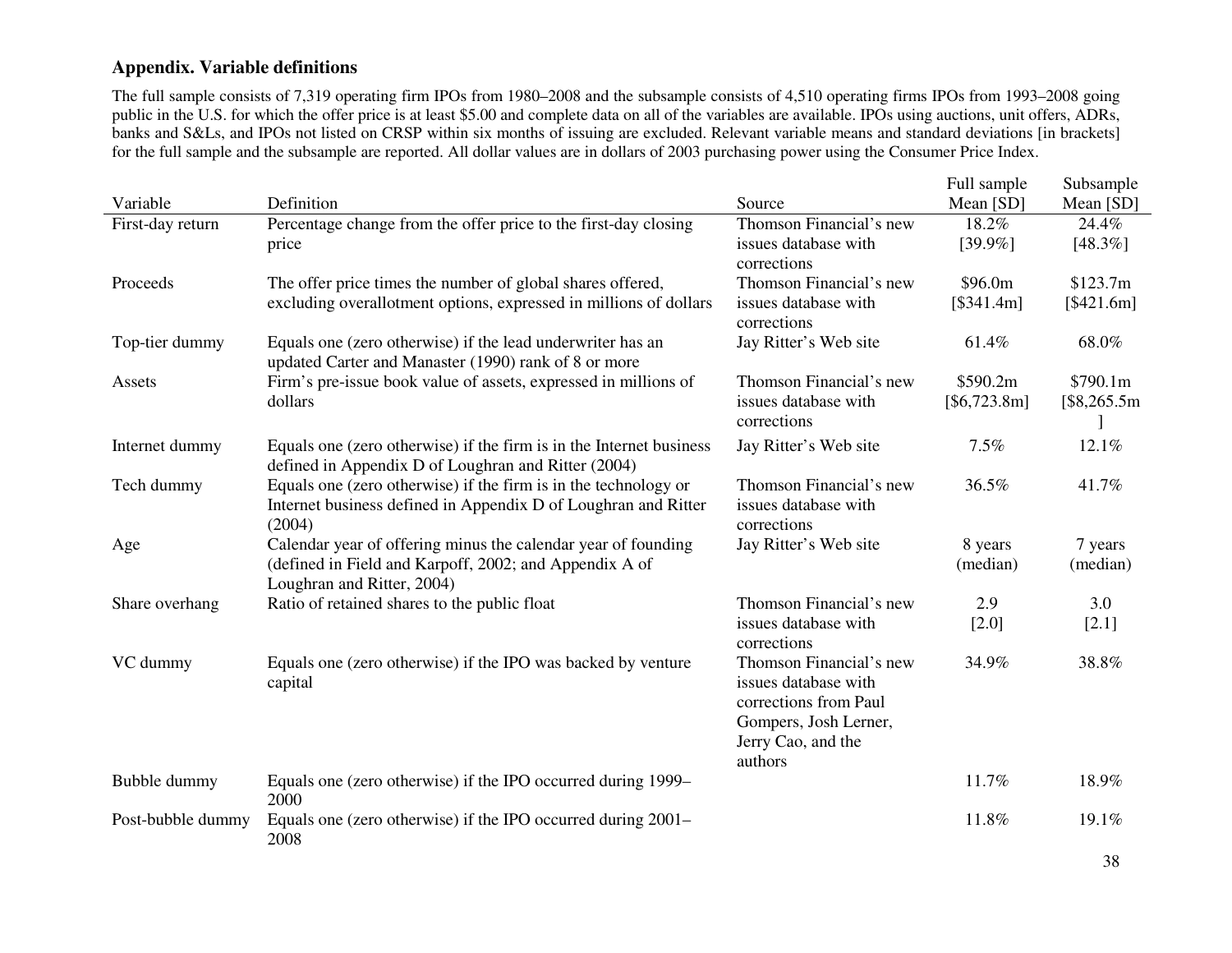| All-star dummy                    | Equals one (zero otherwise) if the IPO is covered by an<br><i>Institutional Investor</i> all-star analyst (top 3) from the bookrunner<br>within one year of the IPO. IPOs in year $t$ are deemed to be<br>covered by an all-star from October of year t-1 if this analyst<br>initiates coverage within 12 months of the IPO | I/B/E/S, Investext, and<br>other sources; Lily Fang,<br>Dan Bradley, and<br>Jonathan Clarke;<br><b>Institutional Investor's</b><br>annual October issue for<br>1992-2007 | 11.3%          | 18.3%            |
|-----------------------------------|-----------------------------------------------------------------------------------------------------------------------------------------------------------------------------------------------------------------------------------------------------------------------------------------------------------------------------|--------------------------------------------------------------------------------------------------------------------------------------------------------------------------|----------------|------------------|
| VCXAll-star<br>dummy              | An interaction of the VC dummy with the All-star dummy                                                                                                                                                                                                                                                                      |                                                                                                                                                                          |                | 7.1%             |
| Industry-year $Q$                 | The median Tobin's $Q$ of firms in the same Fama-French 49<br>industry in the IPO year using the entire Compustat universe,<br>with $Q$ defined as (assets-book equity+MV of equity)/assets,<br>where MV of equity is the number of shares outstanding times<br>the market price at the end of the fiscal year              | Compustat                                                                                                                                                                |                | 1.9<br>$[0.8]$   |
| Number of firms<br>covered        | The number of firms covered by the all-star analyst during the<br>one year prior to the IPO (mean is based on the sample of IPOs<br>with an all-star analyst)                                                                                                                                                               | I/B/E/S                                                                                                                                                                  |                | 11.7<br>[6.4]    |
| Busy dummy                        | Equals one (zero otherwise) if the number of firms covered by an<br>all-star analyst is greater than ten (the median)                                                                                                                                                                                                       | I/B/E/S                                                                                                                                                                  |                | 6.2%             |
| Lagged industry<br>volume         | The number of IPOs of the same industry that went public in the<br>previous calendar year before an IPO, using the (revised) 49<br>industries in Fama and French (1997)                                                                                                                                                     | Thomson Financial's new<br>issues database with<br>corrections; Kenneth<br>French's Web site                                                                             |                | 27.8<br>[33.7]   |
| Number of industry<br><b>IPOs</b> | The number of IPOs of the same Fama-French 49 industry that<br>went public in the five years before an IPO                                                                                                                                                                                                                  | Thomson Financial's new<br>issues database with<br>corrections                                                                                                           | 82.4<br>[99.2] | 112.6<br>[114.4] |
| Industry experience               | The number of IPOs of the same Fama-French 49 industry<br>underwritten by the lead underwriter in the five years before an<br><b>IPO</b>                                                                                                                                                                                    | Thomson Financial's new<br>issues database with<br>corrections; Kenneth<br>French's Web site                                                                             | 2.0<br>$[5.5]$ | 2.6<br>$[6.8]$   |
| High industry<br>experience dummy | Equals one (zero otherwise) if a lead underwriter has<br>underwritten more than five IPOs in the same Fama-French 49<br>industry in the five years before the IPO                                                                                                                                                           | Thomson Financial's new<br>issues database with<br>corrections                                                                                                           | 9.8%           | 13.8%            |
| Top-5 dummy                       | Equals one (zero otherwise) if a lead underwriter is one of the<br>five top underwriters in the given Fama-French 49 industry based<br>on the number of IPOs underwritten in the five years before the<br><b>IPO</b>                                                                                                        | Thomson Financial's new<br>issues database with<br>corrections                                                                                                           | 22.7%          | 22.6%            |
| Issuer-specific HHI               | The sum of the squares of the market shares of underwriters that<br>are matched with the issuer on the basis of top-tier status, size,<br>and industry                                                                                                                                                                      | Thomson Financial's new<br>issues database with<br>corrections                                                                                                           | 0.19<br>[0.19] | 0.16<br>[0.16]   |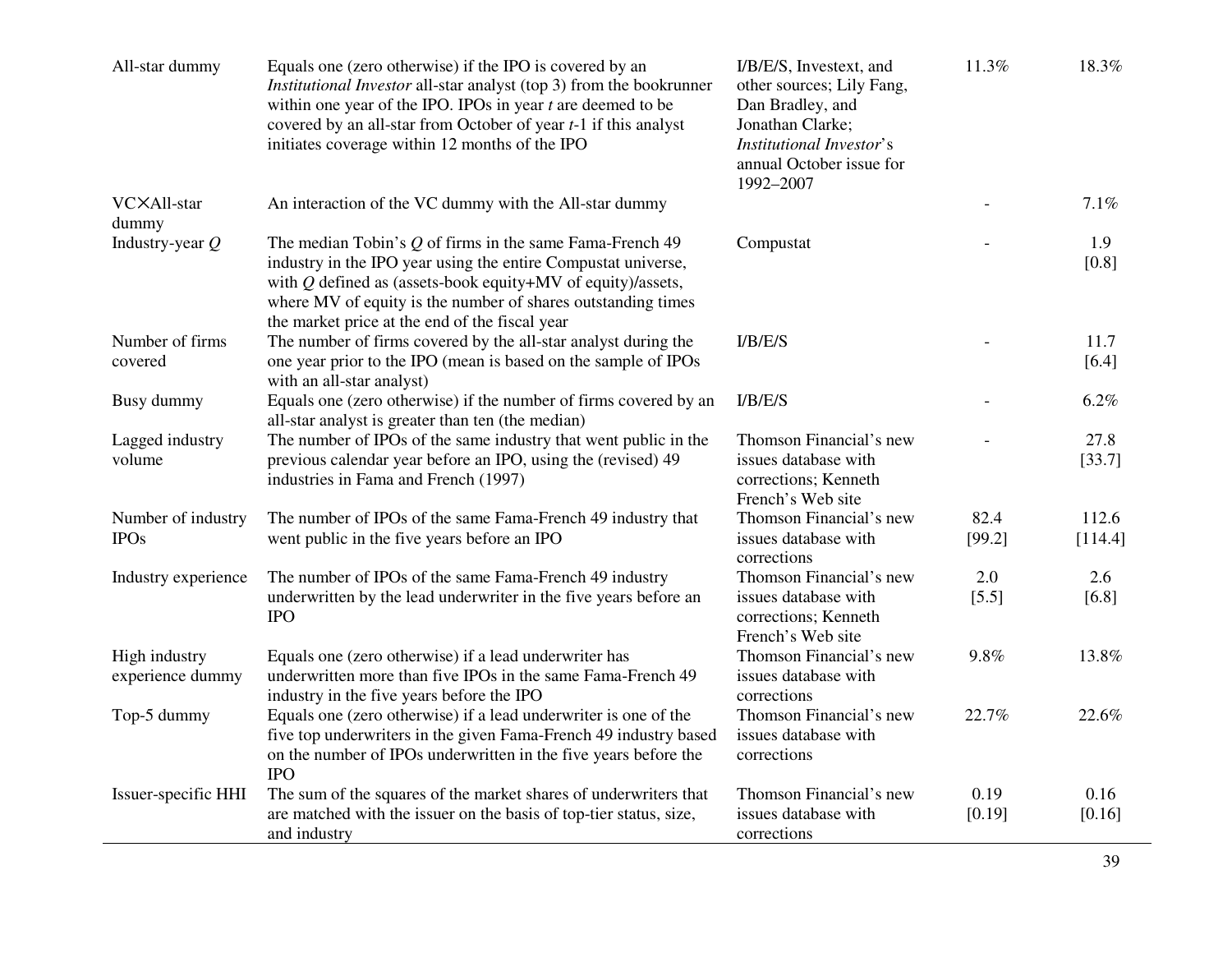#### **References**

- Aggarwal, R., Krigman, L., Womack, K., 2002. Strategic IPO underpricing, information momentum, and lockup expiration selling. Journal of Financial Economics 66, 105–137.
- Baron, D., 1982. A model of the demand for investment banking advising and distribution services for new issues. Journal of Finance 37, 955–976.
- Barry, C., Muscarella, C., Peavy, J.,Vetsuypens, M., 1990. The role of venture capital in the creation of public companies: Evidence from the going-public process. Journal of Financial Economics 27, 447–471.
- Benveniste, L., Spindt, P., 1989. How investment banks determine the offer price and allocation of new issues. Journal of Financial Economics 24, 343–362.
- Bradley, D., Choi, H., Clarke, J., 2009. Working for the enemy? The impact of investment bankers on deal flow. Unpublished working paper, University of South Florida, Hongik University, and Georgia Institute of Technology.
- Bradley, D., Jordan, B., 2002. Partial adjustment to public information and IPO underpricing. Journal of Financial and Quantitative Analysis 37, 595–616.
- Bradley, D., Jordan, B., Ritter, J., 2008. Analyst behavior following the IPO: The 'bubble period' evidence. Review of Financial Studies 21, 101–133.
- Brau, J., Fawcett, S., 2006. Initial public offerings: an analysis of theory and practice. Journal of Finance 61, 399–436.
- Carter, R., Manaster, S., 1990. Initial public offerings and underwriter reputation. Journal of Finance 45, 1045–1067.
- Chen, H., 2008. Strategic pricing in the IPO underwriting market. Unpublished working paper, University of New Mexico.
- Chen, H., Ritter, J., 2000. The seven percent solution. Journal of Finance 55, 1105–1131.
- Clarke, J., Khorana, A., Patel, A., Rau, R., 2007. The impact of all-star analyst job changes on their coverage choices and investment banking deal flow. Journal of Financial Economics 84, 713– 737.
- Cliff, M., Denis, D., 2004. Do IPO firms purchase analyst coverage with underpricing? Journal of Finance 59, 2871-–2901.
- Degeorge, F., Derrien, F., Womack, K., 2007. Analyst hype in IPOs: explaining the popularity of bookbuilding. Review of Financial Studies 20, 1021–1058.
- Demiroglu, C., Ryngaert, M., 2010. The first analyst coverage of neglected stocks. Financial Management 39, 555–584.
- Doukas, J., Kim, C., Pantzalis, C., 2005. The two faces of analyst coverage. Financial Management 34, 99–125.
- Dunbar, C., 2000. Factors affecting investment bank initial public offering market share. Journal of Financial Economics 55, 3–41.

Fama, E., French, K., 1997. Industry costs of equity. Journal of Financial Economics 43, 153–193.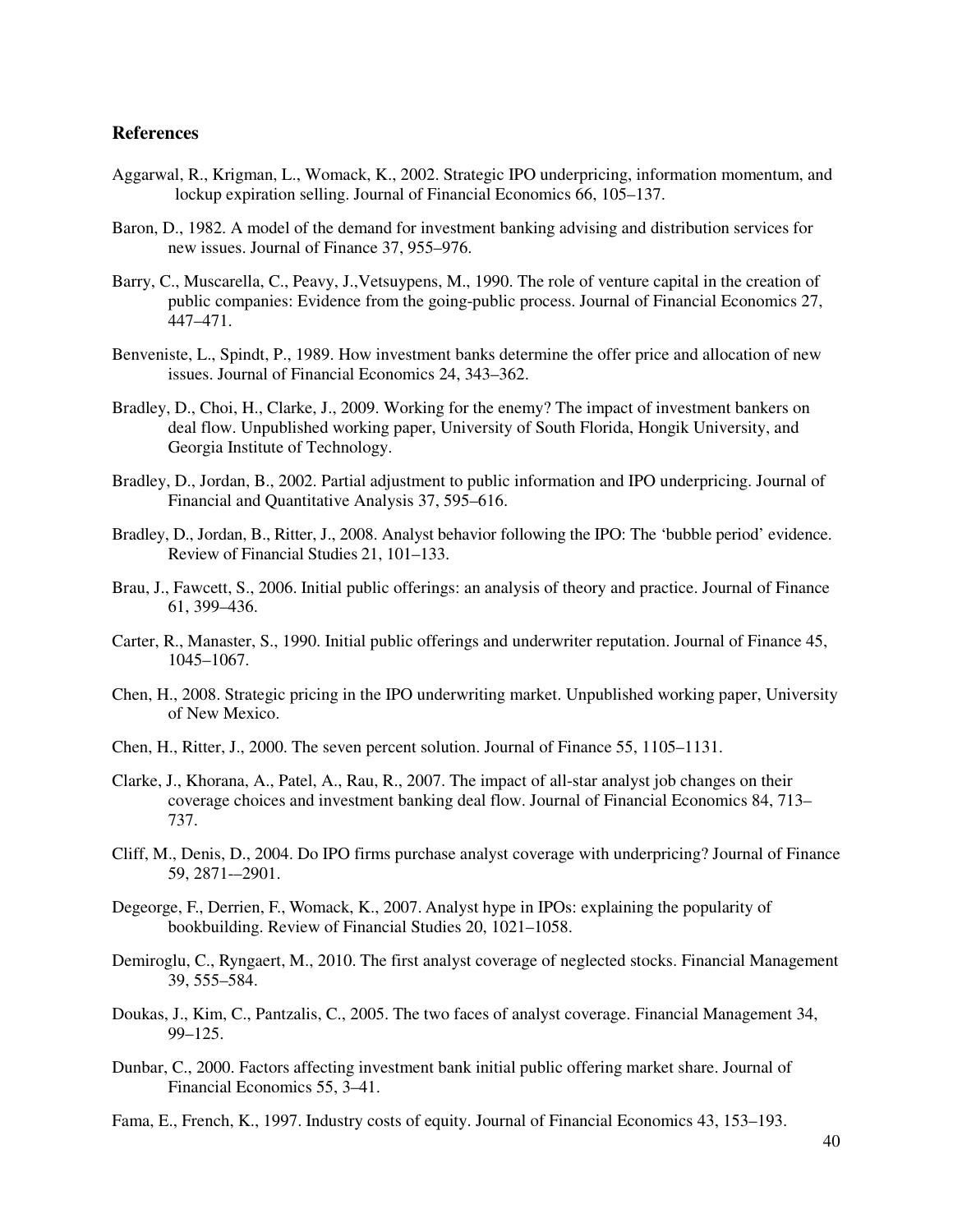- Fang, L., Yasuda, A., 2009. The effectiveness of reputation as a disciplinary mechanism in sell-side research. Review of Financial Studies 22, 3735–3777.
- Fang, L., Yasuda, A., 2010. Are stars' opinions worth more? The relation between analyst reputation and recommendation values. Unpublished working paper, INSEAD and UC Davis.
- Field, L., and Karpoff, J., 2002. Takeover defenses of IPO firms. Journal of Finance 57, 1857–1889.
- Fu, F., Li, E., 2007. Underwriter collusion and IPO pricing. Unpublished working paper, Singapore Management University and University of Michigan.
- Gao, X., Ritter, J., Zhu, Z., 2011. Where have all the IPOs gone? Unpublished working paper, University of Hong Kong, University of Florida, and the Chinese University of Hong Kong.
- Goldstein, M., Irvine, P., Puckett, A., 2011. Purchasing IPOs with commissions. Journal of Financial and Quantitative Analysis, forthcoming.
- Gompers, P., 1996. Grandstanding in the venture capital industry. Journal of Financial Economics 42, 133–156.
- Gordon, B., 2003. The seven percent illusion? Unpublished working paper, Columbia Business School.
- Green, E., Porter, R., 1984. Noncooperative collusion under imperfect price information. Econometrica 52, 87–100.
- Hao, Q., 2011. Litigation risk, offer-failure risk, and initial public offerings. Journal of Corporate Finance, 17, 438–456.
- Hoberg, G., 2007. The underwriter persistence phenomenon. Journal of Finance 62, 1169–1206.
- Hoberg, G., Seyhun, N., 2009. Do underwriters collaborate with venture capitalists in IPOs? Implications and evidence. Unpublished working paper, University of Maryland and University of Michigan.
- Kang, J., Liu, W., 2007. Is universal banking justified? Evidence from bank underwriting of corporate bonds in Japan. Journal of Financial Economics 84, 142–186.
- Kelly, B., Ljungqvist, A., 2007. The value of research. Unpublished working paper, University of Chicago and New York University.
- Khorana, A., Mola, S., Rau, R., 2009. Is there life after loss of analyst coverage? Unpublished working paper, Georgia Institute of Technology, Arizona State University, and University of Cambridge.
- Krishnan, C., Ivanov, V., Masulis, R., Singh, A., 2011. Venture capital reputation, post-IPO performance, and corporate governance. Journal of Financial and Quantitative Analysis, forthcoming.
- Li, X., Masulis, R., 2007. Venture capital investments by IPO underwriters: certification or conflict of interest? Unpublished working paper, Vanderbilt University.
- Livingston, M., Williams, G., 2007. Drexel Burnham Lambert's bankruptcy and the subsequent decline in underwriter fees. Journal of Financial Economics 84, 472–501.
- Liu, X., Ritter, J., 2010. The economic consequences of IPO spinning. Review of Financial Studies 23, 2024–2059.
- Ljungqvist, A., Wilhelm, W., 2003. IPO pricing in the dot-com bubble. Journal of Finance 58, 723–752.
- Loughran, T., Ritter, J., 2002. Why don't issuers get upset about leaving money on the table in IPOs? Review of Financial Studies 15, 413–443.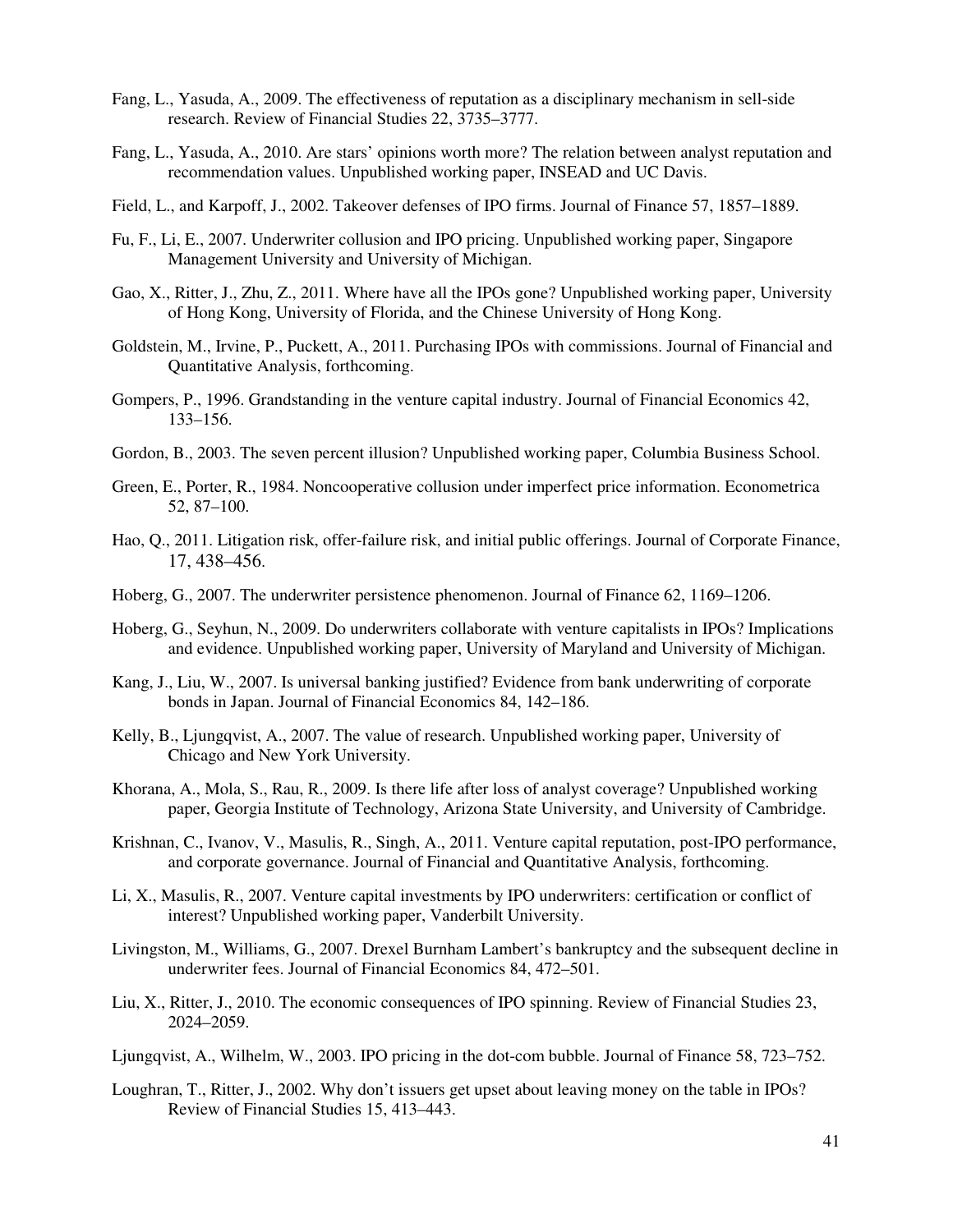- Loughran, T., Ritter, J., 2004. Why has IPO underpricing changed over time? Financial Management 33  $(3), 5-37.$
- Lowery, R., 2008. Imperfect monitoring and fixed spreads in the market for IPOs. Unpublished working paper, University of Texas at Austin McCombs School of Business.
- Lowry, M., Schwert, G.W., 2002. IPO market cycles: bubbles or sequential learning? Journal of Finance 57, 1171–1200.
- Lowry, M., Schwert, G.W., 2004. Is the IPO pricing process efficient? Journal of Financial Economics 71,  $3 - 26.$
- Lowry, M., Shu, S., 2002. Litigation risk and IPO underpricing. Journal of Financial Economics 65, 309– 336.
- Martin, J., 2010. Prop ups during lockups. Unpublished working paper, University of Amsterdam.
- Megginson, W., Weiss, K., 1991. Venture capitalist certification in initial public offerings. Journal of Finance 46, 879–903.
- Mola, S., Loughran, T., 2004. Discounting and clustering in seasoned equity offering prices. Journal of Financial and Quantitative Analysis 39, 1–23.
- Nimalendran, M., Ritter, J., Zhang, D., 2007. Do today's trades affect tomorrow's IPO allocation? Journal of Financial Economics 84, 87–109.
- Reuter, J., 2006. Are IPO allocations for sale? Evidence from mutual funds. Journal of Finance 60, 2289– 2324.
- Rock, K., 1986. Why new issues are underpriced. Journal of Financial Economics 15, 187–212.
- Welch, I., 1992. Sequential sales, learning, and cascades. Journal of Finance 47, 695–732.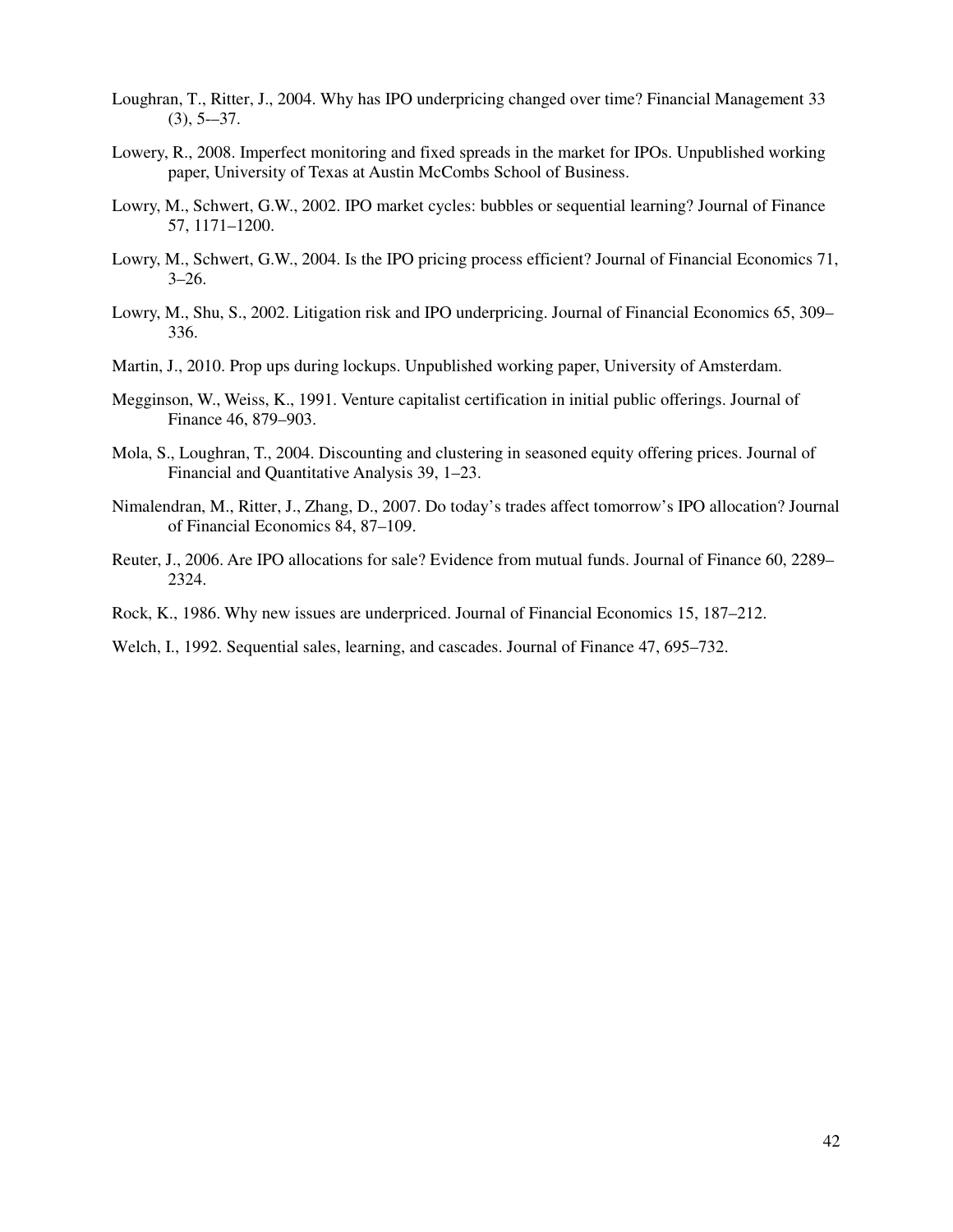IPO underpricing regressions with an all-star analyst coverage dummy

 The sample in columns 1 to 4 includes 4,510 U.S. operating firm IPOs from 1993–2008 with an offer price of at least \$5 and meeting other criteria. The subperiod samples in columns 5 to 7 have average first-day returns of 15.9%, 64.5%, and 12.1%, respectively, with an average over the entire sample of 24.4%. The dependent variable in all regressions is the percentage return from the offer price to the first-day closing price. The Top-tier dummy equals one (zero otherwise) if the lead underwriter has an updated Carter and Manaster (1990) rank of 8 or more. Ln(Assets) is the natural logarithm of the firm's pre-issue book value of assets in millions of dollars. The Internet dummy equals one (zero otherwise) if the firm is in the Internet business. Share overhang is the ratio of retained shares to the public float (the number of shares issued). The VC dummy equals one (zero otherwise) if the IPO was backed by venture capital. The All-star analyst dummy takes a value of one if one or more of the bookrunners had an *Institutional Investor* all-star analyst (top 3) cover the stock within 12 months of the IPO. The Bubble dummy takes on a value of one (zero otherwise) if the IPO occurred during 1999–2000, and the Post-bubble dummy takes on a value of one (zero otherwise) if the IPO occurred during 2001–2008. Year fixed effects based on the IPO year and industry fixed effects based on the 49 Fama-French industries are included, where the coefficients are not reported for brevity. The *t*-statistics (in parentheses) are computed using heteroskedasticity-consistent standard errors that are corrected for clustering across year and industry.

|                        | (1)                      | (2)                      | (3)                      | (4)       | (5)       | (6)       | (7)       |
|------------------------|--------------------------|--------------------------|--------------------------|-----------|-----------|-----------|-----------|
|                        | All IPOs                 | All IPOs                 | All IPOs                 | All IPOs  | 1993-1998 | 1999-2000 | 2001-2008 |
| Top-tier dummy         | 5.90                     | 5.84                     | 5.58                     | 4.21      | 2.89      | 13.03     | 4.03      |
|                        | (1.70)                   | (1.83)                   | (1.74)                   | (1.52)    | (1.20)    | (0.83)    | (2.78)    |
| Ln(A <sub>s</sub> )    | $-2.38$                  | $-2.33$                  | $-2.38$                  | $-2.70$   | $-2.12$   | $-4.57$   | $-0.98$   |
|                        | $(-3.14)$                | $(-4.14)$                | $(-3.75)$                | $(-3.59)$ | $(-5.71)$ | $(-2.81)$ | $(-1.60)$ |
| Internet dummy         | 28.41                    | 26.01                    | 24.65                    | 24.31     | 29.37     | 23.81     | 0.85      |
|                        | (5.67)                   | (5.09)                   | (4.76)                   | (4.91)    | (1.76)    | (3.54)    | (0.30)    |
| Share overhang         | 5.05                     | 4.92                     | 5.06                     | 4.94      | 2.44      | 8.81      | 2.02      |
|                        | (3.35)                   | (3.34)                   | (3.23)                   | (3.38)    | (5.79)    | (3.55)    | (3.77)    |
| VC dummy               | 5.00                     | 5.65                     | 5.79                     | 5.89      | 0.43      | 24.69     | 5.49      |
|                        | (1.46)                   | (1.92)                   | (1.89)                   | (1.97)    | (0.30)    | (3.03)    | (3.88)    |
| All-star dummy         | $\overline{\phantom{0}}$ | $\overline{\phantom{a}}$ | $\overline{\phantom{a}}$ | 8.82      | 4.62      | 18.81     | 0.82      |
|                        |                          |                          |                          | (2.56)    | (2.80)    | (7.11)    | (0.62)    |
| Bubble dummy           | 23.83                    | 24.03                    |                          |           |           |           |           |
|                        | (4.66)                   | (4.28)                   |                          |           |           |           |           |
| Post-bubble dummy      | $-5.06$                  | $-2.95$                  |                          |           |           |           |           |
|                        | $(-2.58)$                | $(-1.87)$                |                          |           |           |           |           |
| Year fixed effects     | N <sub>o</sub>           | N <sub>o</sub>           | Yes                      | Yes       | Yes       | Yes       | Yes       |
| Industry fixed effects | No                       | Yes                      | Yes                      | Yes       | Yes       | Yes       | Yes       |
| $\cal N$               | 4,510                    | 4,510                    | 4,510                    | 4,510     | 2,796     | 853       | 861       |
| $R^2_{\text{adj}}$     | 26.2%                    | 27.1%                    | 27.4%                    | 27.8%     | 14.4%     | 21.2%     | 13.1%     |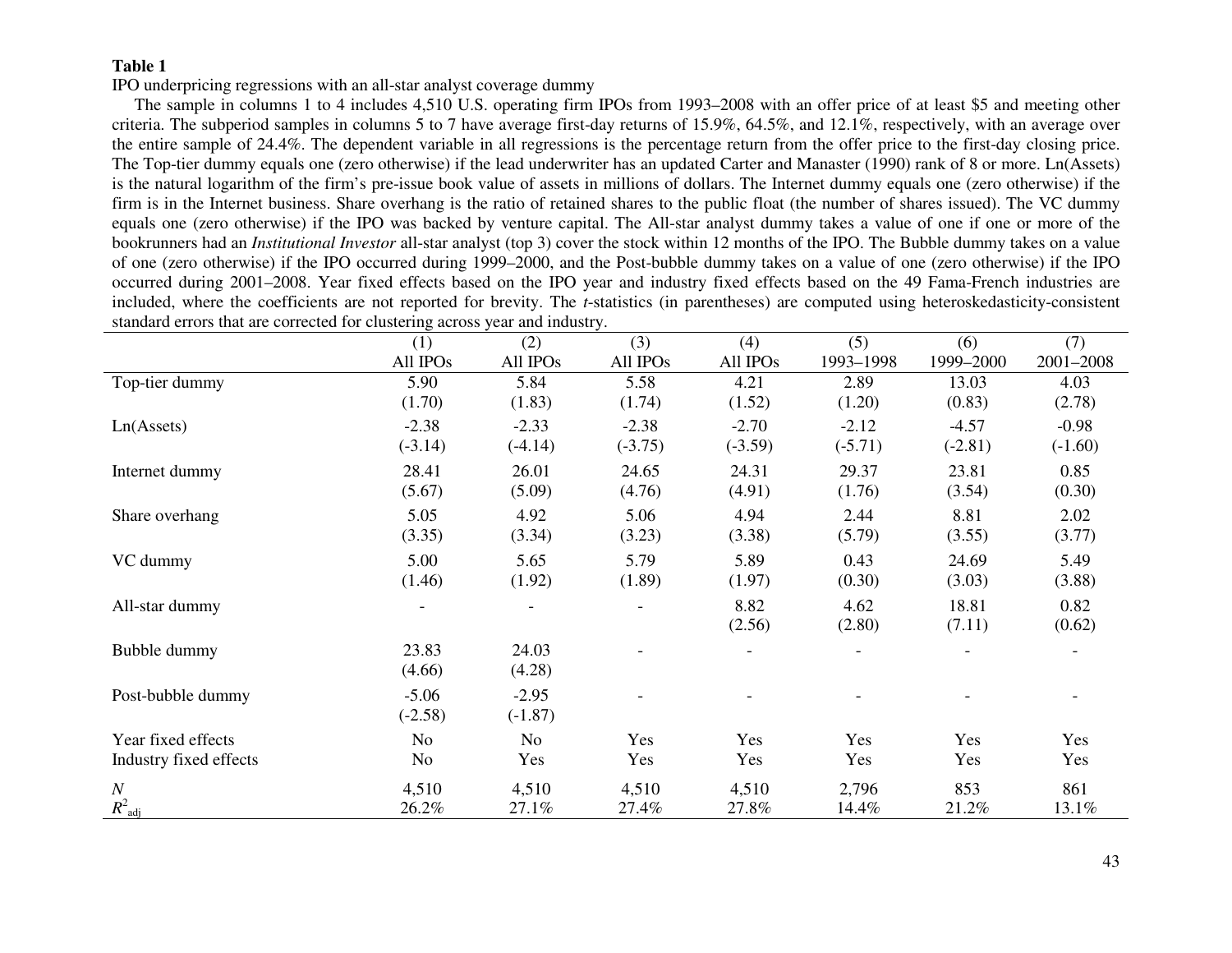IPO underpricing regressions with all-star analyst dummy and interactions

The sample includes 4,510 U.S. operating firm IPOs from 1993–2008. The dependent variable in all regressions is the percentage first-day return. Age is the difference between the IPO year and the founding year. The Tech dummy equals one (zero otherwise) if the firm is in the technology or Internet business. Industry-year *Q* is the median Tobin's *Q* of firms in the same industry in the IPO year using the entire Compustat universe. The other explanatory variables are defined in the Appendix. Year fixed effects based on the IPO year and industry fixed effects based on the 49 Fama-French industries are included, where the coefficients are not reported for brevity. Interaction term VIF reports the variance inflation factor for the interaction term in the corresponding regression. The *t*-statistics (in parentheses) are computed using heteroskedasticity-consistent standard errors that are corrected for clustering across year and industry.

|                                           | (1)       | (2)       | (3)       | (4)       |
|-------------------------------------------|-----------|-----------|-----------|-----------|
| Top-tier dummy                            | 2.96      | 4.10      | 4.76      | 4.20      |
|                                           | (1.21)    | (1.49)    | (1.62)    | (1.56)    |
| Ln(Assets)                                | $-1.61$   | $-2.41$   | $-2.68$   | $-2.51$   |
|                                           | $(-3.70)$ | $(-4.01)$ | $(-3.42)$ | $(-3.80)$ |
| Internet dummy                            | 24.19     | 23.61     | 26.52     | 23.78     |
|                                           | (4.88)    | (4.98)    | (4.38)    | (5.72)    |
| Share overhang                            | 4.82      | 4.82      | 4.72      | 4.86      |
|                                           | (3.44)    | (3.45)    | (3.30)    | (3.39)    |
| VC dummy                                  | 5.60      | 5.48      | 5.66      | 5.95      |
|                                           | (1.95)    | (1.93)    | (1.89)    | (1.92)    |
| All-star dummy                            | 30.99     | 20.07     | 0.26      | $-10.55$  |
|                                           | (2.70)    | (2.03)    | (0.24)    | $(-5.81)$ |
| $Ln(1+Age)$                               |           | $-0.25$   |           |           |
|                                           |           | $(-0.38)$ |           |           |
| Tech dummy                                |           |           | $-10.56$  |           |
|                                           |           |           | $(-1.74)$ |           |
| Industry-year $Q$                         |           |           |           | 10.24     |
|                                           |           |           |           | (3.61)    |
| $Ln(Assets)$ <sup>×</sup> All-star dummy  | $-4.55$   |           |           |           |
|                                           | $(-2.47)$ |           |           |           |
| $Ln(1+Age)$ ×All-star dummy               |           | $-4.84$   |           |           |
|                                           |           | $(-1.59)$ |           |           |
| Tech dummy XAII-star dummy                |           |           | 20.17     |           |
|                                           |           |           | (6.81)    |           |
| Industry-year $Q^{\times}$ All-star dummy |           |           |           | 10.30     |
|                                           |           |           |           | (9.76)    |
| Year fixed effects                        | Yes       | Yes       | Yes       | Yes       |
| Industry fixed effects                    | Yes       | Yes       | Yes       | Yes       |
| Interaction term VIF                      | 9.37      | 6.43      | 2.06      | 6.61      |
| $\boldsymbol{N}$                          | 4,510     | 4,510     | 4,510     | 4,510     |
| $R^2_{\text{adj}}$                        | 28.2%     | 28.0%     | 28.5%     | 28.9%     |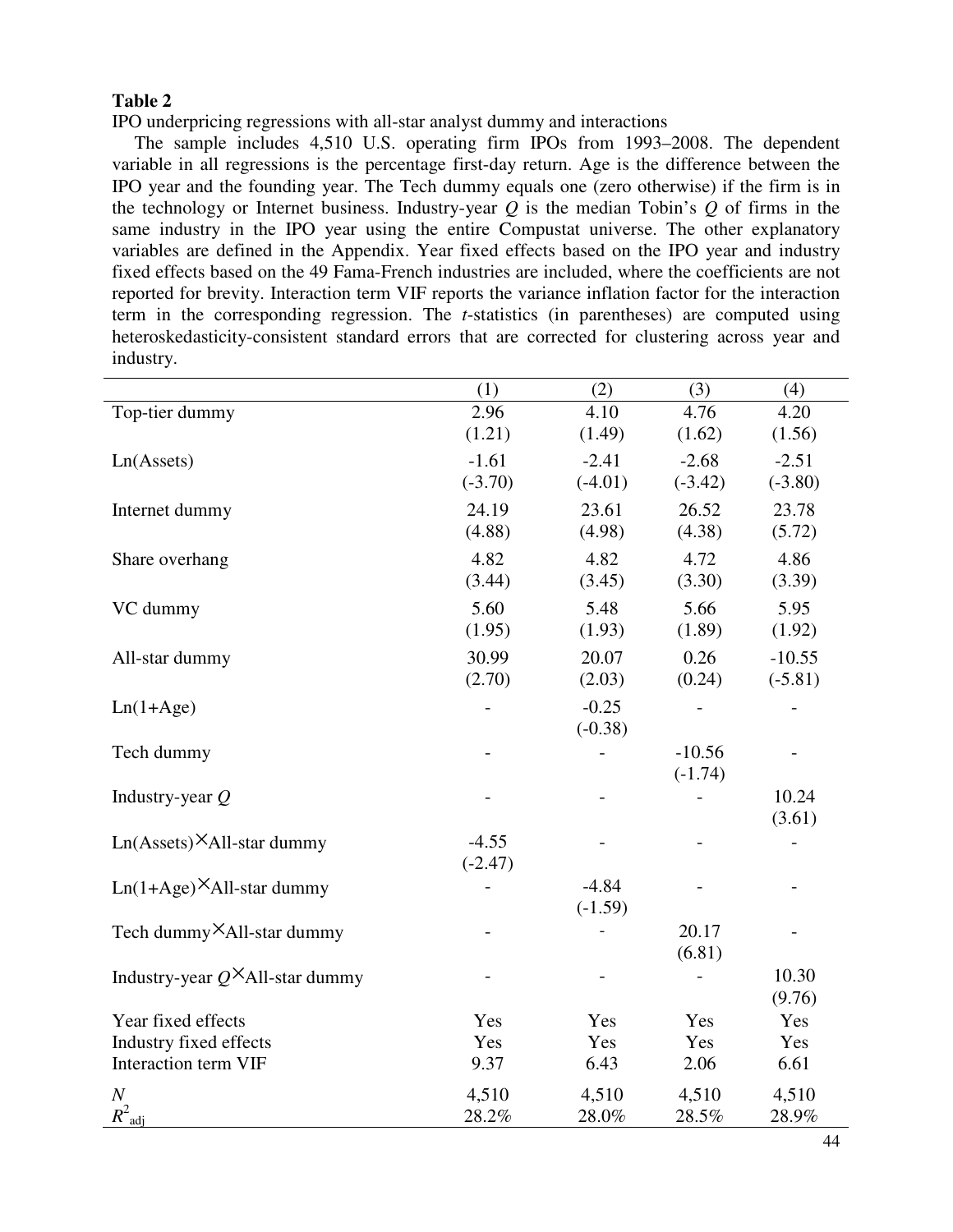IPO underpricing regressions with proxies for the cost of all-star analyst coverage

The sample includes 4,510 U.S. IPOs from 1993–2008. The dependent variable in all OLS regressions is the percentage first-day return. Number of firms covered is the number of firms covered by the all-star analyst during the one year prior to the IPO. Busy dummy equals one (zero otherwise) if the number of firms covered is greater than ten. The other explanatory variables are defined in the Appendix. Year fixed effects based on the IPO year and industry fixed effects based on the 49 Fama-French industries are included, where the coefficients are not reported for brevity. Interaction term VIF reports the variance inflation factor for the interaction term in the corresponding regression. The *t*-statistics (in parentheses) are computed using heteroskedasticity-consistent standard errors that are corrected for clustering across year and industry.

|                                         | (1)       | (2)       |
|-----------------------------------------|-----------|-----------|
| Top-tier dummy                          | 4.14      | 4.15      |
|                                         | (1.51)    | (1.51)    |
| Ln(A <sub>s</sub> )                     | $-2.70$   | $-2.70$   |
|                                         | $(-3.57)$ | $(-3.58)$ |
| Internet dummy                          | 24.28     | 24.30     |
|                                         | (4.89)    | (4.88)    |
| Share overhang                          | 4.94      | 4.93      |
|                                         | (3.38)    | (3.39)    |
| VC dummy                                | 5.92      | 5.89      |
|                                         | (1.97)    | (1.96)    |
| All-star dummy                          | 5.89      | 6.63      |
|                                         | (2.60)    | (2.62)    |
| Number of firms covered XAII-star dummy | 0.38      |           |
|                                         | (1.19)    |           |
| Busy dummy XAII-star dummy              |           | 6.45      |
|                                         |           | (1.24)    |
| Year fixed effects                      | Yes       | Yes       |
| Industry fixed effects                  | Yes       | Yes       |
| Interaction term VIF                    | 2.00      | 1.47      |
| $\boldsymbol{N}$                        | 4,510     | 4,510     |
| $R^2_{\text{adj}}$                      | 27.8%     | 27.8%     |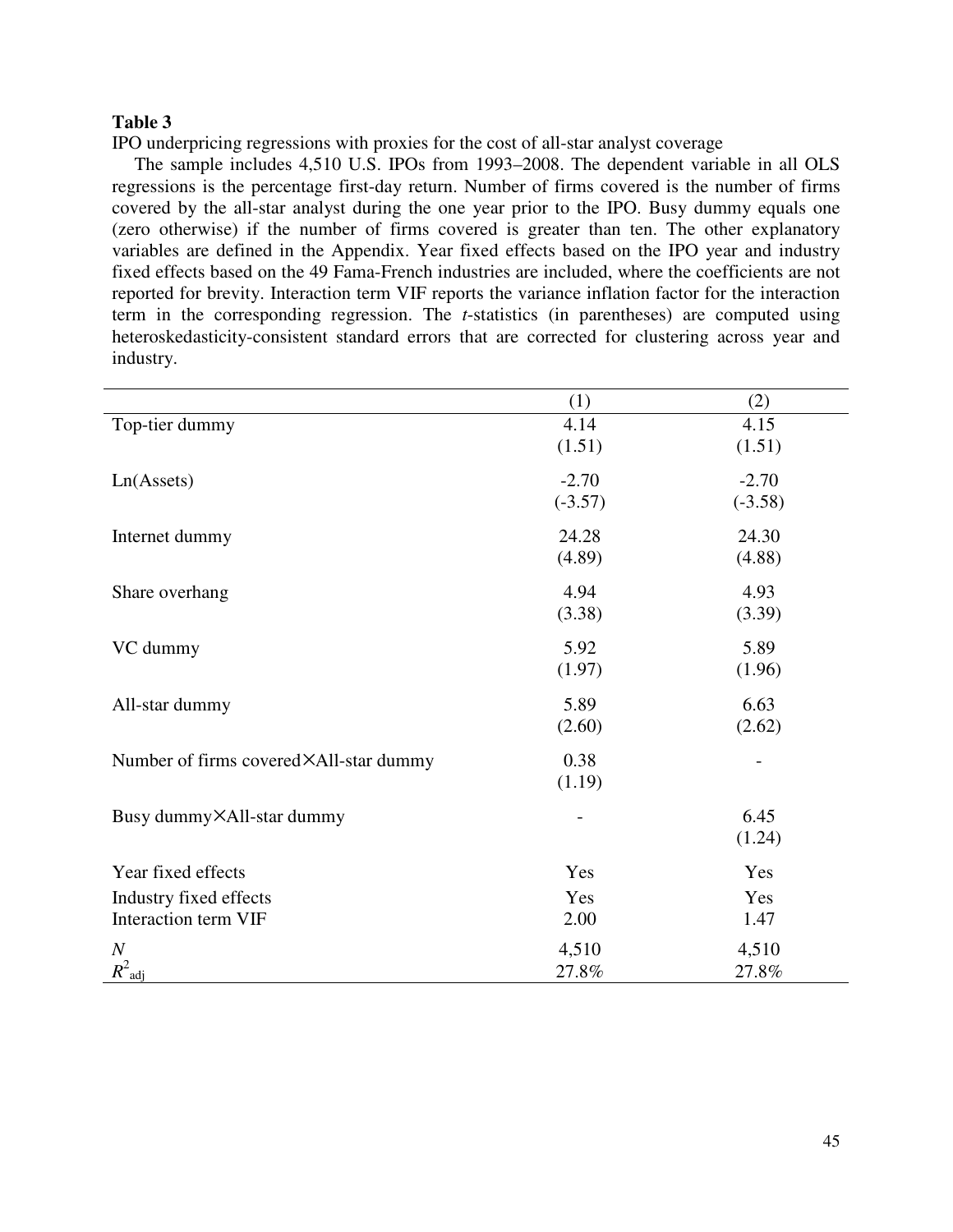IPO underpricing regressions with industry volume and all-star analyst variables

The sample in column 1 includes 1,645 U.S. IPOs for which ten or fewer firms in its corresponding Fama-French (1997) 49 industry went public in the previous year. The sample in column 2 includes 2,865 U.S. IPOs for which more than ten firms of its industry went public in the previous year. The sample in column 3 includes 4,510 U.S. operating firm IPOs in 1993– 2008. The dependent variable in all OLS regressions is the percentage first-day return. Ln(1+Lagged IndVolume) is the natural logarithm of the number of IPOs in the same industry that went public in the previous calendar year before an IPO. Ln(1+Lagged IndVolume)×Allstar dummy is an interaction of Ln(1+Lagged IndVolume) and the all-star dummy. The other explanatory variables are defined in the Appendix. Year fixed effects based on the IPO year and industry fixed effects based on the 49 Fama-French industries are included, where the coefficients are not reported for brevity. Interaction term VIF reports the variance inflation factor for the interaction term in the corresponding regression. The *t*-statistics (in parentheses) are computed using heteroskedasticity-consistent standard errors that are corrected for clustering across year and industry.

|                                                  | (1)        | (2)       | (3)       |
|--------------------------------------------------|------------|-----------|-----------|
|                                                  | Volume <10 | Volume>10 | All IPOs  |
| Top-tier dummy                                   | 2.31       | 4.81      | 4.43      |
|                                                  | (1.24)     | (1.48)    | (1.56)    |
| Ln(A <sub>s</sub> )                              | $-2.04$    | $-3.11$   | $-2.66$   |
|                                                  | $(-3.54)$  | $(-3.38)$ | $(-3.76)$ |
| Internet dummy                                   | 25.13      | 21.73     | 24.08     |
|                                                  | (1.83)     | (6.56)    | (4.79)    |
| Share overhang                                   | 3.95       | 5.27      | 4.77      |
|                                                  | (3.48)     | (3.46)    | (3.43)    |
| VC dummy                                         | 2.26       | 7.21      | 5.63      |
|                                                  | (1.66)     | (1.78)    | (1.95)    |
| All-star dummy                                   | 1.74       | 14.20     | $-4.23$   |
|                                                  | (0.85)     | (3.87)    | $(-1.77)$ |
| $Ln(1+Lagger$ IndVolume)                         |            |           | $-1.16$   |
|                                                  |            |           | $(-0.88)$ |
| $Ln(1+Lagger$ IndVolume) $\times$ All-star dummy |            |           | 5.39      |
|                                                  |            |           | (3.79)    |
| Year fixed effects                               | Yes        | Yes       | Yes       |
| Industry fixed effects                           | Yes        | Yes       | Yes       |
| Interaction term VIF                             |            |           | 4.11      |
| $\boldsymbol{N}$                                 | 1,645      | 2,865     | 4,510     |
| $R^2_{\text{adj}}$                               | 21.3%      | 28.6%     | 28.1%     |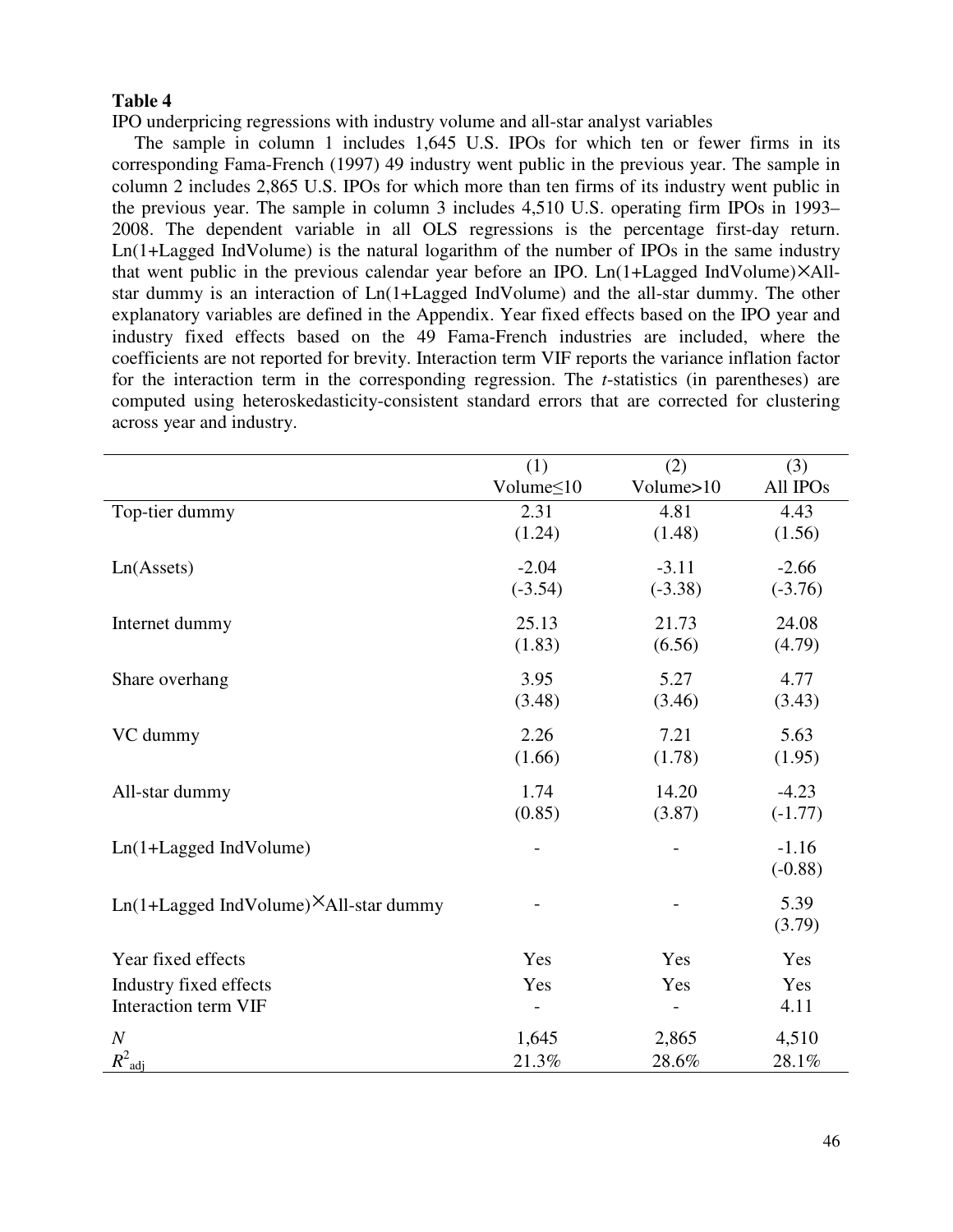IPO underpricing regressions with venture capital and all-star analyst coverage

The sample in columns 1 and 5 includes 4,510 U.S. IPOs from 1993–2008. Columns 2 to 4 include subperiod results for 1993–1998, 1999–2000, and 2001–2008, respectively. The dependent variable in all OLS regressions is the percentage first-day return. The VC×All-star dummy is an interaction of the venture capital (VC) dummy with the All-star dummy. The other explanatory variables are defined in the Appendix. Year fixed effects based on the IPO year and industry fixed effects based on the 49 Fama-French industries are included, where the coefficients are not reported for brevity. The *t*-statistics (in parentheses) are computed using heteroskedasticity-consistent standard errors that are corrected for clustering across year and industry.

|                        | (1)       | (2)       | (3)       | (4)       | (5)                      |
|------------------------|-----------|-----------|-----------|-----------|--------------------------|
|                        | All IPOs  | 1993-1998 | 1999-2000 | 2001-2008 | All IPOs                 |
| Top-tier dummy         | 4.82      | 3.22      | 13.70     | 4.04      | 4.48                     |
|                        | (1.68)    | (1.33)    | (0.91)    | (2.78)    | (1.65)                   |
| Ln(Assets)             | $-2.54$   | $-2.05$   | $-4.32$   | $-0.98$   | $-2.40$                  |
|                        | $(-3.47)$ | $(-5.69)$ | $(-2.18)$ | $(-1.58)$ | $(-3.60)$                |
| Internet dummy         | 24.01     | 29.51     | 23.75     | 0.83      | 23.42                    |
|                        | (4.81)    | (1.77)    | (6.44)    | (0.30)    | (5.39)                   |
| Share overhang         | 4.74      | 2.34      | 8.72      | 2.02      | 4.71                     |
|                        | (3.34)    | (6.15)    | (3.41)    | (3.64)    | (3.32)                   |
| VC dummy               | 2.88      | $-1.12$   | 21.54     | 5.34      | 4.13                     |
|                        | (1.37)    | $(-0.89)$ | (5.71)    | (2.92)    | (1.73)                   |
| All-star dummy         | 1.53      | 0.72      | 9.40      | 0.54      | $-14.78$                 |
|                        | (0.60)    | (0.45)    | (0.71)    | (0.29)    | (4.77)                   |
| VC×All-star dummy      | 18.03     | 11.58     | 13.98     | 0.94      | 11.17                    |
|                        | (5.59)    | (3.32)    | (1.06)    | (0.20)    | (2.61)                   |
| Industry-year $Q$      |           |           |           |           | 11.29                    |
|                        |           |           |           |           | (4.22)                   |
| Industry-year $Q$      |           |           |           |           | 6.07                     |
| $X$ All-star dummy     |           |           |           |           | (3.99)                   |
| Ln(1+Lagged IndVolume) |           |           |           |           | $-0.05$                  |
|                        |           |           |           |           | $(-0.03)$                |
| Ln(1+Lagged IndVolume) |           |           |           |           | 2.82                     |
| $X$ All-star dummy     |           |           |           |           | (3.93)                   |
| Year fixed effects     | Yes       | Yes       | Yes       | Yes       | Yes                      |
| Industry fixed effects | Yes       | Yes       | Yes       | Yes       | Yes                      |
| Interaction term VIF   | 1.97      | 1.69      | 3.54      | 1.62      | $\overline{\phantom{a}}$ |
| $\overline{N}$         | 4,510     | 2,796     | 853       | 861       | 4,510                    |
| $R^2_{\text{adj}}$     | 28.3%     | 14.9%     | 21.2%     | 13.0%     | 29.1%                    |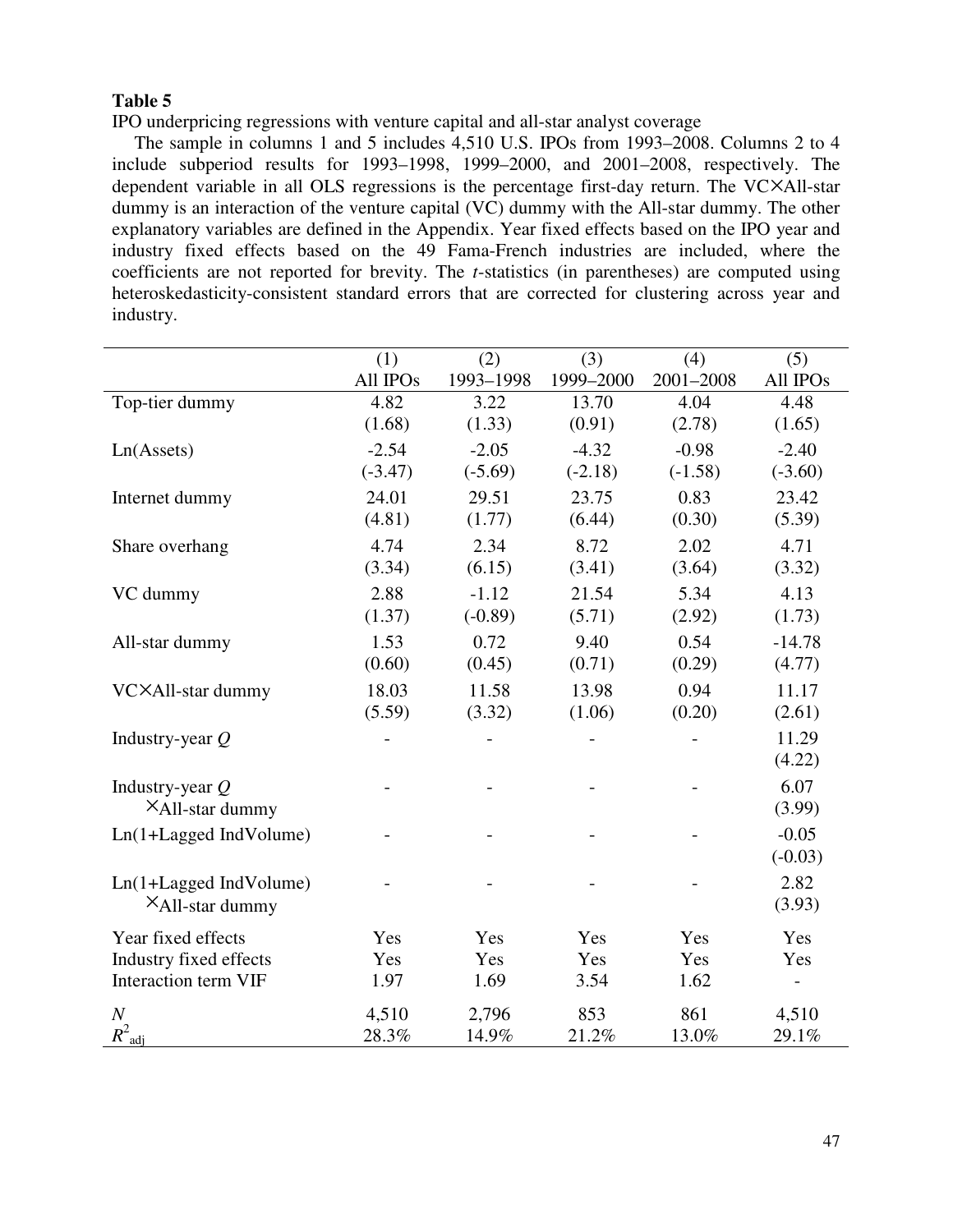IPO underpricing regressions with all-star analyst interactions sorted by VC category

The sample includes 4,510 U.S. IPOs from 1993–2008, where 1,751 IPOs are backed by VCs and 2,759 IPOs are not backed by VCs. Panels A to G present regression results for subsamples based on whether IPOs are VC-backed or not. The model specification used for each panel is specified in the panel title. The dependent variable in all OLS regressions is the percentage firstday return. Only coefficients on the relevant variables are presented, where coefficients on the other variables are not reported for brevity. The *t*-statistics (in parentheses) are computed using heteroskedasticity-consistent standard errors that are corrected for clustering across year and industry. Coefficients in the VC-sample are in bold if they are statistically different from their counterparts in the non-VC sample at the 5% level or better. Explanatory variables are defined in the Appendix.

|                                                       | <b>VC</b> |            | Non-VC   |           |
|-------------------------------------------------------|-----------|------------|----------|-----------|
| Variable                                              | Estimate  | $t$ -Stat  | Estimate | $t$ -Stat |
| Panel A: Using Table 2 (column 1) model specification |           |            |          |           |
| Ln(Assets)                                            | 0.51      | (0.40)     | $-2.01$  | $(-4.92)$ |
| All-star dummy                                        | 59.54     | (4.43)     | 11.53    | (0.96)    |
| Ln(Assets) <sup>X</sup> All-star dummy                | $-12.12$  | $(-10.18)$ | $-1.62$  | $(-0.91)$ |
| Panel B: Using Table 2 (column 2) model specification |           |            |          |           |
| $Ln(1+Age)$                                           | 1.10      | (0.57)     | $-0.67$  | $(-1.04)$ |
| All-star dummy                                        | 18.73     | (1.61)     | 7.56     | (0.93)    |
| $Ln(1+Age)$ <sup>×</sup> All-star dummy               | $-3.57$   | $(-0.57)$  | $-1.87$  | $(-0.82)$ |
| Panel C: Using Table 2 (column 3) model specification |           |            |          |           |
| Tech dummy                                            | $-9.57$   | $(-1.10)$  | $-4.95$  | $(-2.78)$ |
| All-star dummy                                        | $-1.32$   | $(-0.93)$  | 0.09     | (0.08)    |
| Tech dummy XAII-star dummy                            | 19.12     | (11.01)    | 10.47    | (1.48)    |
| Panel D: Using Table 2 (column 4) model specification |           |            |          |           |
| Industry-year $Q$                                     | 7.08      | (1.69)     | 8.39     | (2.10)    |
| All-star dummy                                        | 2.52      | (0.33)     | $-17.08$ | $(-2.13)$ |
| Industry-year $Q^{\times}$ All-star dummy             | 4.06      | (7.42)     | 12.48    | (2.32)    |
| Panel E: Using Table 3 (column 1) model specification |           |            |          |           |
| All-star dummy                                        | 7.86      | (3.04)     | $-0.49$  | $(-0.26)$ |
| Num. of firms covered XAII-star dummy                 | 0.60      | (5.07)     | 0.38     | (1.41)    |
| Panel F: Using Table 3 (column 2) model specification |           |            |          |           |
| All-star dummy                                        | 9.89      | (3.01)     | $-0.25$  | $(-0.19)$ |
| Busy dummy XAII-star dummy                            | 6.60      | (3.77)     | 8.06     | (1.21)    |
| Panel G: Using Table 4 (column 3) model specification |           |            |          |           |
| Ln(1+Lagged IndVolume)                                | $-0.96$   | $(-0.24)$  | $-1.35$  | $(-1.19)$ |
| All-star dummy                                        | $-2.93$   | $(-0.37)$  | $-5.81$  | $(-1.58)$ |
| $Ln(1+Lagger$ IndVolume) $\times$ All-star dummy      | 4.66      | (2.13)     | 3.58     | (1.57)    |
| $\boldsymbol{N}$                                      |           | 1,751      |          | 2,759     |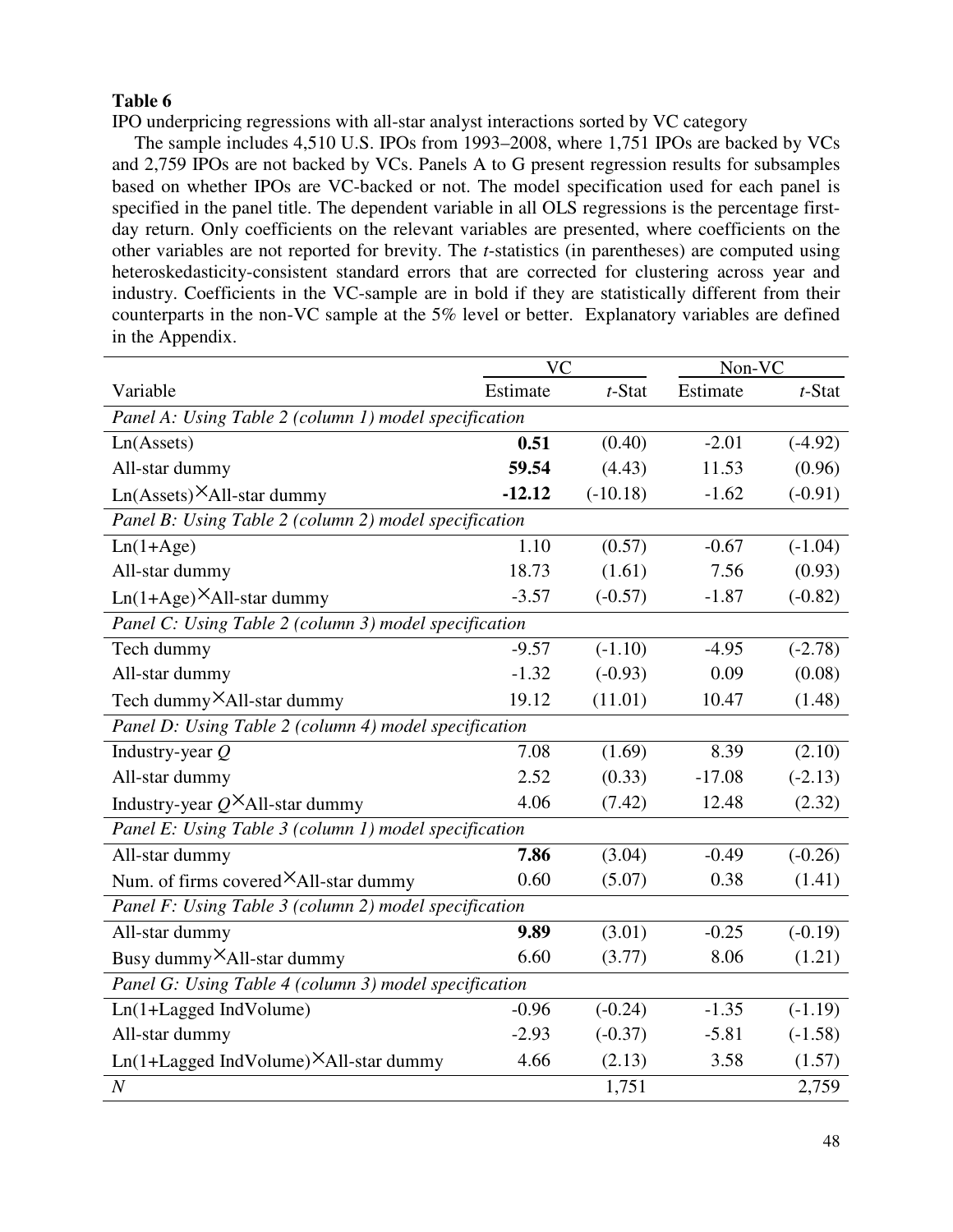IPO underpricing regressions with industry expertise variables

The sample consists of 7,319 U.S. IPOs from 1980–2008 meeting criteria listed in the Appendix. The dependent variable in all OLS regressions is the percentage first-day return. Ln(1+Number of industry IPOs) is the natural logarithm of one plus the number of IPOs in the same Fama-French 49 industry underwritten in the five years before the IPO. Industry experience is the natural logarithm of one plus the number of IPOs in the same Fama-French 49 industry underwritten by the lead underwriter in the five years before the IPO. High industry experience dummy equals one (zero otherwise) if the lead underwriter has underwritten more than five IPOs in the same industry in the five years before the IPO. Top-5 dummy equals one (zero otherwise) if the lead underwriter is one of the five top underwriters in the given industry based on the number of IPOs underwritten in the five years before the IPO. The All-star dummy is set to zero for IPOs from 1980–1992. The other explanatory variables are defined in the Appendix. Year fixed effects based on the IPO year and industry fixed effects based on the 49 Fama-French industries are included, where the coefficients are not reported for brevity. The *t*-statistics (in parentheses) are computed using heteroskedasticity-consistent standard errors that are corrected for clustering across year and industry.

|                                 | (1)       | (2)       | (3)       |
|---------------------------------|-----------|-----------|-----------|
| Top-tier dummy                  | 2.31      | 2.14      | 2.16      |
|                                 | (1.19)    | (1.15)    | (1.13)    |
| Ln(A <sub>s</sub> )             | $-2.47$   | $-2.42$   | $-2.47$   |
|                                 | $(-3.84)$ | $(-3.85)$ | $(-3.79)$ |
| Internet dummy                  | 26.63     | 26.59     | 26.70     |
|                                 | (4.97)    | (5.04)    | (4.95)    |
| Share overhang                  | 3.35      | 3.34      | 3.36      |
|                                 | (2.82)    | (2.81)    | (2.83)    |
| VC dummy                        | 3.69      | 3.65      | 3.69      |
|                                 | (1.85)    | (1.83)    | (1.85)    |
| All-star dummy                  | 9.55      | 9.50      | 9.56      |
|                                 | (2.53)    | (2.53)    | (2.52)    |
| $Ln(1+Number of industry IPCs)$ | $-1.53$   | $-1.48$   | $-1.15$   |
|                                 | $(-2.27)$ | $(-2.08)$ | $(-1.63)$ |
| Industry experience             | 1.77      |           |           |
|                                 | (3.50)    |           |           |
| High industry experience dummy  |           | 5.68      |           |
|                                 |           | (9.56)    |           |
| Top-5 dummy                     |           |           | 3.47      |
|                                 |           |           | (3.60)    |
| Year fixed effects              | Yes       | Yes       | Yes       |
| Industry fixed effects          | Yes       | Yes       | Yes       |
|                                 |           |           |           |
| $\boldsymbol{N}$                | 7,319     | 7,319     | 7,319     |
| $R^2_{\text{adj}}$              | 28.1%     | 28.1%     | 28.1%     |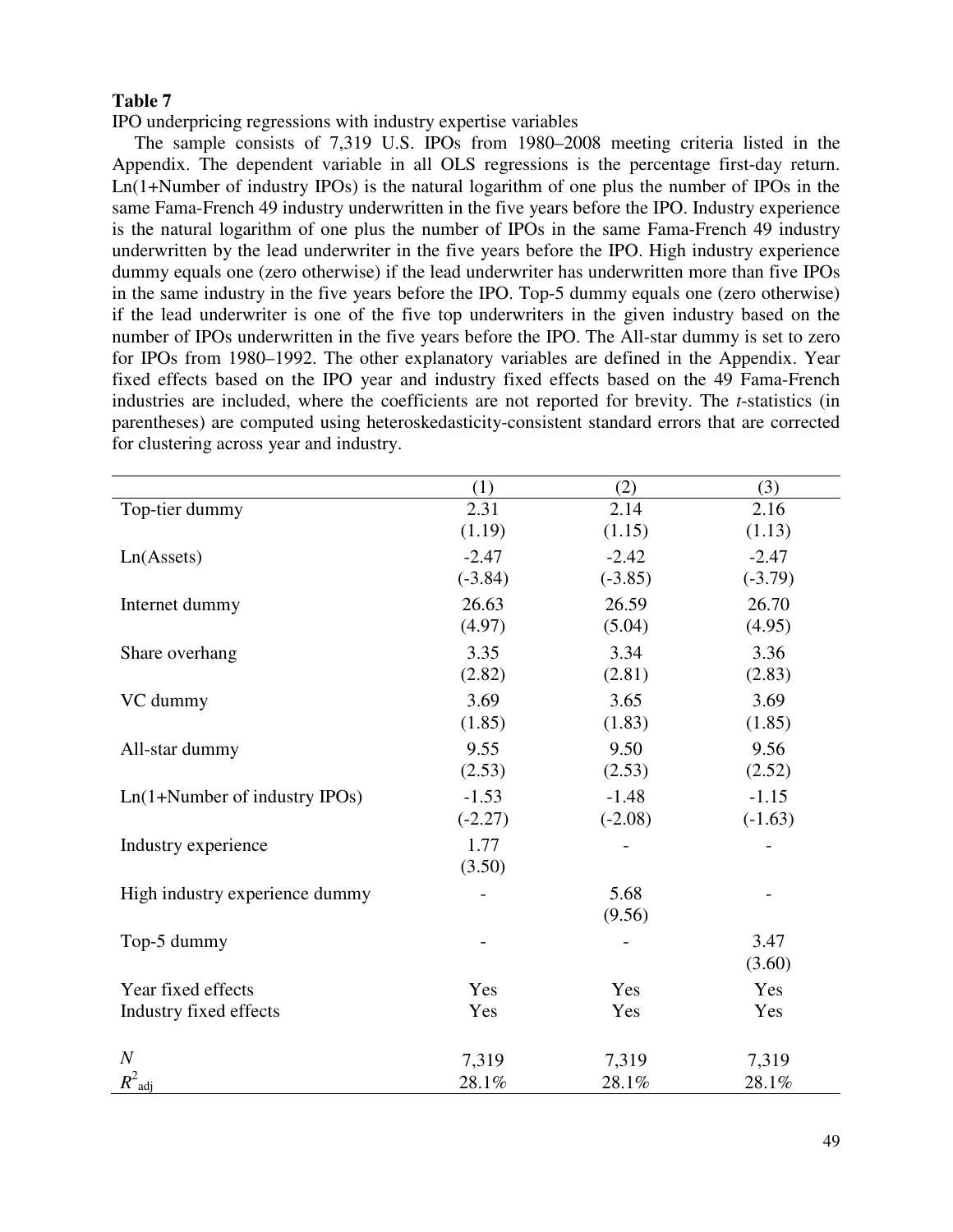IPO underpricing regressions with issuer-specific HHI

 The full sample consists of 7,319 U.S. IPOs from 1980–2008. The dependent variable in all OLS regressions is the percentage first-day return. For each IPO, its Issuer-specific HHI is the sum of the squares of the market shares of underwriters that are matched with the issuer on the basis of top-tier status, size, and industry. The All-star dummy is set to zero for IPOs from 1980–1992. The other explanatory variables are defined in the Appendix. Year fixed effects based on the IPO year and industry fixed effects based on the 49 Fama-French industries are included, where the coefficients are not reported for brevity. The *t*-statistics (in parentheses) are computed using heteroskedasticity-consistent standard errors that are corrected for clustering across year and industry.

|                        | (1)       | (2)       | (3)       | (4)       | (5)       | (6)       |
|------------------------|-----------|-----------|-----------|-----------|-----------|-----------|
|                        | 1980-2008 | 1993-2008 | 1980-1989 | 1990-1998 | 1999-2000 | 2001-2008 |
| Top-tier dummy         | 2.40      | 4.72      | $-2.48$   | 3.12      | 14.68     | 5.32      |
|                        | (1.25)    | (1.70)    | $(-3.46)$ | (1.74)    | (0.93)    | (2.66)    |
| Ln(A <sub>s</sub> )    | $-2.50$   | $-3.00$   | $-1.07$   | $-2.17$   | $-5.59$   | $-1.08$   |
|                        | $(-3.78)$ | $(-3.75)$ | $(-3.56)$ | $(-5.34)$ | $(-3.09)$ | $(-1.75)$ |
| Internet dummy         | 26.52     | 24.22     | $-2.01$   | 28.77     | 23.30     | 0.86      |
|                        | (4.95)    | (4.95)    | $(-0.62)$ | (1.88)    | (3.46)    | (0.30)    |
| Share overhang         | 3.34      | 4.86      | 0.26      | 2.18      | 8.67      | 2.04      |
|                        | (2.81)    | (3.38)    | (1.20)    | (6.07)    | (3.21)    | (3.78)    |
| VC dummy               | 3.69      | 5.79      | 0.30      | 0.14      | 24.87     | 5.56      |
|                        | (1.85)    | (1.93)    | (0.57)    | (0.13)    | (3.19)    | (4.08)    |
| All-star dummy         | 9.58      | 8.27      |           | 4.32      | 17.50     | 0.77      |
|                        | (2.52)    | (2.56)    |           | (2.71)    | (4.47)    | (0.59)    |
| Top-5 dummy            | 3.50      | 4.81      | 1.05      | 3.65      | 7.45      | $-0.15$   |
|                        | (3.44)    | (5.20)    | (3.18)    | (1.75)    | (1.81)    | $(-0.12)$ |
| Issuer-specific HHI    | 5.05      | 14.82     | 2.27      | 8.95      | 43.45     | 5.01      |
|                        | (2.81)    | (4.45)    | (1.15)    | (2.26)    | (2.65)    | (1.06)    |
| Year fixed effects     | Yes       | Yes       | Yes       | Yes       | Yes       | Yes       |
| Industry fixed effects | Yes       | Yes       | Yes       | Yes       | Yes       | Yes       |
| $\boldsymbol{N}$       | 7,319     | 4,510     | 2,006     | 3,599     | 853       | 861       |
| $R^2_{\text{adj}}$     | 28.1%     | 28.0%     | 5.2%      | 14.6%     | 21.3%     | 13.1%     |